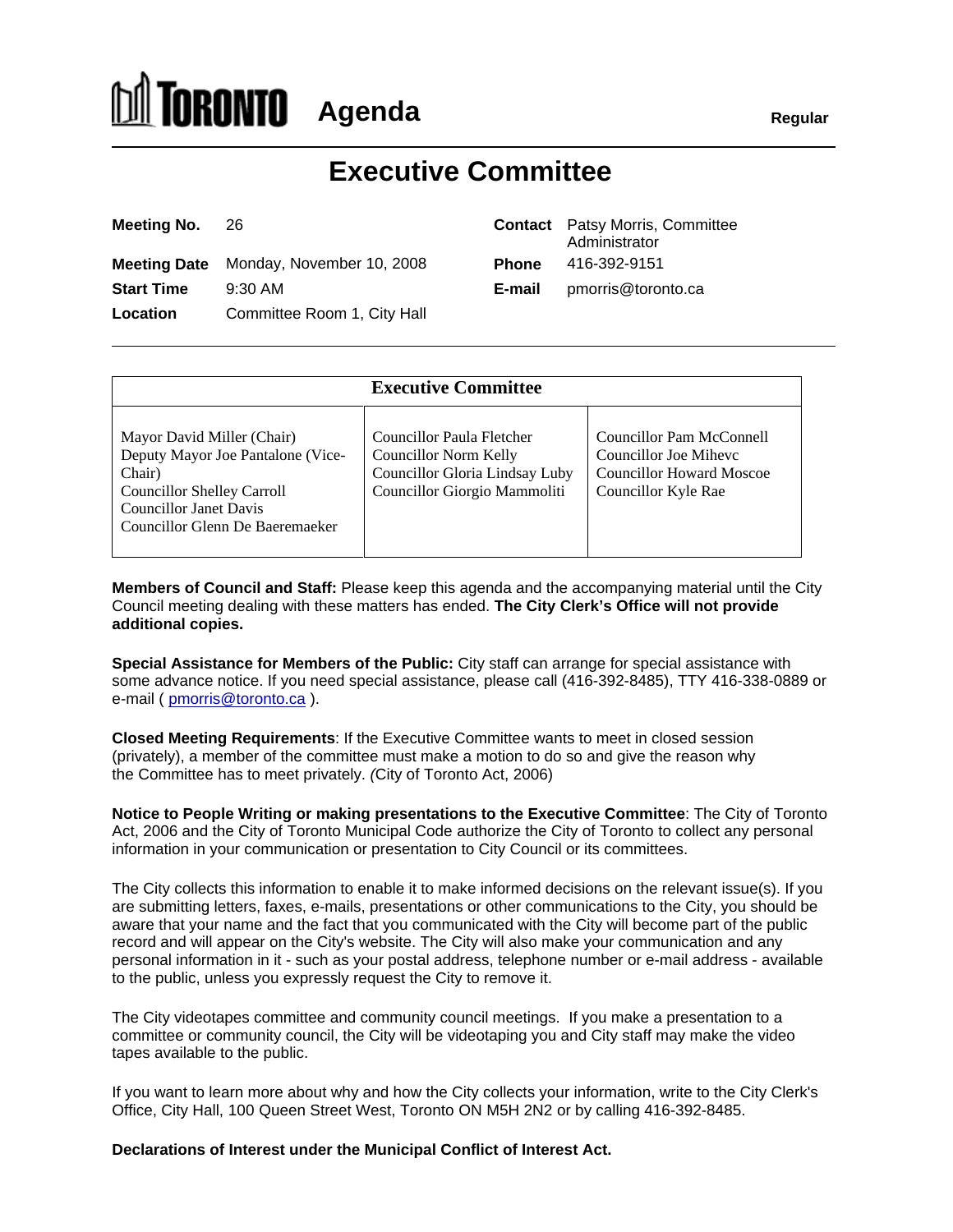#### **Confirmation of Minutes – October 6, 2008 and October 31, 2008**

#### **Speakers/Presentations - A complete list will be distributed at the meeting.**

#### **Communications/Reports**

|--|--|

#### **Development Charges - Background Study and Proposed By-law**

#### **Public Notice**

(October 27, 2008) Report from the City Manager and the Acting Deputy City Manager and Chief Financial Officer

#### **Recommendations**

The City Manager and the Acting Deputy City Manager and Chief Financial Officer recommend that:

- 1. for the purpose of complying with the *Development Charges Act, 1997*, Council adopt the City of Toronto 2008 Development Charge Background Study, dated October 23, 2008;
- 2. Council adopt the 2008 Proposed Development Charge By-law, attached to this report as Appendix 1, and that the City Solicitor in consultation with the Acting Deputy City Manager and Chief Financial Officer be authorized to make such stylistic and minor amendments to the by-law as necessary to give effect to the recommendations contained herein; and the same state of the state of the state of the state of the state of the state of the state of the state of the state of the state of the state of the state of the state of the state of the state of the state
- 3. staff be directed to report to the December 1 and 2, 2008 meeting of City Council, subsequent to receipt of public comments at the November 10, 2008 statutory public meeting, on any recommended changes to the proposed 2008 Development Charge Bylaw.

#### **Financial Impact**

The Background Study calculates the maximum permitted development charges as allowed under the *Development Charges Act, 1997*. Council, however, can elect to adopt a charge that is less than the maximum charge as calculated in the Background Study. In deciding whether to impose the charge as calculated or some reduced amount, the City must balance its revenue needs against the potential impact a large increase in development charges could have on the City's long-term economic development, financial and planning objectives.

The proposed by-law attempts to balance these objectives by phasing in the increase only if economic conditions warrant. Specifically, the proposed by-law freezes rates for the first year and then phases in the maximum charge over the subsequent four years, only if building permits are issued for more than 9,000 residential units per year. If building permits are issued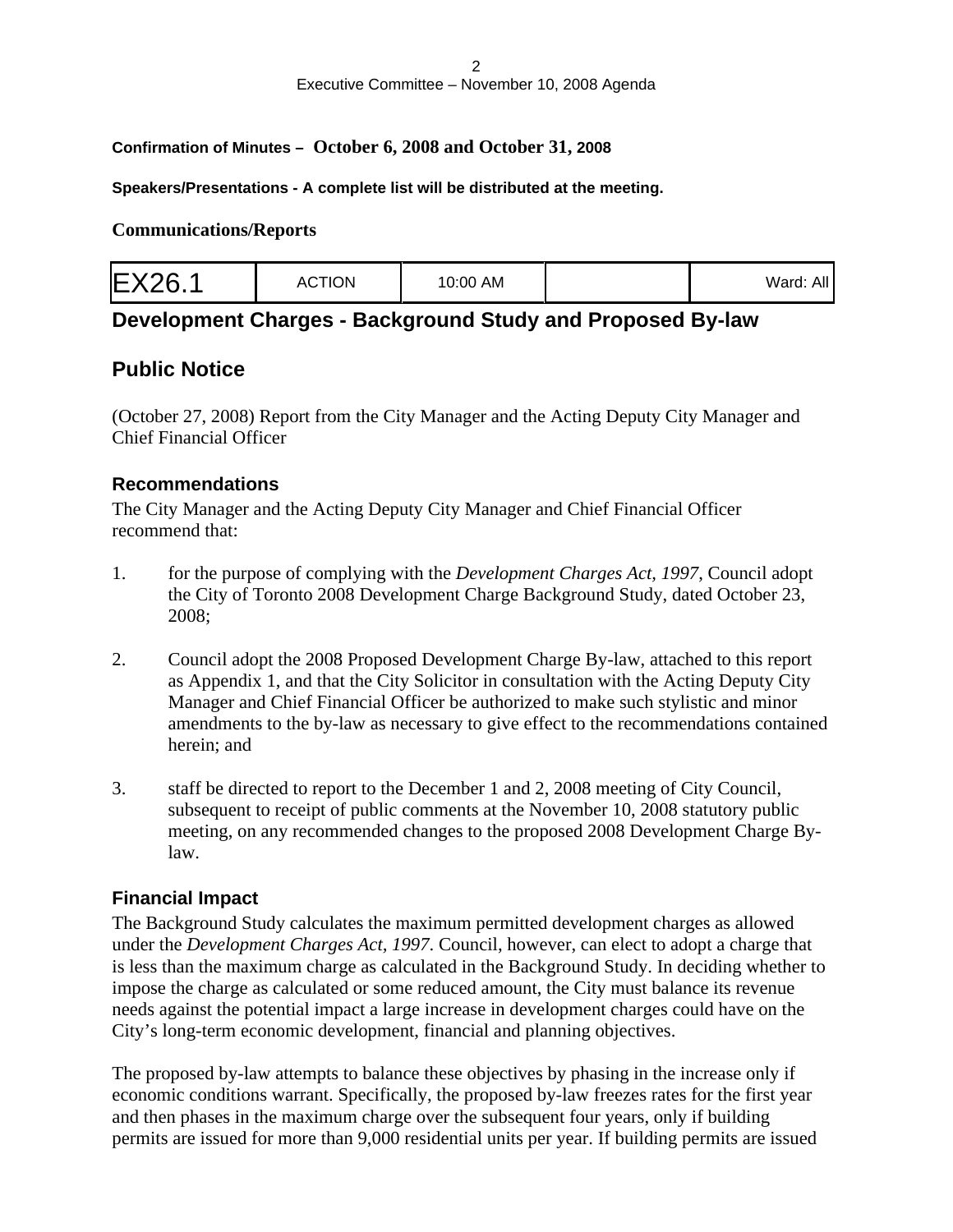for less than 7,000 residential units per year, there will be no increase in the charges (other than cost inflation). If permits are issued for between 7,000 and 9,000 residential units per year, only part of the maximum increase would be phased in.

Under this transitional provision, it is possible, given a robust real estate market, that the full calculated increase would be phased in over the life of the proposed by-law. Conversly, if new housing construction activity is poor, little if any of the calculated increase would be phased in.

Given this interdependency between the amount of the charge and the level of construction activity, it is not possible to estimate with any degree of accuracy the amount of development charge revenue that will be realized over the 5-year life of the by-law. Appropriate adjustments to the City's capital plans will have to be made to reflect prevailing economic conditions and the level of available capital financing including development charge revenue.

#### **Summary**

The City of Toronto collects development charges from new construction to pay for a portion of municipal growth-related capital costs. The City's existing Development Charge By-law expires on July 27, 2009. A new Development Charge Background Study has been prepared, as required by the *Development Charges Act, 1997*. The purpose of this report is to present the City of Toronto 2008 Development Charge Background Study and the proposed Development Charge By-law for consideration at a statutory public meeting.

The charges calculated in the Background Study are the maximum charges that could be imposed under the *Development Charges Act, 1997*. These represent significant increases over current rates and are the result of expanded capital programs, inflation, legislative changes affecting cost recovery for the Toronto-York Spadina subway extension, refinement of the methodology for calculating the charge, and the inclusion of new services.

Given the recent weakness in the global economy, it was considered inappropriate to introduce a large increase in development charges at this time. Therefore, the phase-in provisions in the proposed by-law contain a freeze in development charges until January 31, 2010, and provide a four-year phase-in of the rest of the allowable increase, only if housing construction meets the thresholds as set out in the by-law

The proposed by-law continues many of the current residential and non-residential exemptions, including exemptions for affordable rental housing and industrial development. Employment uses qualifying under the recently-approved Imagination, Manufacturing, Innovation and Technology Financial Incentives Program are proposed to be eligible for a full exemption. For other non-exempt, non-residential uses, it is proposed that development charges apply to the ground floor area only. In addition, a partial development charge rebate is proposed for developments that meet Tier 2 of the Toronto Green Standard. These and other definitional changes in the proposed by-law are unaffected by the phase-in provisions, which apply only to the level of the charge, and shall be effective from the date that the proposed by-law comes into force.

After the November 10, 2008 statutory public meeting of Executive Committee, staff will report directly to Council on any recommended changes to the proposed Development Charge By-law resulting from public comments and Committee direction.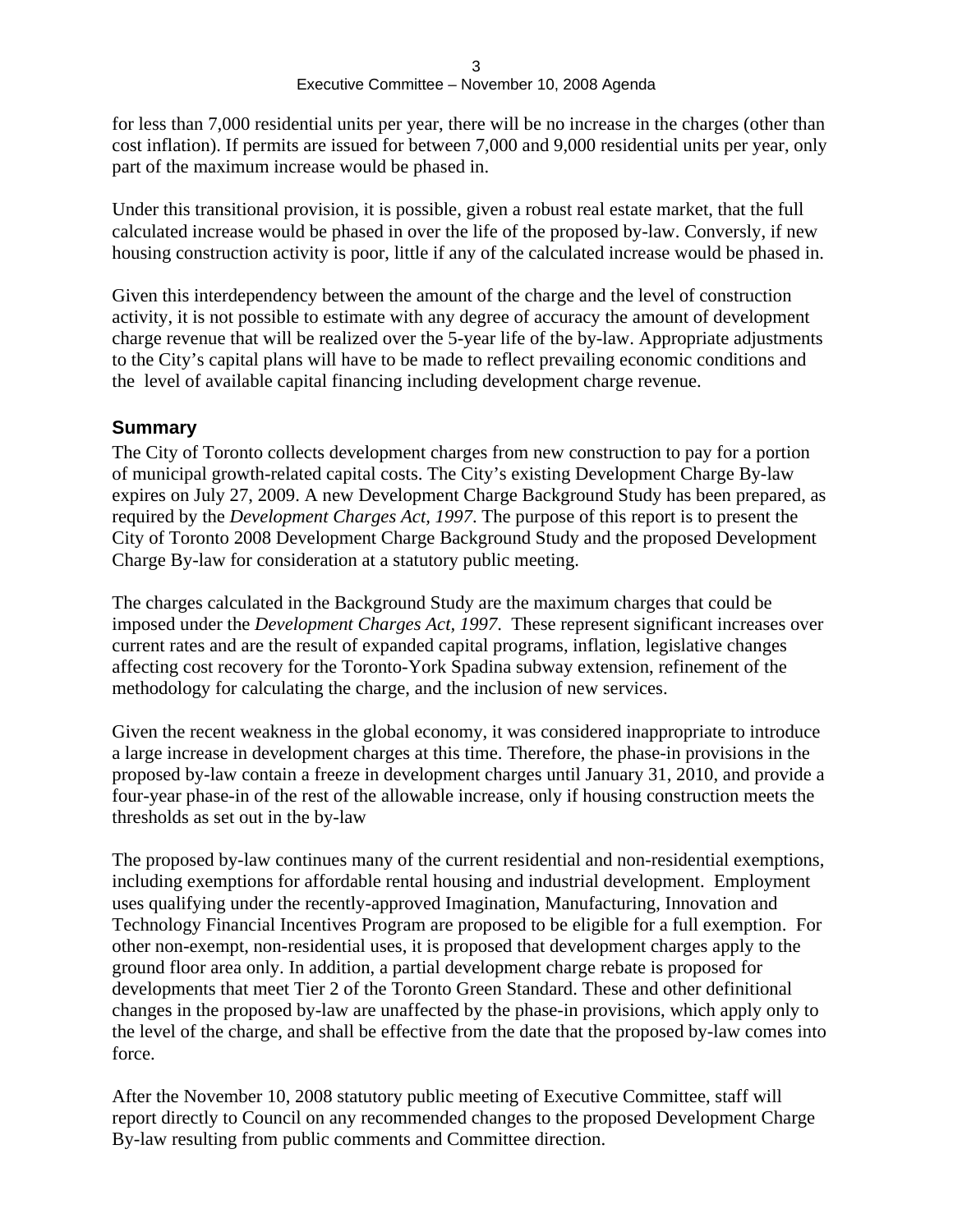#### **Background Information**

Development Charges - Background Study and Proposed By-law [\(http://www.toronto.ca/legdocs/mmis/2008/ex/bgrd/backgroundfile-16627.pdf](http://www.toronto.ca/legdocs/mmis/2008/ex/bgrd/backgroundfile-16627.pdf)) City of Toronto 2008 Development Charge Background Study - Watson & Associates Economists Ltd. [\(http://www.toronto.ca/legdocs/mmis/2008/ex/bgrd/backgroundfile-16718.pdf](http://www.toronto.ca/legdocs/mmis/2008/ex/bgrd/backgroundfile-16718.pdf))

Note: The City of Toronto 2008 Development Charge Background Study, dated October 23, 2008, referred to in the report (October 27, 2008) from the City Manager and the Acting Deputy City Manager and Chief Financial Officer, was distributed to all Members of Council and select officials on October 23, 2008, by the Finance Division, a copy of which is posted on the City's website and is also on file in the office of the City Clerk, City Hall.

# **Regulatory Strategy for Multi-Residential Apartment Buildings (MRABs)**

(October 27, 2008) Report from the Executive Director, Municipal Licensing and Standards

#### **Recommendations**

The Executive Director of Municipal Licensing and Standards recommends that the Executive Committee**:**

- 1. Direct the Executive Director of Municipal Licensing and Standards to report back to the Executive Committee after one year of full implementation of the MRAB audit and enforcement programme on:
	- a. the success of the audit and enforcement programme;
	- b. whether the programme should be continued and, if so, make any recommendations to do so or to enhance it, as required;
	- c. the appropriateness of the establishment of a fee to fund future audits and enforcement and how such a fee would be implemented; and
	- d. any other relevant recommendations pertaining to an MRAB regulatory strategy; and
- 2. Direct staff to ensure that in its preparation of the report to the Executive Committee, landlords, tenants and any other interested parties are consulted on the development and implementation of any regulatory strategies.

#### **Financial Impact**

There are no financial implications as a result of the adoption of the recommendations of this report. The MRAB audit programme shall be staffed with current resources, redeployed from other programmes. To the extent possible, service-level impacts shall be largely constrained to lower priority programmes.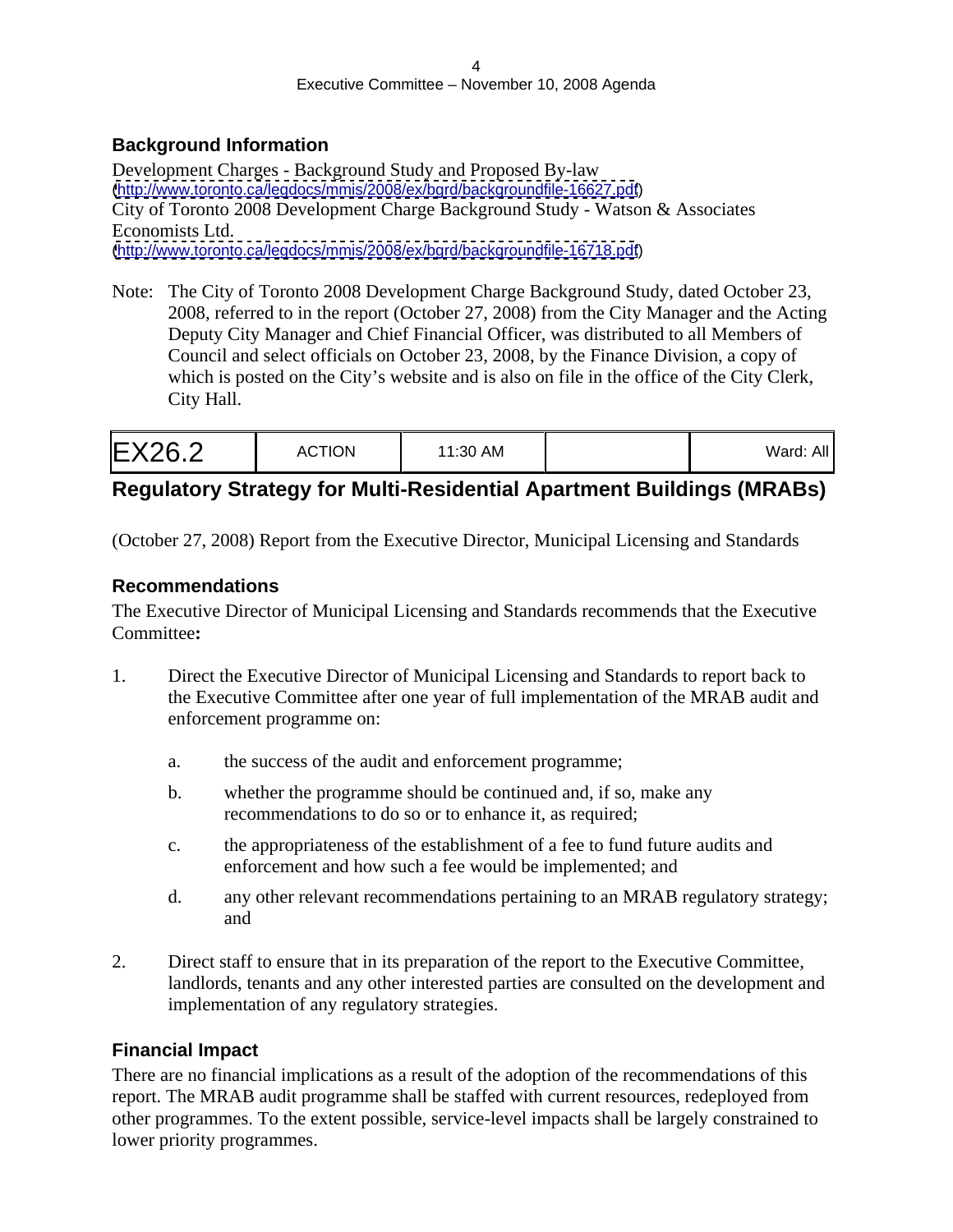Additionally, the Division is currently working with Human Resource Services to fill a substantial number of vacant positions in the Division, which will partially offset pressures placed on other divisional services through the implementation of the audit and enforcement programme.

#### **Summary**

The purpose of this report is to outline Municipal Licensing and Standards' Multi-residential Apartment Building (MRAB) audit and enforcement programme to be launched on December 1, 2008. This program, supported by a team of 12 officers and a co-ordinator with oversight by a District Manager, is intended to focus current enforcement efforts and provide immediate action on 176 of the City's most in-need buildings. Four buildings will be identified in each Ward for the initial year of the programme. Two buildings shall be selected by City staff and two additional buildings shall be selected in consultation with the local Councillor.

The report also provides an overview of other potential regulatory options for Multi-residential Apartment Buildings (MRABs) and provides a general assessment of their viability and potential impact. To this end the report provides:

- an overview of factors driving the trends in the housing sector and what they may mean in the context of establishing a regulatory strategy for MRABs;
- an overview of the regulatory options explored by staff, followed by a summary of the feedback from the public consultations;
- a summary analysis of the regulatory options and their potential implications; and
- an outline of the anticipated impact on City Divisions.

Staff recommend that the Executive Committee direct the Executive Director of Municipal Licensing and Standards to report after one full year of implementation of the MRAB audit and enforcement programme on the programme's success and on any other recommendations to enhance the programme or to introduce a fee to fund an expanded regulatory strategy.

#### **Background Information**

Regulatory Strategy for Multi-Residential Apartment Buildings (MRABs) [\(http://www.toronto.ca/legdocs/mmis/2008/ex/bgrd/backgroundfile-16628.pdf](http://www.toronto.ca/legdocs/mmis/2008/ex/bgrd/backgroundfile-16628.pdf))

#### **Communications**

(June 20, 2007) letter from Councillor Howard Moscoe on behalf of The Rev. Canon Derwyn Shea, Chairman and Chief Executive Officer, St. Hilda's Tower Inc. (EX.Main.EX26.2.1) (May 30, 2007) fax from Susan DesLauriers, Executive Director, St. Matthew's Bracondale House (EX.Main.EX26.2.2)

(June 5, 2007) fax from Stephen Cheung, Yee Hong Chinese Evergreen Non-Profit Homes (EX.Main.EX26.2.3)

(June 5, 2007) fax from Jagoda Heilman, Property Manager, Operating Engineers Local 793 Non-Profit Housing Inc. (EX.Main.EX26.2.4)

(June 6, 2007) fax from Paul Redlich, President, Richview Residence (EX.Main.EX26.2.5) (June 7, 2007) fax from Brigitte Witkowski, Executive Director, Mainstay Housing (EX.Main.EX26.2.6)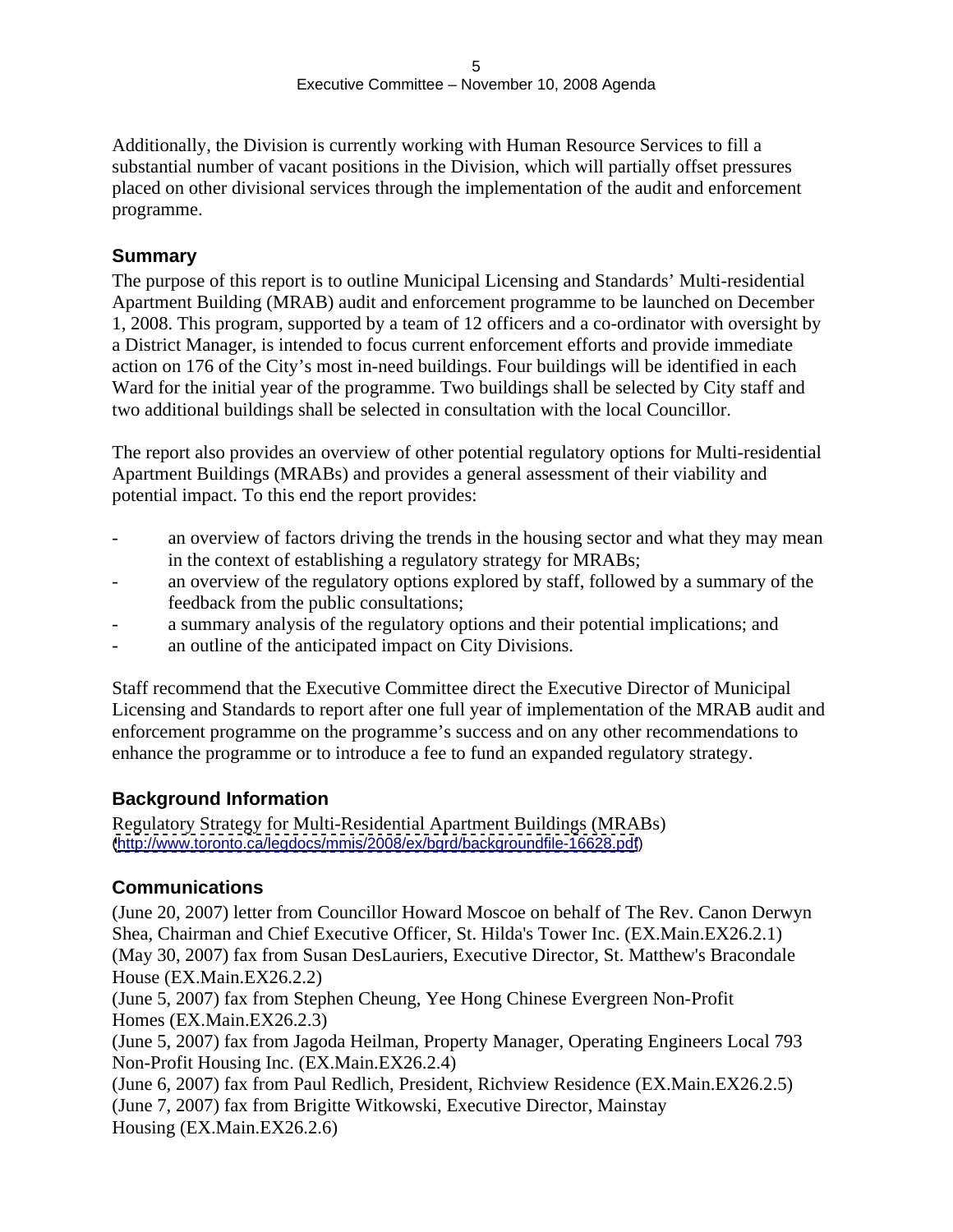(June 8, 2007) fax from Kosta Kostouros, Chief Executive Officer, Hellenic Home for the Aged Inc. (EX.Main.EX26.2.7) (June 5, 2007) letter from Ed Reed, Chair, WoodGreen Community Services (EX.Main.EX26.2.8) (December 11, 2007) letter from Amy Nugent, External Officer, CUPE 3902, University of Toronto (EX.Main.EX26.2.9) (June 19, 2008) e-mail from Karen Copeland (EX.Main.EX26.2.10) (June 19, 2008) e-mail from Greg Boyce (EX.Main.EX26.2.11) (June 19, 2008) e-mail from Nicole Mindszenthy (EX.Main.EX26.2.12) (June 19, 2008) e-mail from Paul Capranos (EX.Main.EX26.2.13) (September 22, 2008) e-mail from Jeannette Gervais (EX.Main.EX26.2.14) (September 24, 2008) e-mail from Dale Watson (EX.Main.EX26.2.15) (August 9, 2008) e-mail from Troy Jackson (EX.Main.EX26.2.16) (August 12, 2008) e-mail from Patrick Lowney (EX.Main.EX26.2.17) (August 12, 2008) e-mail from Trevor Cunnington (EX.Main.EX26.2.18) (August 12, 2008) e-mail from Bruce Flannigan (EX.Main.EX26.2.19) (August 12, 2008) e-mail from Steve Venier (EX.Main.EX26.2.20) (August 14, 2008) e-mail from Alistair Vogan (EX.Main.EX26.2.21) (August 16, 2008) e-mail from Gary Dale (EX.Main.EX26.2.22) (August 29, 2008) e-mail from Marie Xminies (EX.Main.EX26.2.23) (August 12, 2008) e-mail from Eduardo Sousa (EX.Main.EX26.2.24) (June 20, 2008) e-mail from Patricia Clark (EX.Main.EX26.2.25) (June 20, 2008) e-mail from Eileen Shannon (EX.Main.EX26.2.26) (June 20, 2008) e-mail from Garry Anderson (EX.Main.EX25.2.27) (June 20, 2008) e-mail from Esmeralda Silva (EX.Main.EX26.2.28) (June 25, 2008) e-mail from Janette Strong (EX.Main.EX26.2.29) (June 27, 2008) e-mail from David Sarai (EX.Main.EX26.2.30) (June 27, 2008) e-mail from Marla Brown (EX.Main.EX26.2.31) (June 27, 2008) e-mail from Joanne Fisher (EX.Main.EX26.2.32) (July 5, 2008) e-mail from Aim Mujib (EX.Main.EX26.2.33) (June 19, 2008) e-mail from Kim Walker (EX.Main.EX26.2.34) (June 19, 2008) e-mail from Eduardo Sousa (EX.Main.EX26.2.35) (June 19, 2008) e-mail from Stacy Douglas (EX.Main.EX26.2.36) (June 19, 2008) e-mail from Shannon Marie (EX.Main.EX26.2.37) (June 19, 2008) e-mail from Mary Trapani Hynes (EX.Main.EX26.2.38) (June 19, 2008) e-mail from Rachel Horsley (EX.Main.EX26.2.39) (June 19, 2008) e-mail from Alejandro Arce (EX.Main.EX26.2.40) (June 20, 2008) e-mail from Arun Chatterjee (EX.Main.EX26.2.41) (July 8, 2008) e-mail from Ryan Singh (EX.Main.EX26.2.42) (June 20, 2008) e-mail from Karen Dawe (EX.Main.EX26.2.43) (June 19, 2008) e-mail from Adam Chaleff-Freudenthaler (EX.Main.EX26.2.44) (August 13, 2008) e-mail from Deborah Konecny (EX.Main.EX26.2.45)

(October 14, 2008) fax from Gertude (EX.Supp.EX26.2.46)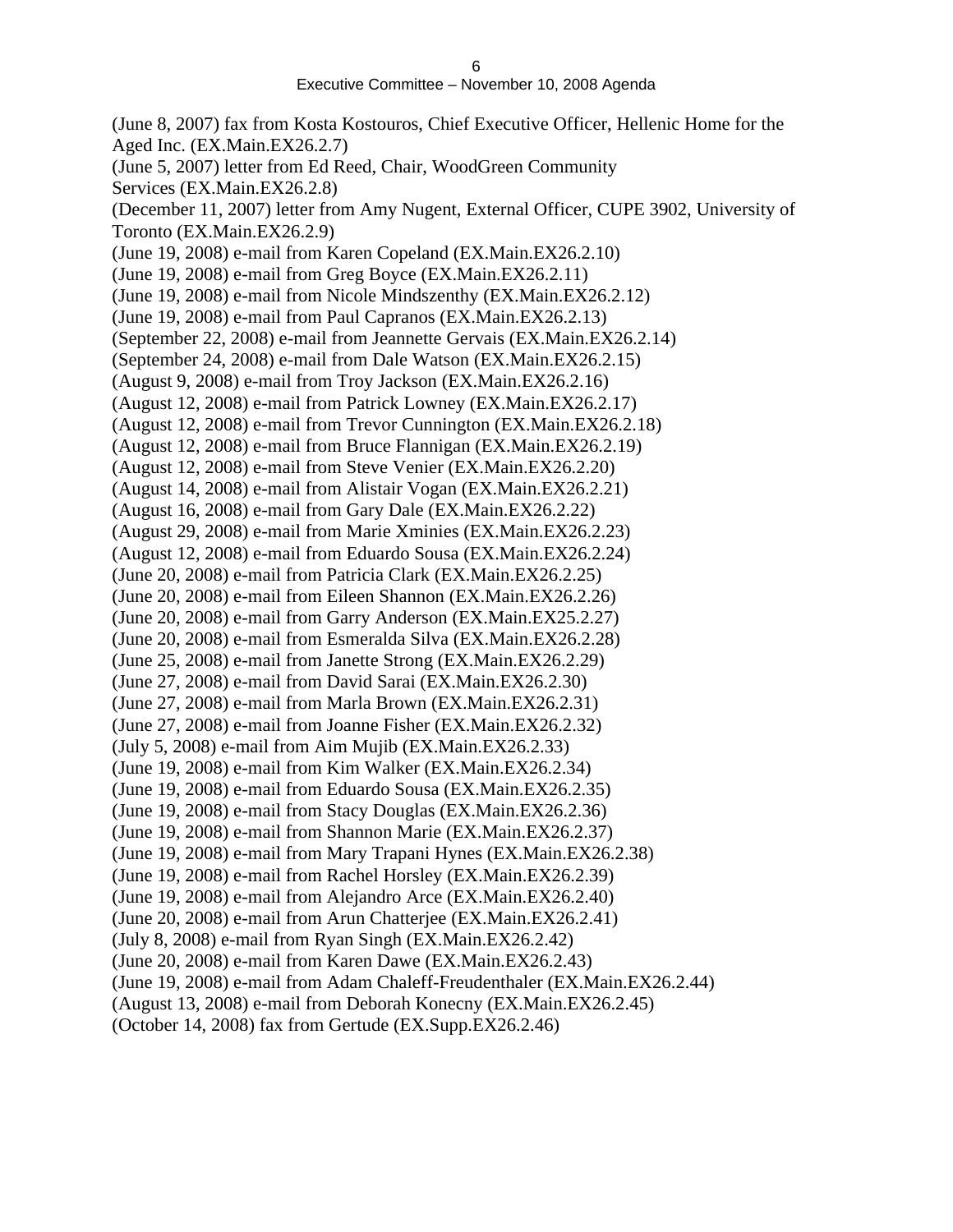| EX26.3<br><b>ACTION</b> | 2:30 PM | <b>Ward: 28</b> |  |  |
|-------------------------|---------|-----------------|--|--|
|-------------------------|---------|-----------------|--|--|

# **Union Station Revitalization Implementation**

#### **Presentation Item**

(October 29, 2008) Report from the Chief Corporate Officer

#### **Recommendations**

The Chief Corporate Officer recommends that City Council approve the following recommendations:

- 1. Authorize the Chief Corporate Officer to continue the design and tender documentation to implement the first stage of the Recommended Approach for the revitalization of Union Station, including the West Wing.
- 2. Authorize the Chief Corporate Officer, further to Council's initial direction in December, 2007, to extend the services of the following consultants/professionals (excluding GST) as indicated below:
	- a. extend the retainer of Davies Ward Phillips & Vineberg LLP for legal work on this file at a cost not to exceed \$450,000;
	- b. extend the retainer of Deloitte & Touche LLP at a cost not to exceed \$800,000;
	- c. extend the retainer of Arup Canada Inc. at a cost not to exceed \$300,000; and
	- d. extend the retainer of NORR Limited Architects & Engineers (with Fournier, Gersovitz and Moss, Architects (FGMA) as the heritage consultants) at a cost not to exceed \$6.9 million.
- 3. Authorize the Chief Corporate Officer to:
	- a. execute an amendment to the Building Management Agreement with The Toronto Terminals Railway Company Limited to provide for a 3% management fee increase for the period January 1, 2009 to April 30, 2009;
	- b. provide for the Agreement to terminate on April 30, 2009 and for the services and leases to be assumed by Facilities and Real Estate; and
	- c. approve funding in the amount of \$13.182 million gross, \$0 net, included in the 2009 Recommended Operating Budget for Facilities and Real Estate as shown in Attachment 1 (all revenues are 100% from leases with no property tax implications).
- 4. Authorize the Chief Corporate Officer to carry out the following security-related initiatives: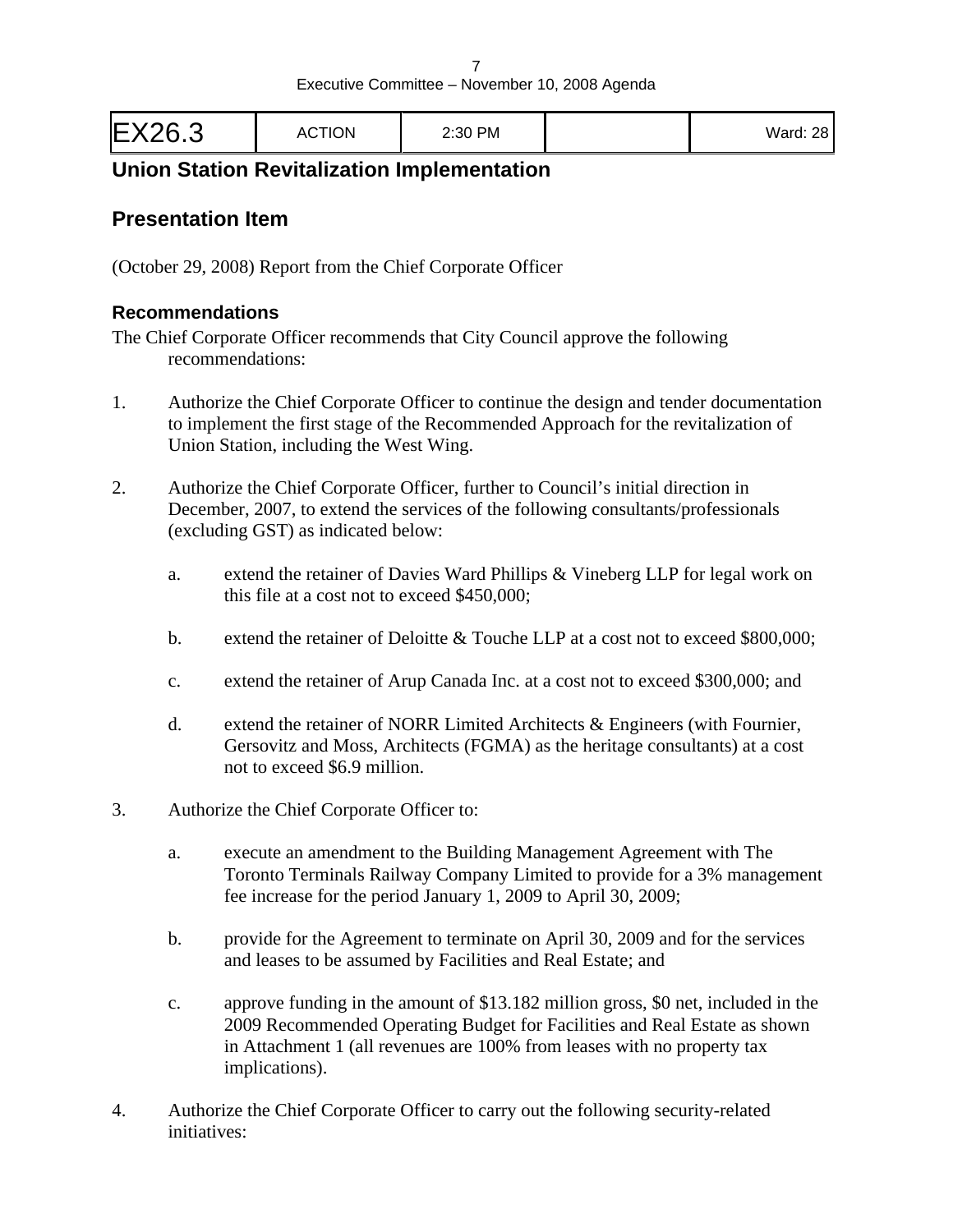- a. enter into a Transit Secure Round  $3 \& 4$  Amendment to the existing Transit Secure Agreement with Transport Canada;
- b. implement all phases of the Transit Secure project which will include video surveillance (in accordance with the City's Security Video Policy, the proposed installation of video surveillance in high profile locations must be reported to Council);
- c. subject to performance satisfactory to the Chief Corporate Officer, exercise the option(s) to renew the G4S Security Services (Canada) Ltd. Agreement for the provision of security guard services at Union Station for 2009-2010 and 2010- 2011;
- d. extend the retainer of Marshall Macklin Monaghan (with Goldsmith Borgal and Company Ltd. Architects) in the amount of \$300,000 to complete life safety projects design and contract administration for life safety projects under the Transit-Secure Agreement; and
- e. extend the retainer of PCL Constructors Canada Inc. in the amount of \$4.8 million for the completion of the life safety projects under the Transit-Secure Agreement.
- 5. Authorize the Chief Corporate Officer and the General Manager of Transportation Services to negotiate and enter into agreements with private landowners regarding tunnel connections, property requirements, security and maintenance related to the new Northwest PATH, in a form satisfactory to the City Solicitor.
- 6. Authorize the Chief Corporate Officer to amend the existing Reciprocal Rights Agreement and enter into such other documentation with GO Transit, as may be necessary, to permit the atrium roof, as illustrated in Attachment 2, to encroach into the City's air space above the existing Trainshed roof, on such terms and conditions as the Chief Corporate Officer deems appropriate, and in a form satisfactory to the City Solicitor.
- 7. Authorize the Chief Corporate Officer, on terms and conditions satisfactory to the Chief Corporate Officer and in a form satisfactory to the City Solicitor to negotiate and enter into a long-term agreement of up to 20 years on a single-source basis with Enwave Energy Corporation in order to provide a Deep Lake Water Cooling system for Union Station.
- 8. That the Executive Committee receive the presentation from the Chief Corporate Officer.

#### **Financial Impact**

The 2009 Recommended Operating Budget for Facilities and Real Estate includes an amount of \$13.182 million gross, \$0 net to provide for the proposed management service model for Union Station, as detailed in Attachment 1. The proposal is to assume property management of the Station, previously provided by The Toronto Terminal Railways Company Limited (TTR).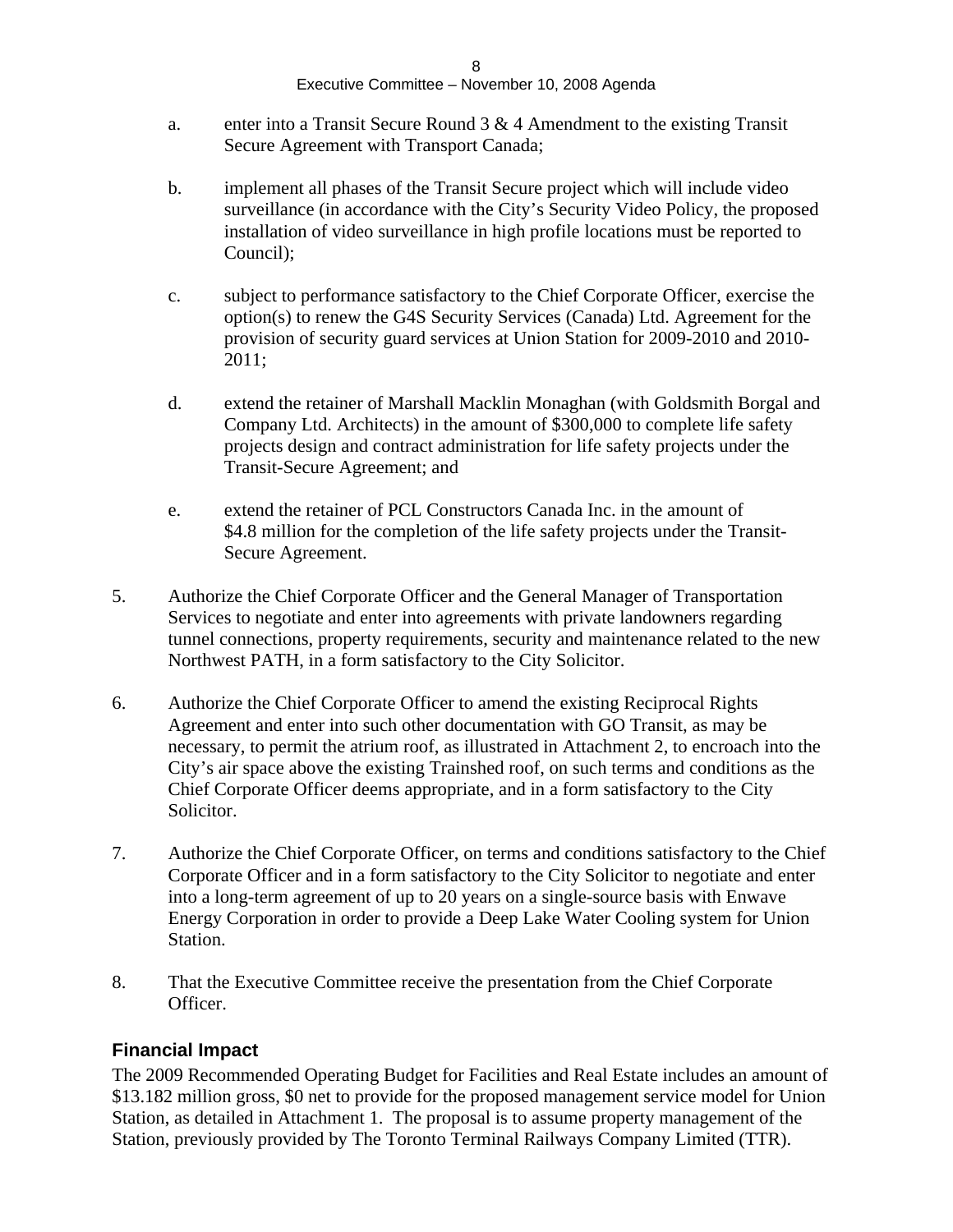TTR will fund the full costs of the model; for a net \$0 impact to the City. Although it would be prudent to refer this report to the Budget Committee for consideration with the City's 2009 Operating Budget process, it is recommended that this amendment be approved. The proposed model requires funding beginning in January, 2009.

The 2009 Recommended Capital Budget for Union Station includes funding for the consulting fees requested for the design of the Northwest PATH (\$4 million) and revitalization consultants (\$9.2 million). This work is needed to continue to allow for the coordination and integration of the City's work at the Station with the other transportation operators' construction schedules commencing in 2010.

The Acting Deputy City Manager and Chief Financial Officer has reviewed this report and agrees with the financial impact information.

#### **Summary**

This report requests authority to continue with the design for the revitalization of Union Station and the Northwest PATH connection. In addition, this report seeks authority to terminate the current building management agreement with The Toronto Terminals Railway Company Limited (TTR) and transfer the duties to the City.

It is important for City Council to adopt the recommendations to allow staff to continue with the design process by extending the consultants contracts.

Further to City Council's direction respecting the implementation of the Northwest PATH, there will be continuing discussions with property owners and the establishment of funding arrangements.

At the Executive Committee on November 10, 2008, the Chief Corporate Officer will present the revitalization scheme showing plans, elevations, cross sections and the pedestrian modelling, including a video.

#### **Background Information**

Union Station Revitalization Implementation [\(http://www.toronto.ca/legdocs/mmis/2008/ex/bgrd/backgroundfile-16776.pdf](http://www.toronto.ca/legdocs/mmis/2008/ex/bgrd/backgroundfile-16776.pdf))

|--|--|--|

# **Relationship Framework for Yonge-Dundas Square**

(October 27, 2008) Report from the City Manager

#### **Recommendations**

The City Manager recommends that:

1. City Council adopt the Relationship Framework for Yonge-Dundas Square Board, attached as Appendix 1.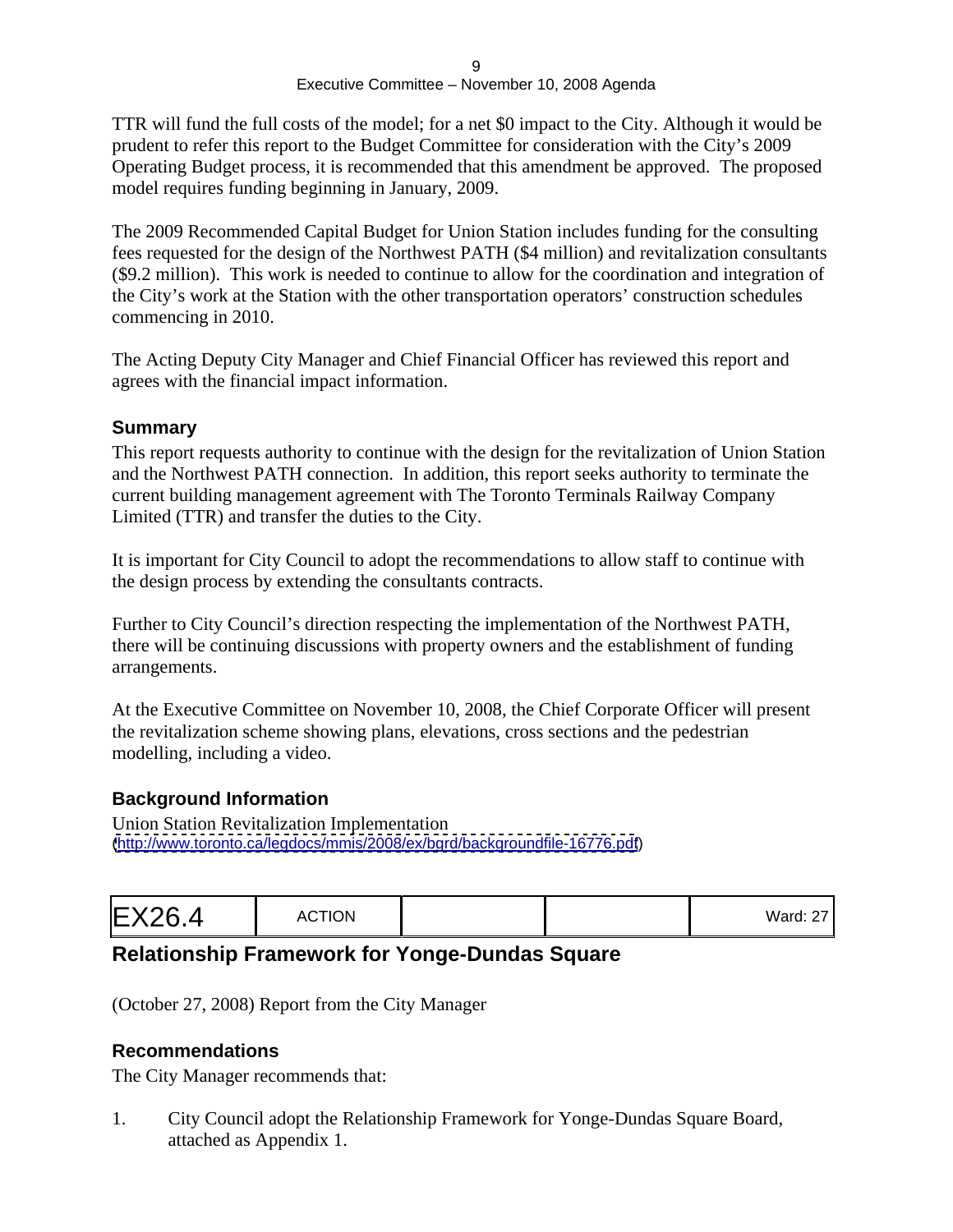- 2. City Council authorize the City Solicitor to introduce the necessary bills to amend Chapter 636 of the Municipal Code of the City of Toronto to implement the Relationship Framework and update the Code, substantially as proposed in Appendix 2.
- 3. The General Manager of Economic Development Culture and Tourism Division, as represented by the Director of Business Services, be designated the City's operational liaison for Yonge-Dundas Square Board, and provide support to the Board to ensure they maintain their operations in compliance with the Relationship Framework.

#### **Financial Impact**

There is no financial impact. The Deputy City Manager and Chief Financial Officer has reviewed this report and agrees with this financial impact statement.

#### **Summary**

This report recommends adoption of the Relationship Framework governing the relationship between the City and the Yonge-Dundas Square Board. It also recommends amendments to the Municipal Code required to implement the Framework.

The Relationship Framework defines the governance framework for Yonge-Dundas Square, including respective roles and responsibilities, accountabilities, expectations and requirements of the Board and the City.

Following comprehensive consultations and discussions with the members of the Yonge- Dundas Square Board and Administration, the staff of Economic Development Culture and Tourism Division, Legal Services, and Financial Planning, this Relationship Framework was developed and is attached as Appendix 1, with the proposed Municipal Code amendments as Appendix 2.

#### **Background Information**

Relationship Framework for Yonge-Dundas Square [\(http://www.toronto.ca/legdocs/mmis/2008/ex/bgrd/backgroundfile-16629.pdf](http://www.toronto.ca/legdocs/mmis/2008/ex/bgrd/backgroundfile-16629.pdf)) Appendix 1 - Relationship Framework for City of Toronto with Yonge-Dundas Square Board [\(http://www.toronto.ca/legdocs/mmis/2008/ex/bgrd/backgroundfile-16630.pdf](http://www.toronto.ca/legdocs/mmis/2008/ex/bgrd/backgroundfile-16630.pdf))

|--|--|--|--|

# **Proposed New Host Community Agreement with ICLEI**

(October 27, 2008) Report from the City Manager

#### **Recommendations**

The City Manager recommends that:

1. Council authorize the execution of a new proposed host community agreement between the City of Toronto and ICLEI for the remainder of 2008 and 2009 generally in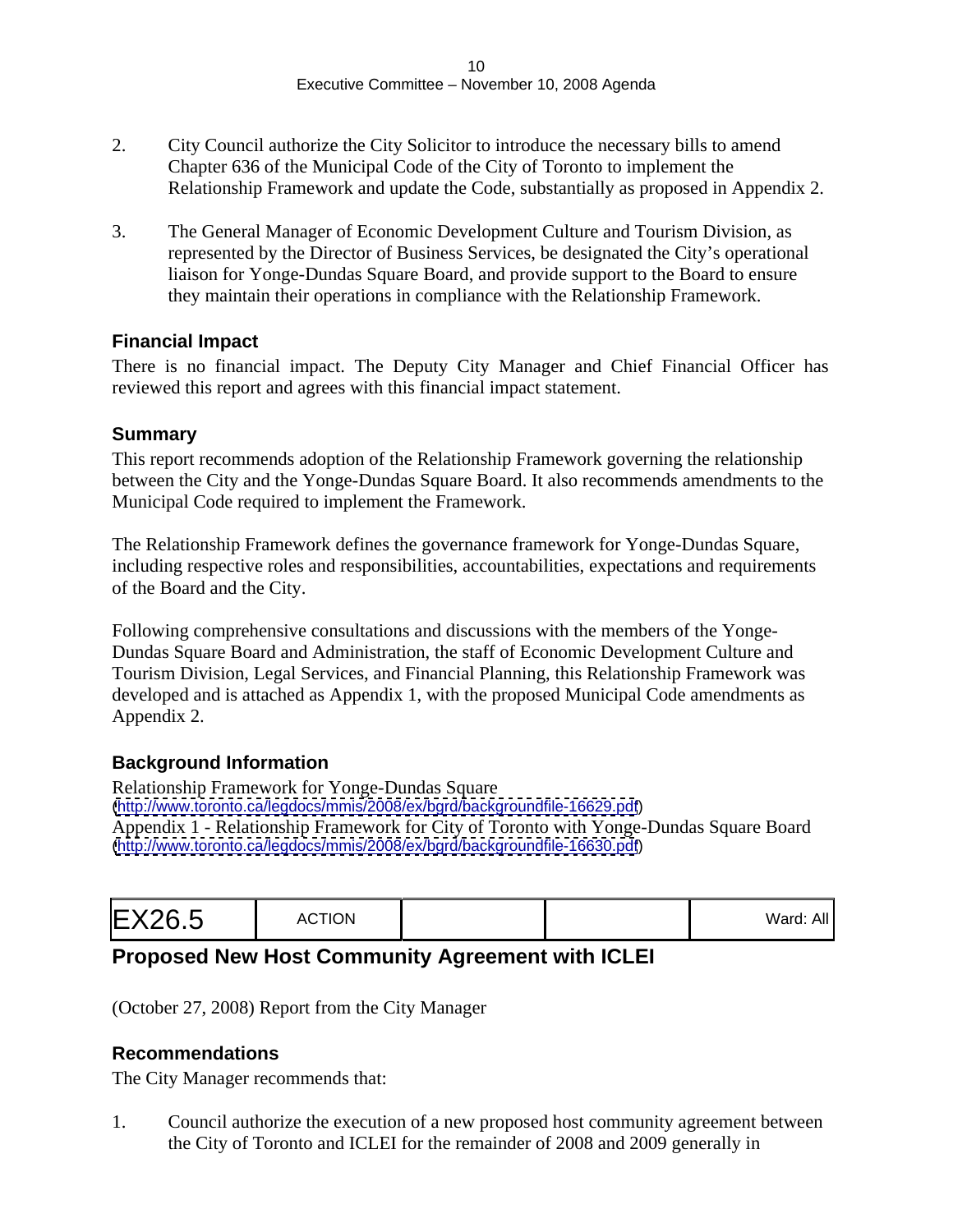accordance with the terms and conditions outlined in this report and as finalized to the satisfaction of the City Manager and in a form satisfactory to the City Solicitor.

#### **Financial Impact**

If the new host community agreement is adopted the City will realize a cost reduction of \$500,000 in cash payments (2010-2011) and approximately \$750,000 for the provision of in kind services (2009-2011), for a new total cost reduction of approximately \$1.25 million.

Under the terms of the current host community agreement the City of Toronto provides financial support for ICLEI in the amount of approximately \$500,000 per year in cash and in kind services. The current host community agreement began in 2007 and is scheduled to conclude at the end of 2011, with a total contribution of \$2.5 million over the five-year term of the agreement, if carried to term. Funding is included in the Non-Program Operating Budget (cost centre NP2067).

Under the proposed new host community agreement the City would provide ICLEI with \$250,000 for 2009 with no allowance for in-kind services. After 2009 the City would cease its cash support for ICLEI.

The Acting Deputy City Manager and Chief Financial Officer has reviewed this report and agrees with the financial impact information.

#### **Summary**

The purpose of this report is to seek City Council approval of a proposed new host community agreement between the City of Toronto and ICLEI – Local Governments for Sustainable (Management) Inc. for the remainder of 2008 and 2009.

#### **Background Information**

Proposed New Host Community Agreement with ICLEI [\(http://www.toronto.ca/legdocs/mmis/2008/ex/bgrd/backgroundfile-16631.pdf](http://www.toronto.ca/legdocs/mmis/2008/ex/bgrd/backgroundfile-16631.pdf))

| valu. All |  |  |
|-----------|--|--|
|-----------|--|--|

# **Toronto 2015 Pan American/ParaPan American Games**

(October 27, 2008) Report from the City Manager

#### **Recommendations**

The City Manager recommends that City Council:

- 1. Endorse the City of Toronto's role as the host city and participant in a bid to be submitted by the Bid Corporation to host the 2015 Pan American/ParaPan American Games in Toronto and communities in the Greater Golden Horseshoe region.
- 2. Authorize the City Manager to negotiate, approve and execute a Bid City Agreement on behalf of the City with the Province of Ontario, Government of Canada, Canadian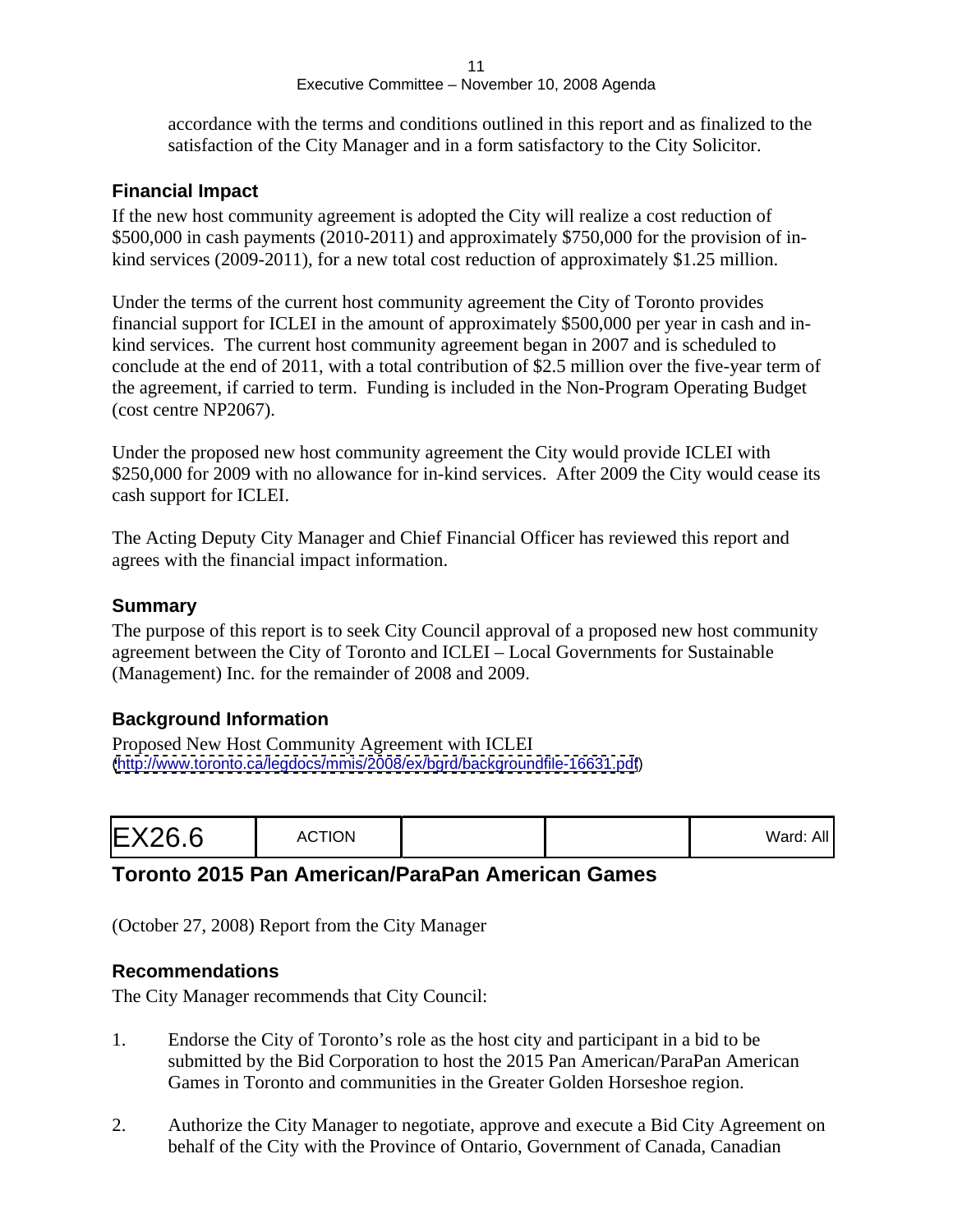Olympic Committee and the Bid Corporation to define the roles and responsibilities of each of the parties, to the satisfaction of the City Manager and in a form satisfactory to the City Solicitor.

#### **Financial Impact**

There are no immediate financial implications, other than staff resources, with respect to proceeding with the bid to host the Games as outlined in this report. The City of Toronto will not be required to contribute to the cost of bidding for the Games.

The City of Toronto may elect to build new sport and recreation facilities which will be utilized by the Games in order to leverage Federal and Provincial sport infrastructure funding. Federal and Provincial sport capital funding is available only for capital projects that will be used for the Games.

There are no capital projects in the 2009 Capital Budget that have any implications for a Games bid. If any new or enhanced sports or recreation capital projects are proposed they will be put forward in the 2010 Capital budget.

A full report on the potential financial implications for Toronto of hosting the Games, should the bid be successful, will be presented to Council in February 2009 upon the development of a more specific sports venue and infrastructure plan.

The Deputy City Manager and Chief Financial Officer has reviewed this report and agrees with the financial impact information.

#### **Summary**

The Government of Ontario, with the concurrence of the Canadian Olympic Committee and the Government of Canada, has indicated its interest in submitting a bid to hold the 2015 Pan Am and ParaPan Games in Toronto and the surrounding region. The province has established a Bid Corporation to develop the bid. A formal bid to host the Games must be submitted to The Pan American Sports Organization (PASO), which owns the rights to the Pan American Games, in April 2009. To comply with bid protocols, a host city must be named in the bid. This report seeks Council agreement in principle for the City of Toronto to be identified as host city as part of a bid to be submitted by the Bid Corporation to host the Games.

As the process to develop, submit and win a bid to host the Games proceeds through all of its stages, it is contemplated that the roles, responsibilities, obligations and benefits of all parties involved will be identified in a series of formal agreements. The first such agreement is a Bid City Agreement between the Canadian Olympic Committee, the City of Toronto, The Province of Ontario and the Bid Corporation. This Agreement will identify the City of Toronto as the Bid City and will set out the roles and responsibilities of all the parties involved in the development of the bid. There will be no financial implications for the City as a consequence of entering into a Bid Agreement. As this Agreement paves the way for subsequent activities, it must be signed by the end of January 2009. This report seeks Council authority to enter into a Bid City Agreement.

A more detailed Multi-Party Agreement in June 2009 will identify a venue strategy and all commitments, obligations and benefits for contributors to a Toronto regional Pan Am Games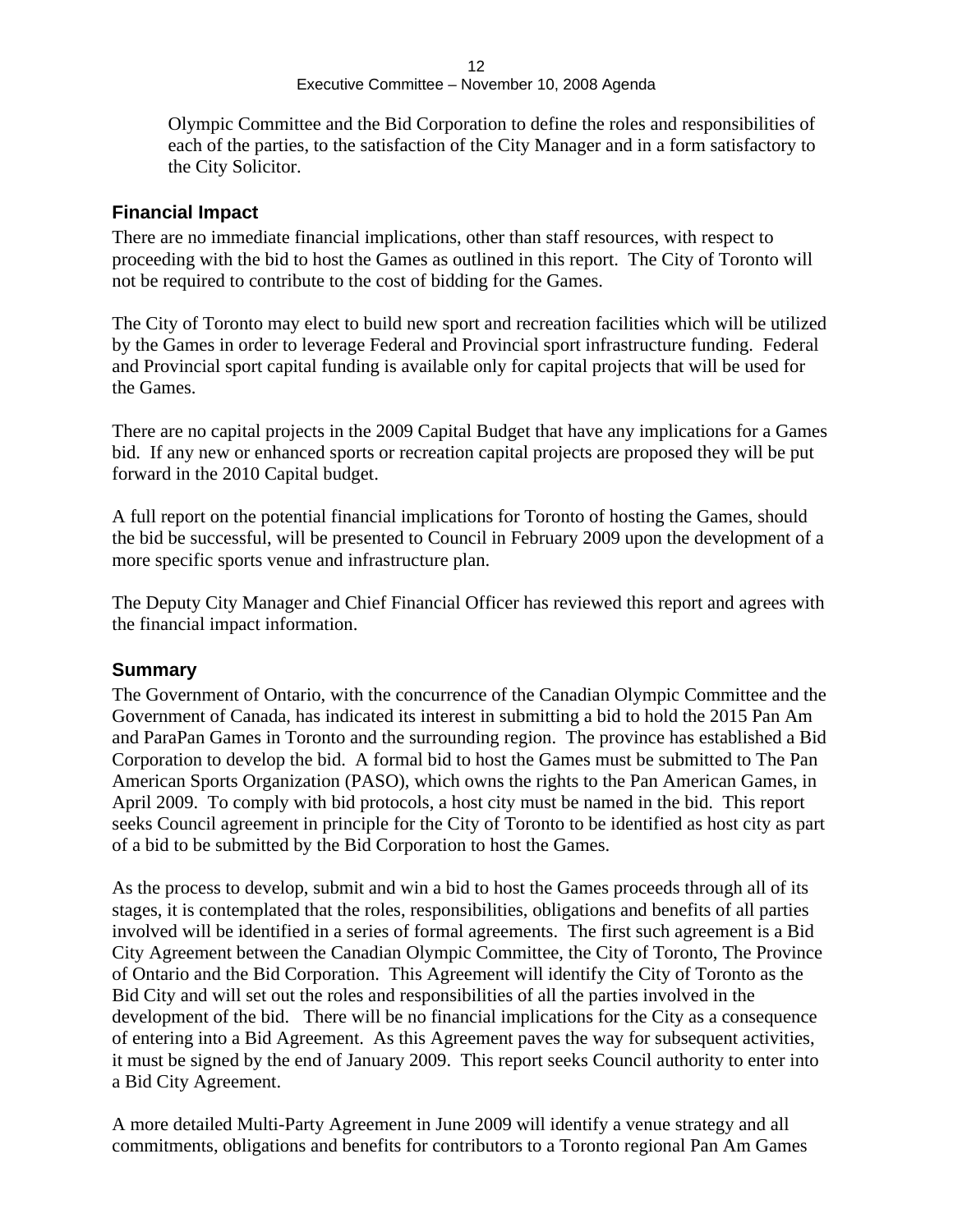(whether through funding or in-kind support). A Council mandate to enter into the Multi-Party Agreement will be sought in February 2009, when the City Manager will bring forward a detailed report on aspects of the bid affecting Toronto including a venue plan and analysis of the financial, social, economic and infrastructure implications for the City.

#### **Background Information**

Toronto 2015 Pan American/ParaPan American Games Bid [\(http://www.toronto.ca/legdocs/mmis/2008/ex/bgrd/backgroundfile-16632.pdf](http://www.toronto.ca/legdocs/mmis/2008/ex/bgrd/backgroundfile-16632.pdf))

| $M$ <sub>2rd</sub> $\cdot$ All |  |
|--------------------------------|--|
|--------------------------------|--|

# **Timeframe for reporting on Access, Equity and Human Rights 2009- 2011 Action Plans and Initiatives**

(October 24, 2008) Report from the City Manager

#### **Recommendations**

The City Manager recommends that:

- 1. beginning in 2010, Divisional Access, Equity and Human Rights Action Plans be integrated in the City's service planning process; and
- 2. monitoring and reporting on the City's performance in achieving its objectives be reported twice per term of Council.

#### **Financial Impact**

None experience that the set of the set of the set of the set of the set of the set of the set of the set of the set of the set of the set of the set of the set of the set of the set of the set of the set of the set of the

#### **Summary**

To respond to Council's July 2008 directive to advance reporting on Access, Equity and Human Rights Action Plans for 2009-2011 to November 2008.

#### **Background Information**

Timeframe for Reporting on Access, Equity and Human Rights 2009-2011 Action Plans and Initiatives

[\(http://www.toronto.ca/legdocs/mmis/2008/ex/bgrd/backgroundfile-16633.pdf](http://www.toronto.ca/legdocs/mmis/2008/ex/bgrd/backgroundfile-16633.pdf))

| $Mord$ $\cdot$ $\wedge$<br>$\mathsf{u}_1 \mathsf{u}_2$ |  |  |  |
|--------------------------------------------------------|--|--|--|
|--------------------------------------------------------|--|--|--|

# **Appointment to OMERS Administration Corporation Board**

(October 9, 2008) Report from the City Manager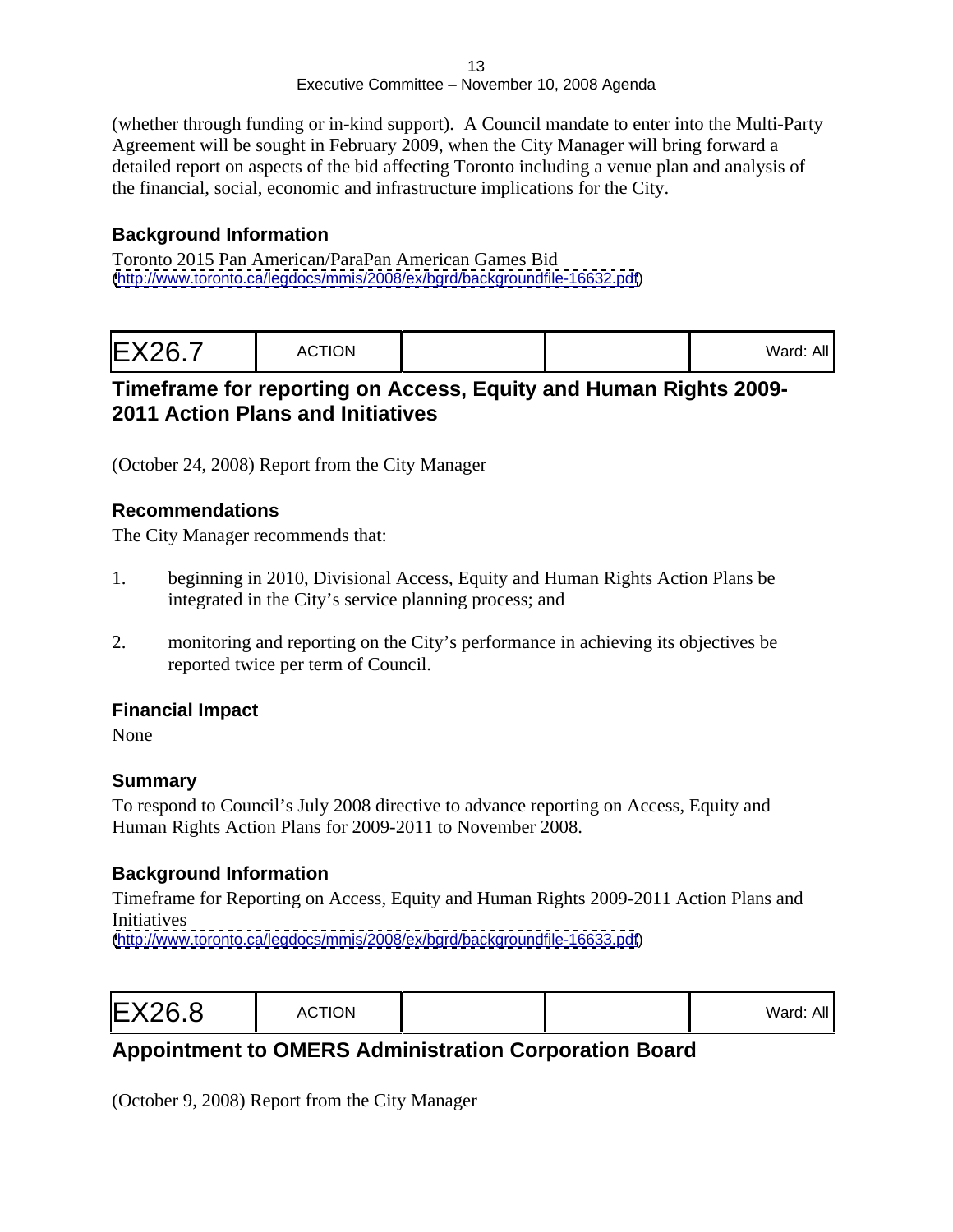#### **Recommendations**

The City Manager recommends:

- 1. the reappointment of Cameron Weldon to the Administration Corporation for a term of three years, subject to Section 33 of the OMERS Act, 2006.
- 2. the City Manager be delegated the authority to identify and appoint a candidate who meets the required competencies on an ongoing basis for future appointments to the board, noting that Council may remove the City's appointee at any time upon written notice to that member and the Chair of the Board.

#### **Financial Impact**

There are no financial implications arising from the recommendations in this report.

#### **Summary**

The City of Toronto needs to appoint a person to serve on the board of the OMERS Administration Corporation (AC) before December 31, 2008, for a term of office expiring December 31, 2011. The AC board consists of 14 members of which one is to be appointed by the City of Toronto as an Employer member. The 14 members are split evenly between the Employer and the Employee members, with each appointee having one vote.

Cameron Weldon is currently the City's representative on the AC. He was appointed by the Province, by an Order in Council, in June 2006 for a term to expire December 31, 2008. The OMERS Sponsors Corporation (SC) is currently reviewing the composition of the AC as well as the method of choosing its members. They are expected to enact a by-law respecting this matter, which would take effect no earlier than June 30, 2009.

Cameron Weldon has served on the AC for two years. There is a significant investment, both by OMERS and the individual, in ensuring that each AC member is knowledgeable in the pension plan and pension governance. It is therefore appropriate that Cameron Weldon be reappointed to the AC for the next term or until the by-law is changed by the SC, whichever is earlier.

When City Council nominated a member to the predecessor OMERS SC transitional board in May 2006, it authorized the City Manager to identify a candidate and submit the name to the Province on behalf of the City. Council recognized that this was a unique situation that does not fit the profile for our standard board appointments processes, in particular because of the specialized knowledge requirements and the need to move quickly because of time constraints.

This is a similar appointment, which also has time constraints. Because these time constraints could arise again should the City's appointee cease to be a member, it is appropriate that the City Manager be delegated the authority to identify and appoint a candidate to the OMERS AC board on an ongoing basis.

As is the case with the OMERS SC, City Council could remove the City's appointee to the OMERS AC at any time should it choose to do so.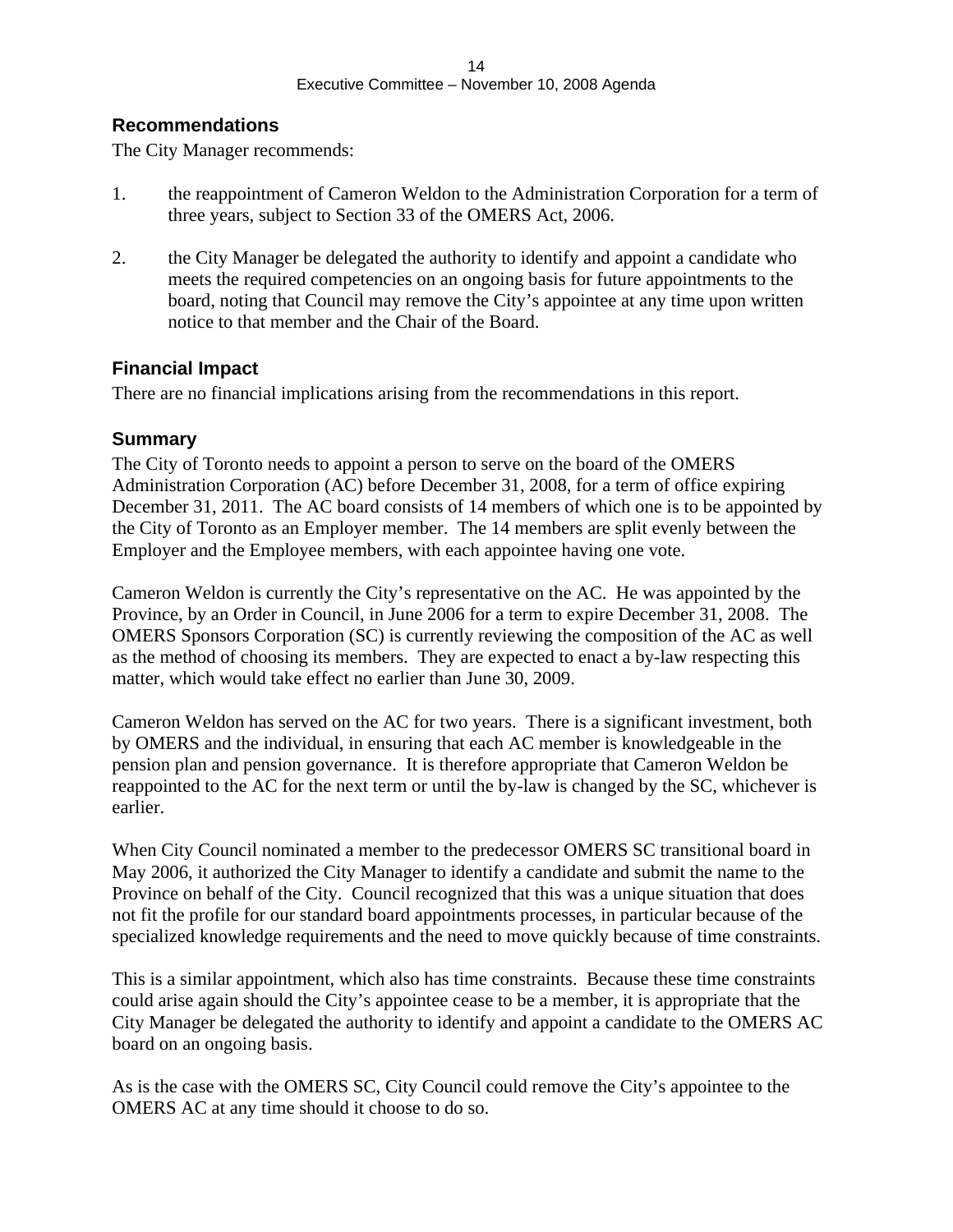#### 15 and the contract of the contract of the contract of the contract of the contract of the contract of the contract of the contract of the contract of the contract of the contract of the contract of the contract of the con Executive Committee – November 10, 2008 Agenda

#### **Background Information**

Appointment to Omers Administration Corporation [\(http://www.toronto.ca/legdocs/mmis/2008/ex/bgrd/backgroundfile-16634.pdf](http://www.toronto.ca/legdocs/mmis/2008/ex/bgrd/backgroundfile-16634.pdf))

|--|--|--|

#### **Conflict of Interest Insurance**

(October 22, 2008) Report from the City Manager

#### **Financial Impact**

There is no financial impact beyond what has already been approved in the current year's budget.

#### **Summary**

The purpose of this report is to provide information regarding Conflict of Interest insurance coverage for elected officials. Currently the City of Toronto purchases Conflict of Interest insurance as an endorsement to the Public Officials Errors and Omissions liability insurance policy. The contract of the contract of the contract of the contract of the contract of the contract of the contract of the contract of the contract of the contract of the contract of the contract of the contract of the co

Public Officials Errors and Omissions liability insurance provides coverage for liability resulting from errors or omissions in the performance of professional duties. It may also be referred to as the municipal form of directors & officers liability insurance. It applies to elected or appointed officials, officers, members of commissions, boards, units, committees and special purpose bodies operated by and under the jurisdiction of the City of Toronto. The insurance policy also applies to the City's lawyers, architects, engineers and accountants, as well as members of the Toronto Police Service. Endorsement No.1 of this insurance policy is Conflict of Interest Insurance.

#### **Background Information**

Conflict of Interest Insurance [\(http://www.toronto.ca/legdocs/mmis/2008/ex/bgrd/backgroundfile-16635.pdf](http://www.toronto.ca/legdocs/mmis/2008/ex/bgrd/backgroundfile-16635.pdf))

| valu. All |  |
|-----------|--|
|-----------|--|

# **2009 Interim Operating Budget Estimates**

(November 3, 2008) Report from the Acting Deputy City Manager and Chief Financial Officer

#### **Recommendations**

The City Manager and Acting Deputy City Manager and Chief Financial Officer recommend that Council: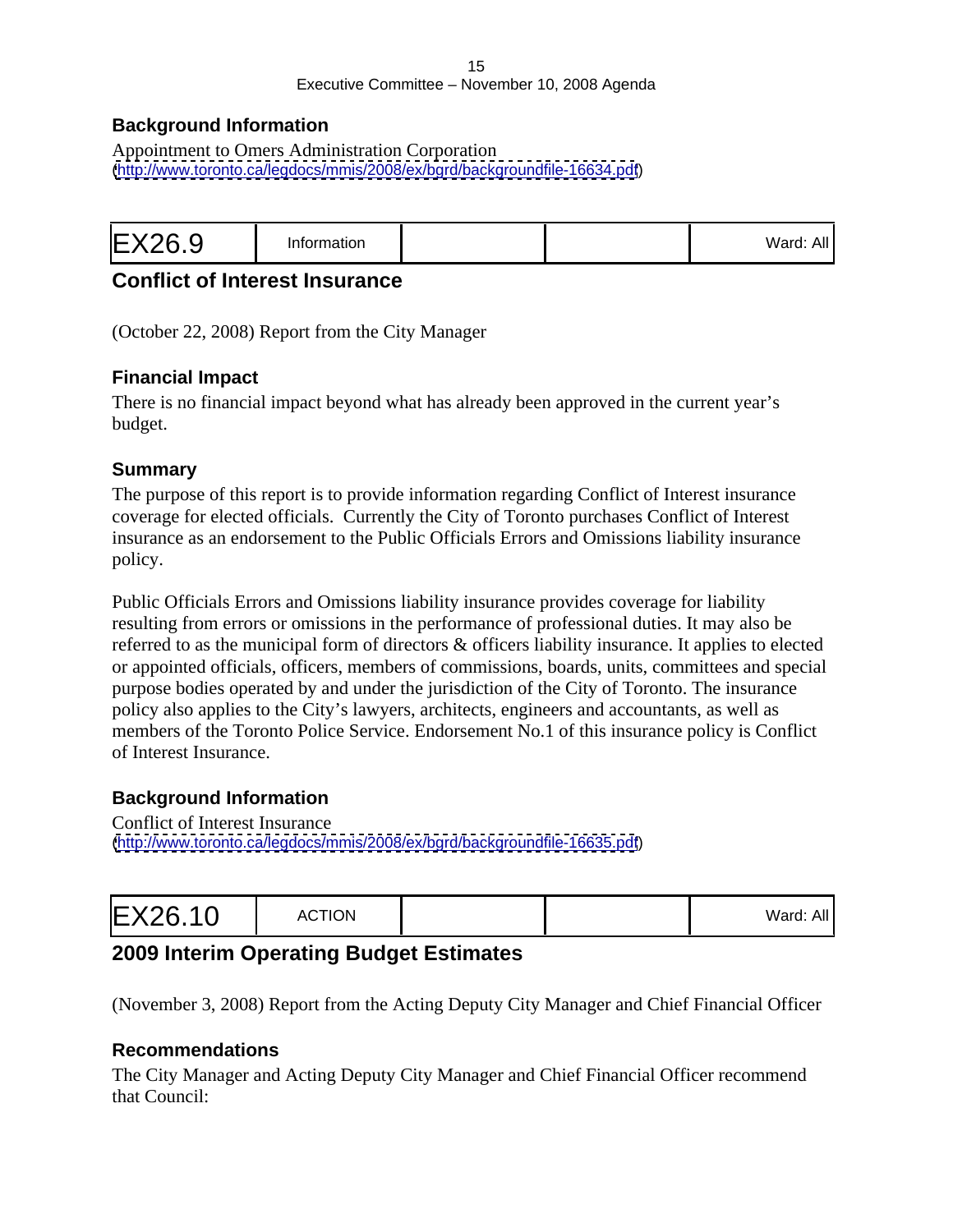- 1. Approve the 2009 Interim Operating Gross Budget Estimates totalling \$3.190 billion as detailed by City Program, Agency, Board and Commission in the attached Appendix 1.
- 2. Authorize the Acting Deputy City Manager and Chief Financial Officer to make net disbursements of \$2.631 billion during the period January 1, to April 30, 2009, including cash transfers of \$553.7 million to Agencies, Boards and Commissions as detailed in the attached Appendix 1.
- 3. Authorize and direct the appropriate City Officials to take the necessary action to give effect thereto.

| 2009 Interim Operating Budget Estimates<br>For Period January 1 to April 30, 2009<br>\$000s |             |             |
|---------------------------------------------------------------------------------------------|-------------|-------------|
|                                                                                             | Gross       | Net         |
| City Operations                                                                             | 1,753,298.9 | 1,716,051.4 |
| Agencies, Boards and Commissions                                                            | 1,049,745.6 | 553,656.7   |
| Corporate Accounts                                                                          | 361,112.9   | 361,112.9   |
| <b>Levy Operations</b>                                                                      | 3,164,157.4 | 2,630,821.0 |
| Toronto Parking Authority                                                                   | 25,813.7    | 0.0         |
| <b>Total City</b>                                                                           | 3,189,971.1 | 2,630,821.0 |

#### **Financial Impact**

The 2009 Interim Operating Gross Budget Estimates of \$3.190 billion recommended in this report will establish spending authority for City Programs and Agencies, Boards and Commissions during the period January 1, to April 30, 2009 as detailed in the attached Appendix 1 and summarized in the Table above. For City Programs and Agencies, Boards and Commissions (ABCs), the 2009 Interim Operating Budget is estimated at 40% of the 2008 Council Approved Gross Operating Budget.

Estimated cash outflows required from January 1 to April 30, 2009 will total \$2.631 billion (see Appendix 1 and Table 1 above). Funding for City Operations will approximate \$1.753 billion and \$361.113 million for Corporate Accounts. Most ABCs are only partially funded by the City. These include the Toronto Transit Commission (TTC) for which approximately 79% of expenditures are funded from its own receipts. As detailed in Appendix 1, transfers to ABCs to enable them to meet their cash obligations are estimated at \$553.657 million.

#### **Summary**

The purpose of this report is to request Council's approval of the 2009 Interim Operating Budget Estimates in order to enable City Programs and Agencies, Boards and Commissions to carry out their ongoing (base) operations during the period January 1 to April 30, 2009.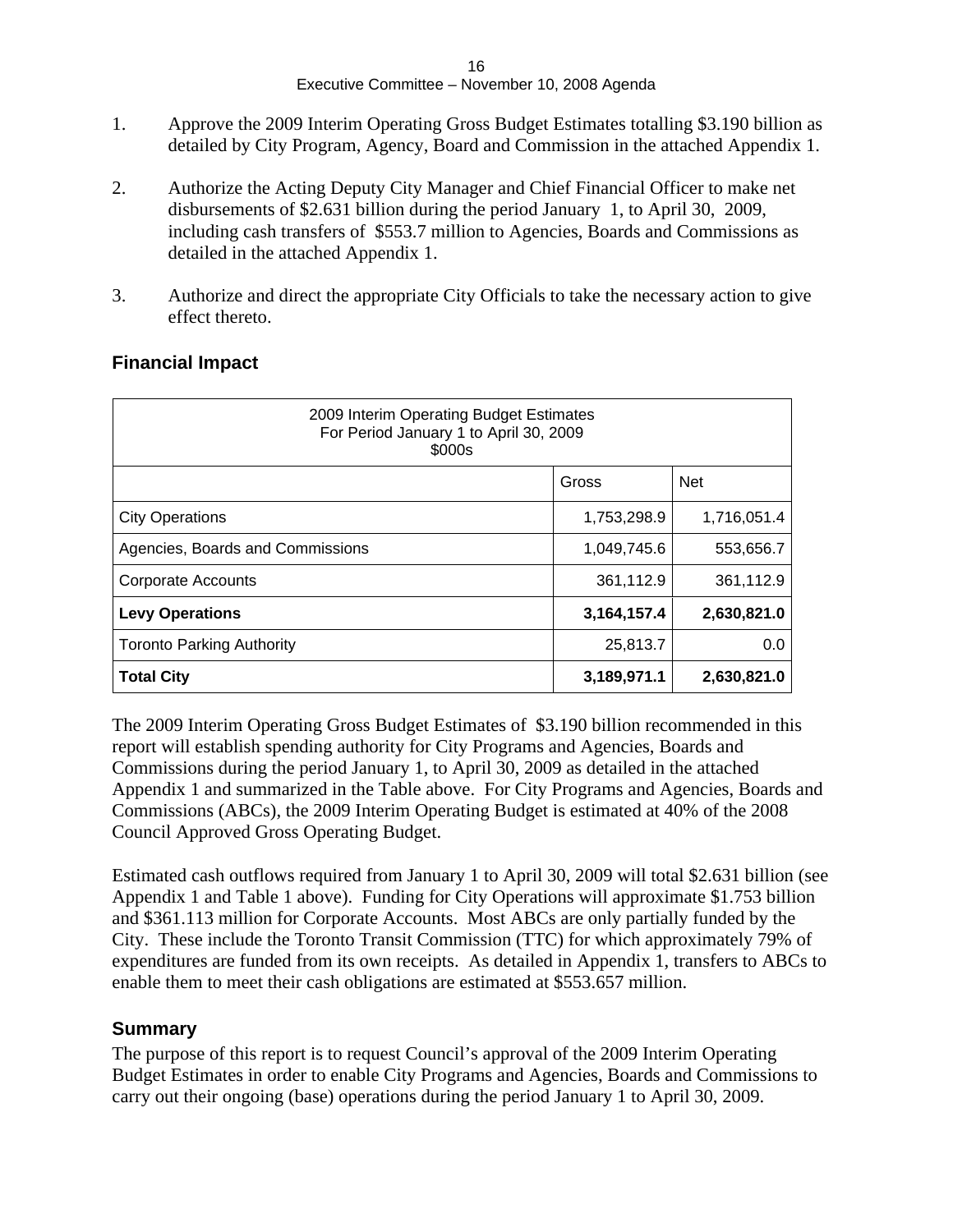In accordance with the Financial Control By-Law, an Interim Operating Budget must be approved prior to January 1, 2009 to ensure that appropriate Council approval is granted to fund the continuance of the City's business during the period January 1st to April 30th, 2009. The 2009 Interim Operating Budget Estimates total \$3.190 billion gross; and require cash outflows of \$2.631 billion net.

#### **Background Information**

2009 Interim Operating Budget Estimates [\(http://www.toronto.ca/legdocs/mmis/2008/ex/bgrd/backgroundfile-17095.pdf](http://www.toronto.ca/legdocs/mmis/2008/ex/bgrd/backgroundfile-17095.pdf)) Appendix 1 - 2009 Interim Operating Gross Budget Estimates [\(http://www.toronto.ca/legdocs/mmis/2008/ex/bgrd/backgroundfile-17096.pdf](http://www.toronto.ca/legdocs/mmis/2008/ex/bgrd/backgroundfile-17096.pdf))

| Ward: All |  |  |  |
|-----------|--|--|--|
|-----------|--|--|--|

# **Property Taxes: 2009 Interim Levy By-law**

(October 23, 2008) Report from the Acting Treasurer

#### **Recommendations**

The Treasurer recommends that:

- 1. the 2009 interim levy for all property classes levy property tax amounts based on 50 per cent of the total 2008 taxes billed for each property;
- 2. the 2009 interim levy by-law provide that the interim levy will apply to assessments added to the tax roll for 2008 that were not on the assessment roll when the by-law was passed; where  $\alpha$  is the contract of  $\alpha$  is the contract of  $\alpha$  in  $\alpha$  is the contract of  $\alpha$  in  $\alpha$  is the contract of  $\alpha$  in  $\alpha$  is the contract of  $\alpha$  is the contract of  $\alpha$  is the contract of  $\alpha$  is the cont
- 3. the Interim Bill payment due dates for property tax accounts paid on the eleven (11) instalment pre-authorized payment plan be: February 17, March 16, April 15, May 15, and June 15, 2009;
- 4. the Interim Bill payment due date for the two (2) instalment pre-authorized payment plan be March 2, 2009;
- 5. the Interim Bill payment due dates for all other property tax accounts on the regular instalment option or on the six (6) instalment pre-authorized payment plan be: March 2, April 1, and May 1, 2009;
- 6. Council provide authority for
	- a. the collection of interim taxes;
	- b. imposing a penalty charge for non-payment of interim taxes at a rate of 1.25 per cent of taxes due and unpaid and the addition of such charges on the first day of default; and the contract of the contract of the contract of the contract of the contract of the contract of the contract of the contract of the contract of the contract of the contract of the contract of the contract of t
	- c. imposing an interest charge on all outstanding taxes accruing from the first day of default at a rate of 1.25 per cent per month;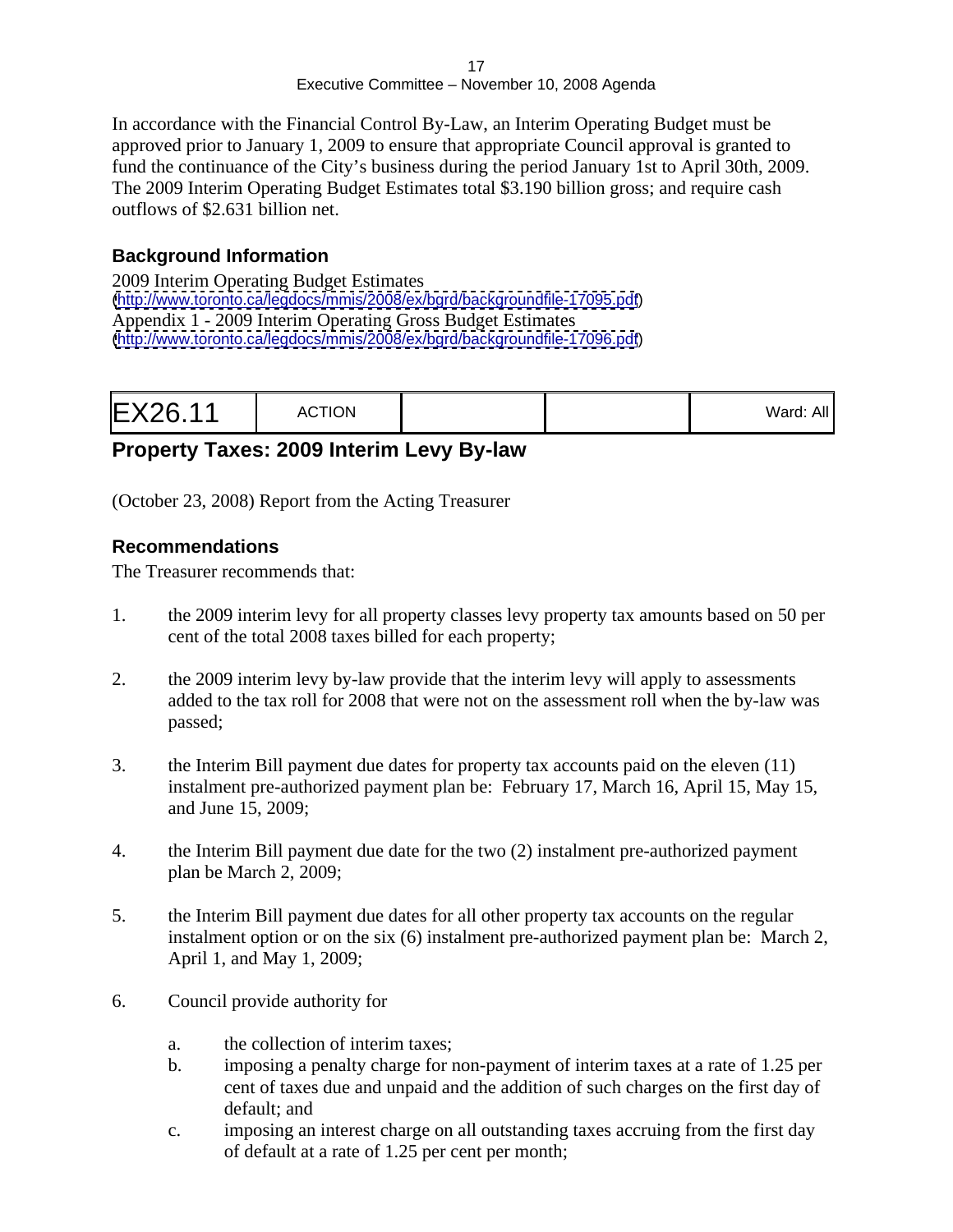- 7. authority be granted for the introduction of the necessary bill in Council on December 2, 2008, providing for the levying and collection of the 2009 interim taxes prior to the adoption of the estimates for 2009, which by-law, when enacted, will be effective as of January 1, 2009; and
- 8. the appropriate City officials be authorized and directed to take the necessary action to give effect thereto.

#### **Financial Impact**

Enacting a by-law that establishes an interim tax levy will permit the City to raise the property tax revenues needed to fund its operations until such time as the 2009 Operating Budget and 2009 final tax levy are approved by Council.

The Acting Deputy City Manager and Chief Financial Officer has reviewed this report and agrees with the financial impact information.

#### **Summary**

This report requests Council authority to adopt the necessary by-law to levy interim property taxes for all property classes for 2009 and to prescribe applicable interim bill payment due dates. The 2009 interim levy will provide for the cash requirements of the City until such time as the 2009 Operating Budget and 2009 final property tax levy are approved by Council.

#### **Background Information**

Property Taxes: 2009 Interim Levy By-law [\(http://www.toronto.ca/legdocs/mmis/2008/ex/bgrd/backgroundfile-16638.pdf](http://www.toronto.ca/legdocs/mmis/2008/ex/bgrd/backgroundfile-16638.pdf))

|--|--|

# **Request for a Capital Loan Guarantee for Theatre Direct**

(October 27, 2008) Report from the Acting Deputy City Manager and Chief Financial Officer

#### **Recommendations**

The Acting Deputy City Manager and Chief Financial Officer recommends that:

- 1. a. The City provide a capital loan guarantee on behalf of Theatre Direct to its financial institution in the amount of \$150,000.00 (inclusive of all interest costs payable by Theatre Direct), commencing on December 1, 2008 until November 30, 2013;
	- b. the City enter into an agreement with Theatre Direct with respect to the capital loan guarantee; and
	- c. the City enter into a tri-party agreement with Theatre Direct and with its financial institution with respect to the capital loan guarantee.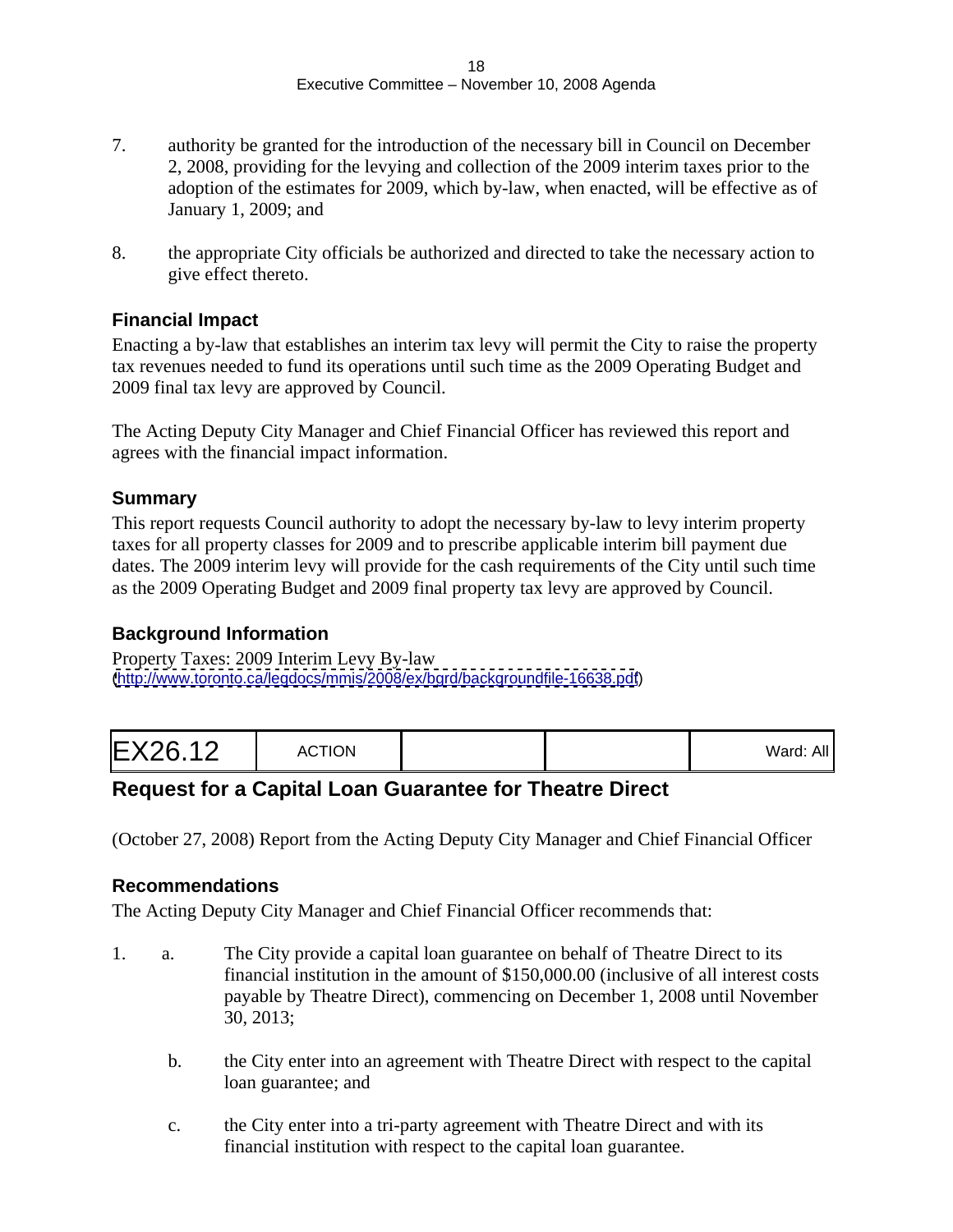- 2. Such guarantee and all related agreements be on terms and conditions satisfactory to the City Solicitor, the Deputy City Manager and Chief Financial Officer as well as Deputy City Manager Sue Corke, and that the Deputy City Manager and Chief Financial Officer be requested to negotiate appropriate and adequate safeguards, to the satisfaction of the City Solicitor, with the City being promptly advised in the event of default or delay in the payment of interest.
- 3. Theatre Direct provides the Deputy City Manager and Chief Financial Officer with their 2008, 2009 and 2010 audited financial statements when they become available.
- 4. The guarantee be deemed to be in the interest of the municipality.
- 5. The appropriate officials be authorized to take the necessary action to give effect thereto.

#### **Financial Impact**

Issuance of a capital loan guarantee is considered to be a financial commitment of the City. However, there is no direct cost to the City for providing this guarantee unless the organization defaults on its obligation and the City cannot recover funds from Theatre Direct. The maximum exposure to the City is \$150,000 of the total capital cost of \$500,000.

#### **Summary**

This report seeks Council approval of a capital loan guarantee on behalf of Theatre Direct for the amount of \$150,000.00 from December 1, 2008 until November 30, 2013.

#### **Background Information**

Request for a Capital Loan Guarantee for Theatre Direct [\(http://www.toronto.ca/legdocs/mmis/2008/ex/bgrd/backgroundfile-16639.pdf](http://www.toronto.ca/legdocs/mmis/2008/ex/bgrd/backgroundfile-16639.pdf))

|--|--|--|--|--|

#### **Heads and Beds Levy on Institutions**

(October 23, 2008) Report from the City Solicitor and Acting Treasurer

#### **Financial Impact**

There are no financial impacts associated with this report.

#### **Summary**

This report provides a review of the legislative base for taxation on Universities and Colleges, Hospitals and Correctional Facilities (Institutions).

#### **Background Information**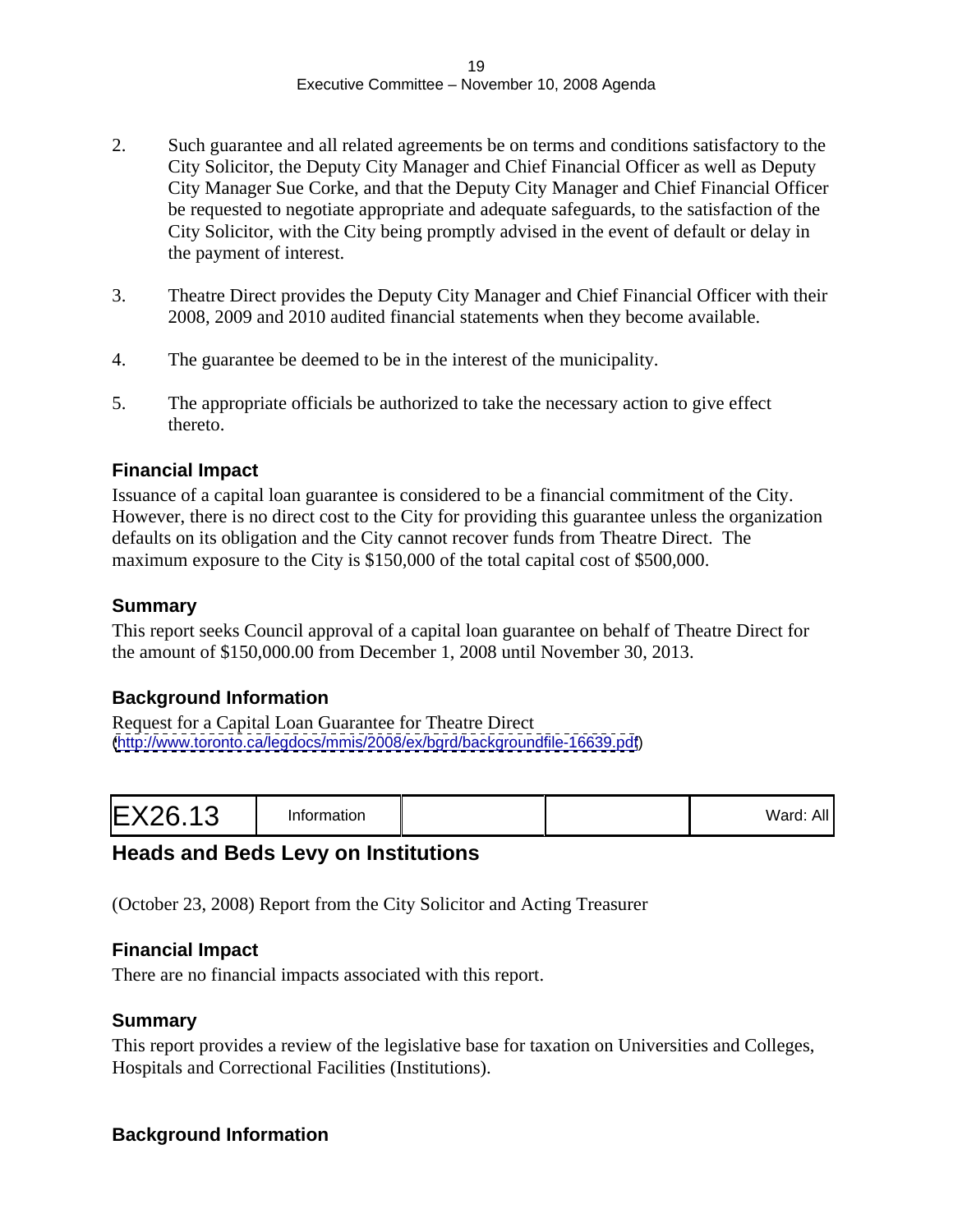Heads and Beds Levy on Institutions [\(http://www.toronto.ca/legdocs/mmis/2008/ex/bgrd/backgroundfile-16640.pdf](http://www.toronto.ca/legdocs/mmis/2008/ex/bgrd/backgroundfile-16640.pdf))

|--|--|

# **Update on Adjournment to Integrated Power System Plan Hearings**

(October 28, 2008) Report from Deputy City Manager, Richard Butts and the Acting Deputy City Manager and the Chief Financial Officer

#### **Recommendations**

The Deputy City Manager, Cluster B and the Acting Deputy City Manager and Chief Financial Officer recommend that:

- 1. Deputy City Manager Richard Butts and the Acting Deputy City Manager and Chief Financial Officer use the IPSP hearing hiatus to pursue focussed advocacy of the City's energy sustainability goals and priorities directly with the OPA, through participation in the OPA's intervenor consultations regarding its resource review;
- 2. In addition to, and consistent with, the positions and policies previously approved by Council in prior reports regarding the IPSP, the City advocate both during the OPA consultations and before the Board positions on the IPSP, as amended, that are supportive of and informed by the strategic direction of the Toronto Sustainable Energy Plan that is the subject of a separate report to the Executive Committee; and
- 3. the appropriate City staff be authorized to take any action necessary to give effect to the foregoing recommendations.

#### **Financial Impact**

There are no financial implications arising from this report. Funding for external legal and technical consulting services was approved by City Council at its meeting of July 15, 16 and 17, 2008 referred to below.

#### **Summary**

On October  $2<sup>nd</sup>$ , the Ontario Energy Board (the "Board") directed adjournment of the Integrated Power System Plan ("IPSP") hearing. The Board found that it would not be efficient to continue with the hearing or evidence and cross-examination thereon until such time as the Ontario Power Authority ("OPA") files an updated IPSP in response to the Supplementary Directive issued by the Minister of Energy and Infrastructure on September 17, 2008.

The Supplemental Directive directs the OPA to submit a revised IPSP after considering new targets in the areas of conservation and demand management, renewable energy sources, distributed generation and solutions to transmission congestion.

The OPA has advised that it will file an updated IPSP by March 16, 2009, as directed by the Minister. As an interim step, the Board has directed the OPA to submit a written update on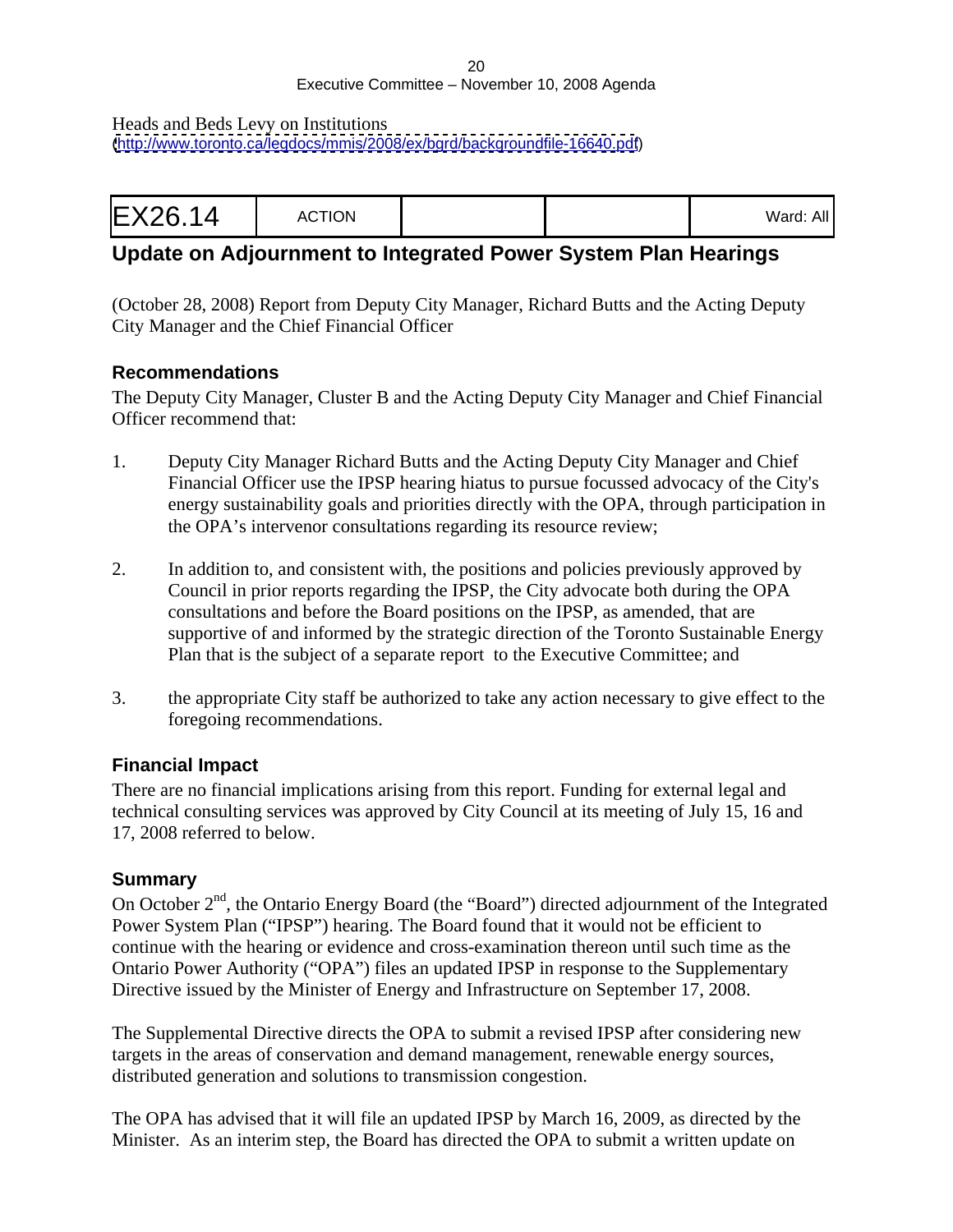November 30, 2008, on the status of the plan update and advising of any change to the March 16 filing date.

The OPA has advised the Board that it will consult with intervenors as it conducts the resource review directed by the Minister and updates its IPSP filing.

This report recommends that the City use the IPSP hearing hiatus to pursue focussed advocacy of the City's energy sustainability goals and priorities directly with the OPA, through participation in the OPA's intervenor consultations regarding its resource review and that when the IPSP hearings resume in 2009 the City continue to advocate positions that are supportive of and informed by the Toronto Sustainable Energy Plan recommended under a separate report.

#### **Background Information**

Update on Adjournment to Integrated Power System Plan Hearings [\(http://www.toronto.ca/legdocs/mmis/2008/ex/bgrd/backgroundfile-16641.pdf](http://www.toronto.ca/legdocs/mmis/2008/ex/bgrd/backgroundfile-16641.pdf))

#### **Staff Due Diligence Review of the Proposed George Brown College Campus - East Bayfront**

#### **Confidential Attachment - The security of the property of the municipality or local board**

(October 24, 2008) Report from Deputy City Manager, Richard Butts

#### **Recommendations**

It is recommended that:

- 1. Council grant authority for the City, as Landlord, to enter into a long term lease agreement (the "Lease") with The George Brown College of Applied Arts and Technology (the "Tenant") for that part of the EBF Lands shown as Blocks 3, 4 and 5 on Attachment 5 (the "Leased Lands") substantially on the terms and conditions set out in Attachment 2, together with such other terms and conditions as may be deemed appropriate by the Deputy City Manager whose responsibilities include Waterfront Revitalization in consultation with the Chief Corporate Officer and in a form satisfactory to the City Solicitor, subject to Recommendation (2) of this Report;
- 2. Prior to the City entering into the Lease, the following matters be completed or provided for to the satisfaction of the Deputy City Manager whose responsibilities include Waterfront Revitalization, in consultation with the City Solicitor and other City officials as appropriate:
	- a. Registration of the plan of subdivision which includes the Leased Lands;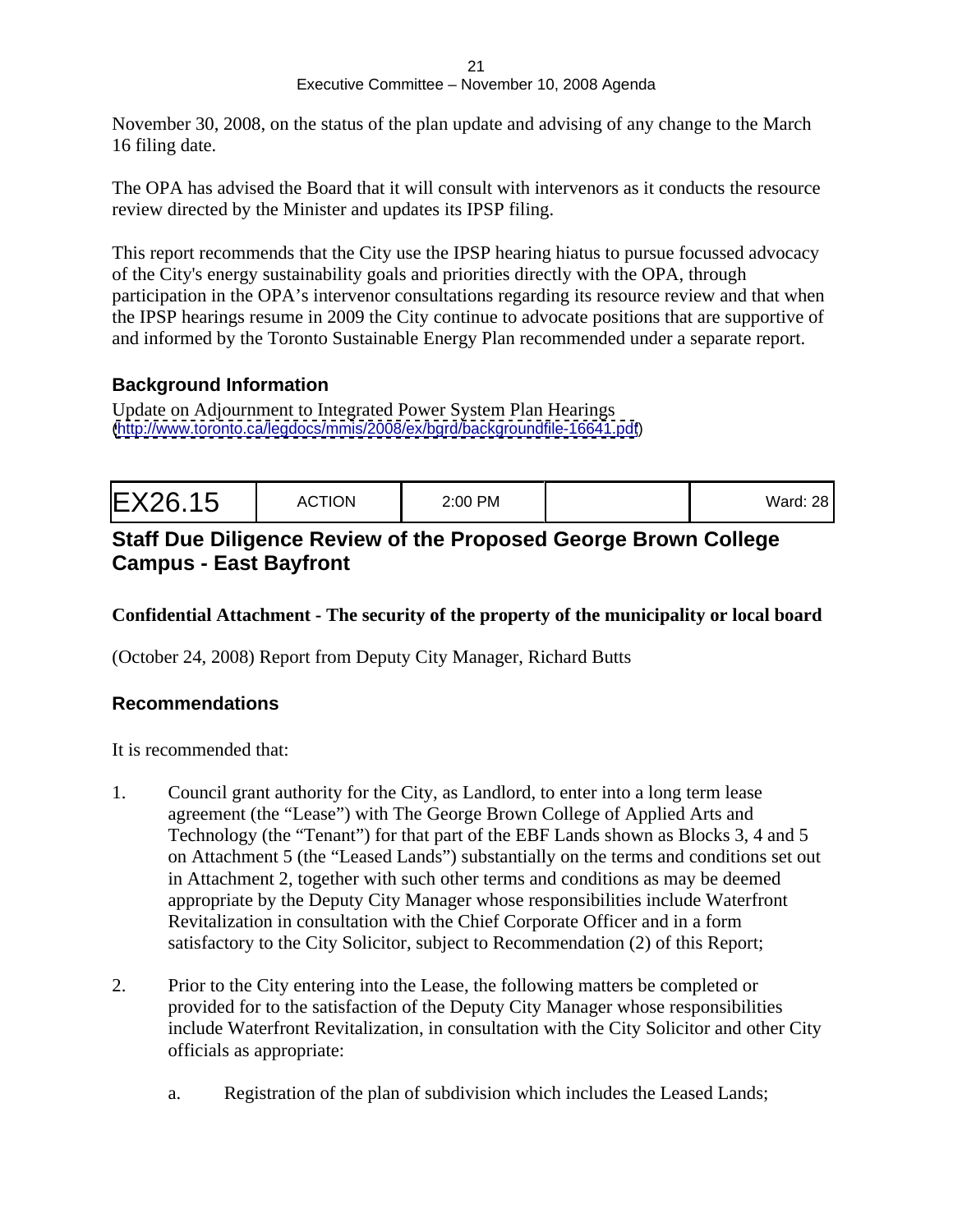- b. WT and GBC having entered into the development agreements, which shall include settling the terms of all other agreements required under the development agreements including the ground floor animation agreement, energy services agreement and underground parking agreement;
- c. GBC having agreed to sublease to GBC and WT as co-tenants, the underground portion of the Leased Lands to facilitate construction of an underground parking garage by GBC and WT and confirmation from WT that WT will make parking available to the tenant of First Waterfront Place as required under the TEDCO lease to Corus Entertainment Inc. authorized by Council at its meeting of May 23, 24 and 25, 2008;
- d. The receipt by the City of a legal opinion in respect of the corporate status, powers and authority of the Tenant (GBC) to enter into the Lease;
- e. An undertaking from WT to the City that all base rent received by WT from the Tenant in accordance with Recommendation (3) shall be used for re-investment in the revitalization of the waterfront in accordance with Policy and Finance Committee Report 9, Clause 1, headed "Governance Structure for Toronto Waterfront Revitalization" adopted by Council at its meeting of November 30, December 1 and 2, 2004; and
- f. An undertaking from WT to the City that WT will circulate all GBC/WT development agreements and associated agreements to the City for consideration and will obtain the City's input on all matters which materially affect the City's interest as landowner.
- 3. Council grant authority for the City, concurrent with the City's execution of the Lease, to direct the Tenant to pay all base rent under the Lease to WT during the first 24 year rental period in form and content satisfactory to the City Solicitor;
- 4. Council authorize WT to capitalize both the base rent for the first twenty years of its operation as provided for in Recommendation (3) and the interest of WT in the underground parking structure subject to the proceeds from both endeavours being reinvested in Waterfront Revitalization;
- 5. Council direct the Waterfront Project Director that the base rent which is redirected to WT from GBC as provided for in Recommendation (3), and/or any capitalization provided for in Recommendation (4) be recognized as part of the City's overall contribution to waterfront renewal, and be reported by WT in its quarterly funding reports submitted to the three orders of government as part of the Waterfront Renewal Accounting Protocol;
- 6. Council authorize the Deputy City Manager whose responsibilities include Waterfront Revitalization, in consultation with the Chief Corporate Officer and City Solicitor, to negotiate and have executed the Lease, including any amendments in relation to the Lease not materially inconsistent with the major terms and conditions described in Attachment 2 to this report as approved by Council;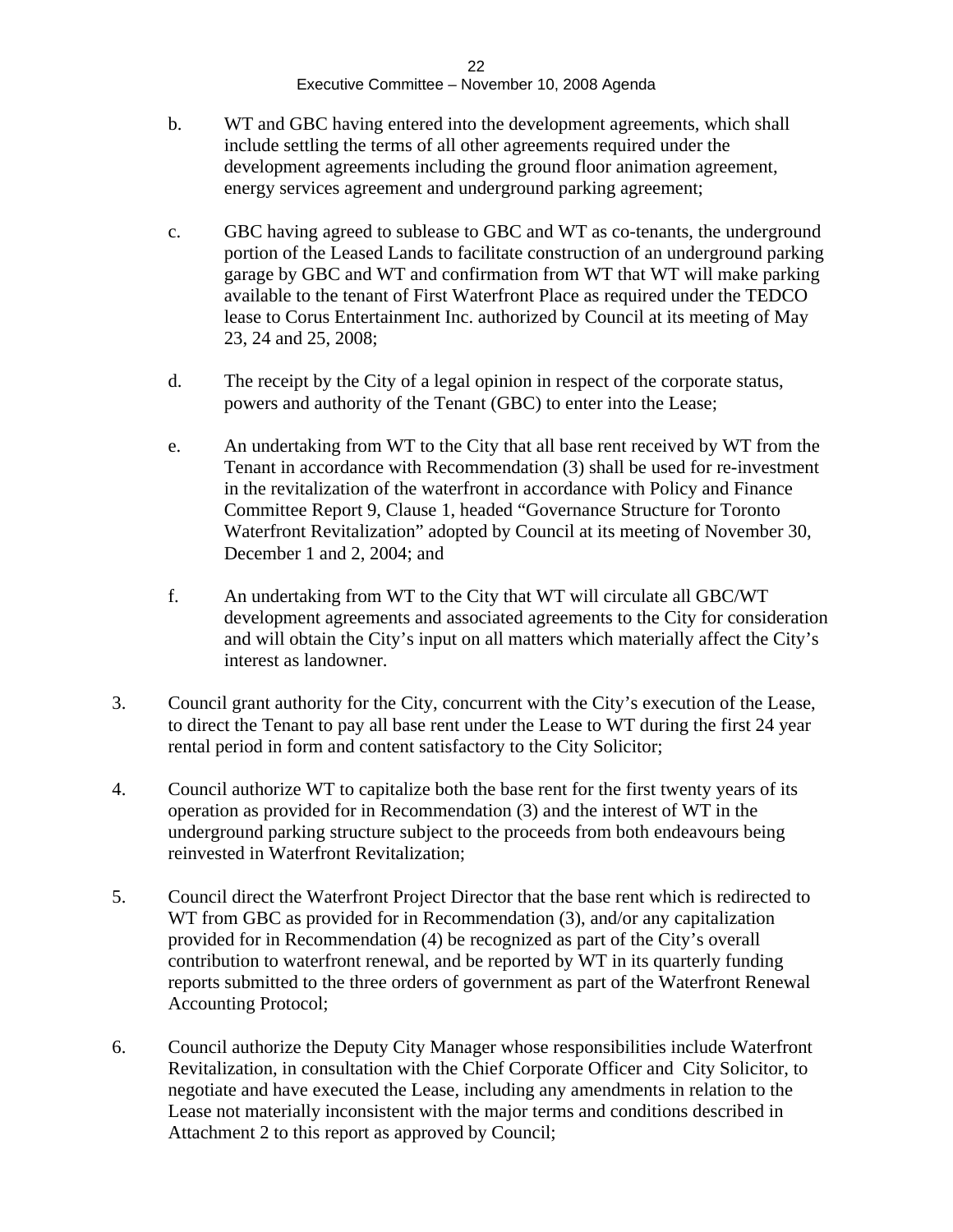- 7. If the Lease is not finalized and executed by December 31, 2009, the Deputy City Manager whose responsibilities include Waterfront Revitalization be directed to report back to the Executive Committee with a recommended course of action;
- 8. Council grant authority to the Chief Corporate Officer, his successor / designate, in consultation with the Waterfront Project Director, to administer and manage the Lease including the provision of any consents (including but not limited to consents to any subleases, assignments, financial charges of any interests in the Lease or the Leased Lands for the underground parking facility and the development of the Block 5 portion of the Leased Lands), approvals, waivers, notices (including notices of termination) provided that the Chief Corporate Officer may, at that time, refer consideration of such matters (including their content) to City Council for its determination and direction;
- 9. Subject to Recommendation (10), that the City consent to the Tenant acting as the City's agent as owner of the Leased Lands to sign any planning or development applications and agreements in furtherance of the development and construction of the Leased Lands, or alternatively that the City itself execute such documentation solely in its capacity as owner of the Leased Lands, on terms satisfactory to the Deputy City Manager whose responsibilities include Waterfront Revitalization, and in form satisfactory to the City Solicitor;
- 10. All actions described in Recommendation (9) shall be taken by or on behalf of the City in its capacity as land owner and not in its capacity as a planning authority under the *Planning Act*, the *City of Toronto Act, 2006*, or otherwise and such actions are not intended to and do not fetter the City's planning and municipal rights and responsibilities;
- 11. City consent to WT acting as the City's agent as owner of the Leased Lands and/or any other lands within EBF, to sign any infrastructure, servicing or any other applications and agreements including agreements with Toronto Hydro, Enbridge Gas or any third party utility provider, required for the development of the Leased Lands, and/or any other lands within EBF or alternatively that the City itself execute such documentation solely in its capacity as land owner, provided WT agrees to assume all obligations including costs and liabilities under such documentation and subject to such other terms satisfactory to the Deputy Manager whose responsibilities include Waterfront Revitalization, and in form satisfactory to the City Solicitor;
- 12. The Chief Corporate Officer and the Deputy City Manager whose responsibilities include Waterfront Revitalization, be authorized singularly or jointly as necessary to execute and deliver all such documentation described in Recommendations (9) and (11) of this Report, on behalf of the City;
- 13. Council authorize the Deputy City Manager whose responsibilities include Waterfront Revitalization to execute the non-binding GBC/WT/City Letter of Intent contained in Attachment 4 to this report as a basis for continued negotiations amongst the three parties regarding a joint GBC/municipal recreation facility at the base of the student residence building on Block 5, subject to any further revisions required by the City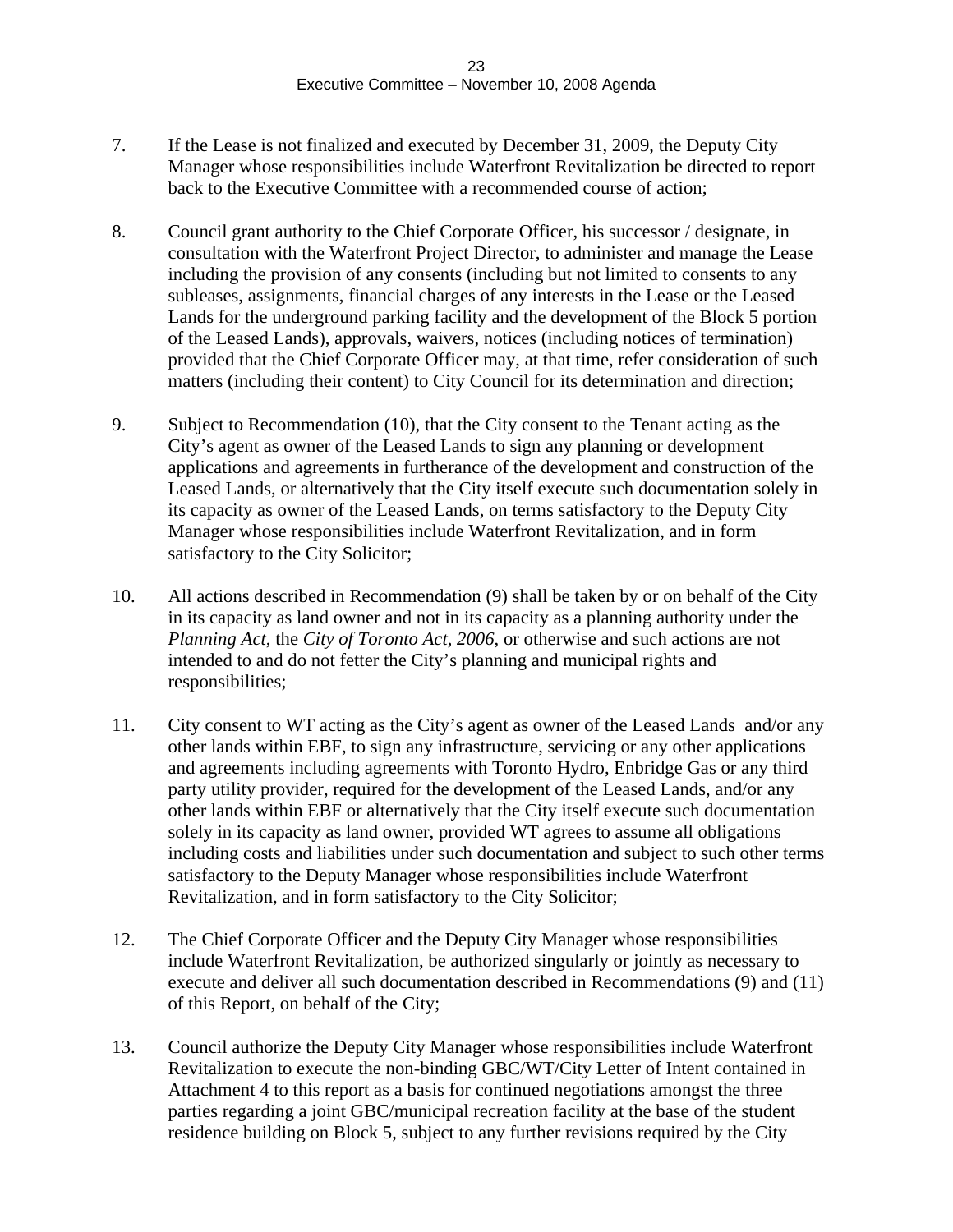Solicitor; and the set of the set of the set of the set of the set of the set of the set of the set of the set of the set of the set of the set of the set of the set of the set of the set of the set of the set of the set o

- 14. Council direct the Waterfront Project Director, in consultation with the General Manager of Parks, Forestry and Recreation and the Director of the Office of Partnerships, that following negotiations regarding a joint GBC/municipal recreation facility, to bring forward any agreements with the parties addressing, amongst other matters, the items identified in the Letter of Intent or alternatively, a report outlining areas of disagreement;
- 15. Council direct the Waterfront Project Director, in consultation with the City Solicitor, to report to the Executive Committee with recommendations as to the advisability of the City entering into any successor agreement(s) with WT in respect of the East Bayfront Lands prior to the winding up of the WT corporation as provided for in the *Toronto Waterfront Revitalization Corporation Act, 2002;*
- 16. Council authorize the public release of the confidential information in Attachment 1 upon the completion of the development of the publicly-owned lands in EBF as determined by the Deputy City Manager whose responsibilities include Waterfront Revitalization; and
- 17. The appropriate City officials be authorized and directed to take the necessary action to give effect thereto.

#### **Financial Impact**

During the first twenty-four years, the lease of the subject lands to GBC will not result in any financial impact on the City. WT has indicated that it may sell the rights to the rental revenues received over this initial period to a third party in order to realize an up-front payment that can be used to fund other revitalization activities. This is in accordance with Policy and Finance Committee Report 9, Clause 1, headed "Governance Structure for Toronto Waterfront Revitalization" adopted by Council at its meeting of November 30, December 1 and 2, 2004, which recommended that revenues derived from the lease or sale of City lands in the Designated Waterfront Area (DWA) be reinvested through WT in other revitalization projects.

After the first twenty-four years, the land lease revenues will flow to the City for the remainder of the 103-year lease with GBC. During this remaining period of the lease, the land rents paid by GBC are to be based on the market value for similar land being applied for a similar use.

The Deputy City Manager and Chief Financial Officer has reviewed this report and agrees with the financial impact information.

#### **Summary**

The Toronto Waterfront Revitalization Corporation (WT), as Council's designated revitalization lead in East Bayfront (EBF), has endorsed the development of a George Brown College (GBC) waterfront campus on 0.83 ha (2.04 acres) of City-owned land, subject to the approval of Toronto City Council. The campus will house the College's Centre for Health Sciences including its academic facilities, a 500-bed student residence, recreation centre and below grade parking.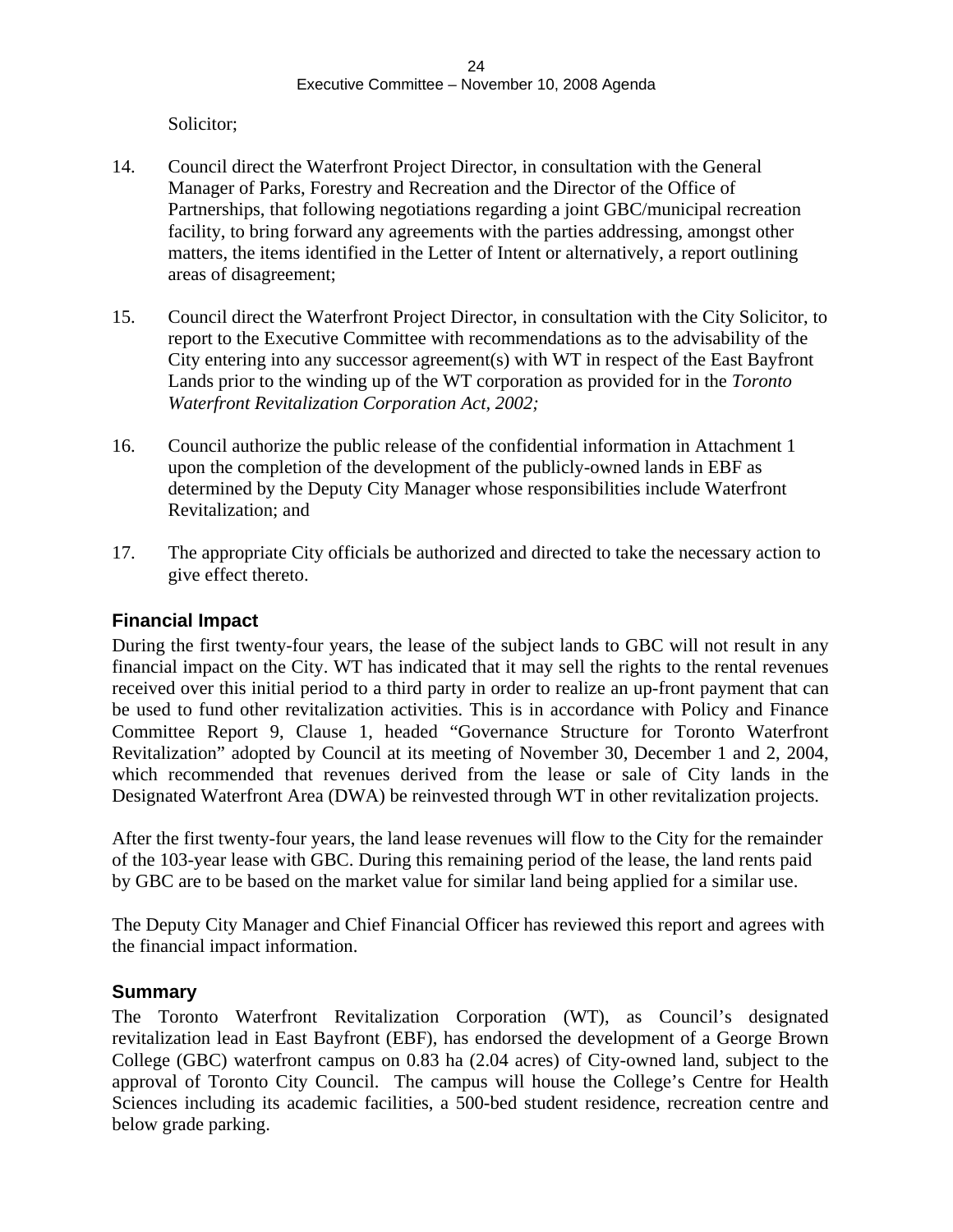This report provides the results of City staff's due diligence review of WT's proposal and seeks authorization to enter into a long-term ground lease with GBC, the major terms of which are contained in Attachment 2. The lease term is 103 years, consisting of an initial four year design and construction period followed by a 99 year term. The ground lease addresses the City's concerns as land-owner and GBC's obligations as tenant. WT is not a party to the ground lease; however, the lease is premised on WT's designation as revitalization lead and its limited life span remaining of approximately 20 years under the *TWRC Act, 2002.* Following the dissolution of WT, the lands will continue to be owned by the City of Toronto.

Terms relating to the construction and development of the campus are set out in development agreements and certain other agreements between WT, as revitalization lead with responsibility for the overall coordination of waterfront projects and infrastructure, and GBC, as builder and future owner of the campus buildings. The City is not a party to these agreements. However, the agreements are premised on the satisfaction of all City regulatory processes.

This report also seeks Council's endorsement of a non-binding Letter of Intent (LOI) as a basis for negotiations with GBC and WT regarding a joint GBC/municipal recreation facility to be situated in the student residence building. The LOI is contained in Attachment 4 to this report.

The subject lands are located south of Queens Quay East between Lower Jarvis and Lower Sherbourne Streets, identified as Blocks 3, 4 and 5 on Figure 1 (Attachment 5). Block 3 will house the academic facilities of the campus. Block 5 will house the student residence facilities and recreation centre. Block 4 is a below grade parcel located under the future public road between Blocks 3 and 5. The below grade portions of Blocks 3 and 5 together with Block 4 will form one connected underground parking facility providing parking for GBC use, the adjacent First Waterfront Place (Corus Entertainment Inc.) development and visitors to the precinct at large.

#### **Background Information**

Staff Due Diligence Review of the Proposed George Brown College Campus - East Bayfront [\(http://www.toronto.ca/legdocs/mmis/2008/ex/bgrd/backgroundfile-16642.pdf](http://www.toronto.ca/legdocs/mmis/2008/ex/bgrd/backgroundfile-16642.pdf))

|--|--|

#### **Waterfront Parks Operations and Capital State of Good Repair Funding Strategy**

(October 23, 2008) Report from Deputy City Manager, Richard Butts

#### **Recommendations**

The Deputy City Manager whose responsibilities include Waterfront Revitalization, the Waterfront Project Director and the General Manager of Parks, Forestry and Recreation recommend that: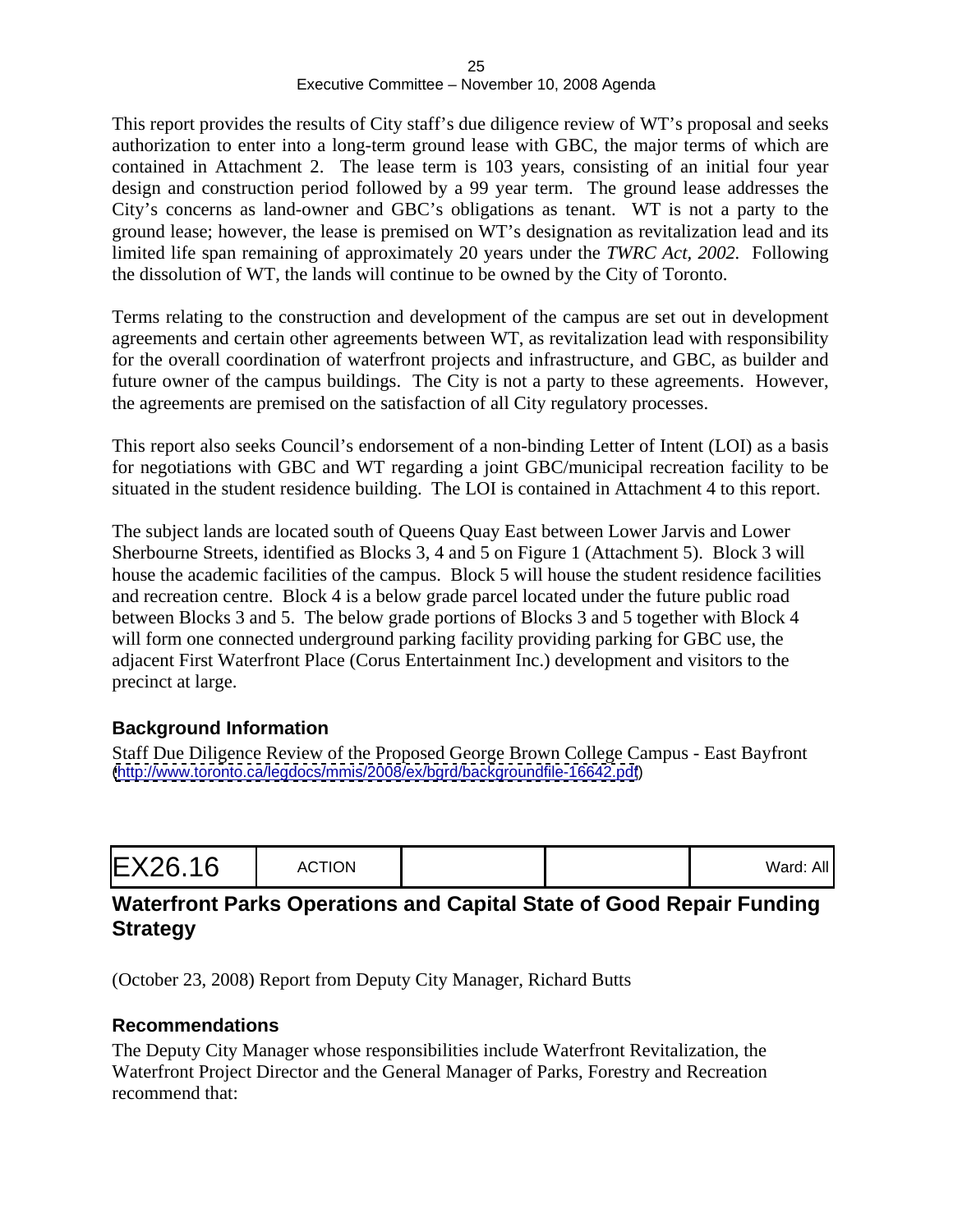- 1. Subject to approval of the Government of Canada, the primary funder of Waterfront parks and public spaces, and the Province of Ontario, Council approve creation of a Waterfront Capital Preservation Reserve Fund comprised of funds contributed by Waterfront Toronto (WT) in an amount equivalent to 10% of its capital budget for completed waterfront parks and public spaces, with this fund to be used to cover the capital state of good repair costs of Don River Park, Sherbourne Park, Jarvis public space and other waterfront parks and public spaces as they are developed for their first five years of operation;
- 2. Council direct the Deputy City Manager whose responsibilities include Waterfront Revitalization, and the Acting Deputy City Manager and Chief Financial Officer, to develop criteria for management and governance of the Waterfront Capital Preservation Reserve Fund, with such criteria to be subject to Council approval;
- 3. When reporting Council in 2009, with updated projections on the operating impact of waterfront renewal on City programs and services, staff address: (a) the status of the Waterfront Capital Preservation Reserve Fund; and (b) strategies for addressing capital preservation of the Central Waterfront Public Realm;
- 4. Council request that the Waterfront Project Director, with WT, the Director of Partnerships, the General Managers of Parks Forestry and Recreation and Economic Development, Culture and Tourism, and the Acting Deputy City Manager and Chief Financial Officer explore the following longer term strategies for financing the operating and capital state of good repair costs of waterfront parks and public spaces:
	- i. development of a concession strategy;
	- ii. creation of BIAs whose contributions to the community support high quality parks and public spaces and attract customers and residents to the area;
	- iii a special services levy, in consultation with the Province of Ontario; and
	- iv. a waterfront philanthropic and sponsorship strategy that is consistent with City policy and coordinated with other City initiatives;
- 5. The Deputy City Manager whose responsibilities include Waterfront Revitalization recommend to Council those strategies that prove to be feasible, prior to any implementation taking place;
- 6. The appropriate City officials be authorized and directed to take the necessary action to give effect thereto.

#### **Financial Impact**

WT currently estimates the capital cost of parks included in its long term plan at \$70 million. Included in this estimate are Don River Park, Sherbourne Park and Jarvis Slip Public Space, all of which are scheduled for completion in 2010. Also included are Aitken Place Park, the Cherry Street TTC Loop, Parliament Street Park, Dominion Foundry Mews, Cork Town Mews, Front Street Triangle, and Lake Ontario Park Phase 1. The value of the WT contribution to a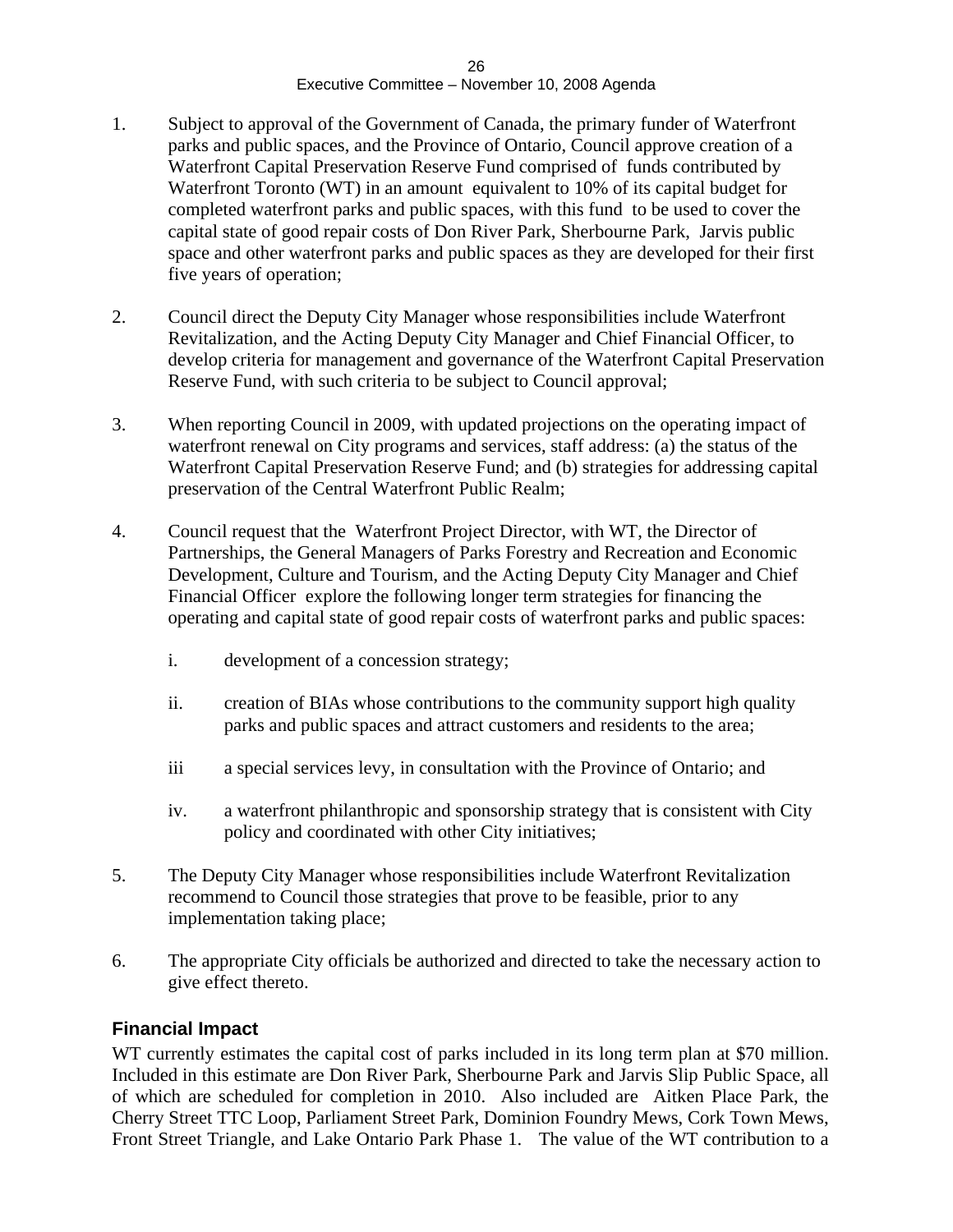Capital Preservation Reserve Fund would be 10% of this capital estimate, or \$7 million, which would be held in the Waterfront Capital Preservation Reserve Fund and used to pay for capital state of good repair costs for these parks in the first 5 years of their operation. On a go forward basis, WT would continue to contribute 10% of the park capital cost for additional waterfront parks as they develop.

Further discussion is required with other waterfront stakeholders to determine the appropriate mechanism for financing capital state of good repair costs for the Central Waterfront Public Realm. Options in this regard will be reported in 2009, when staff update the operating impact of waterfront renewal on all municipal programs and services.

The preliminary annual operating and capital state of good repair costs for Don River, Sherbourne and Jarvis parks are estimated at \$2 million (operating) and \$0.6 million (capital). These estimates will be refined based on detailed business cases to be submitted on a park specific basis as part of the City Operating and Capital Budget process for the year in which these parks become operational.

The Deputy City Manager and Chief Financial Officer has reviewed this report and agrees with the financial impact information.

#### **Summary**

The purpose of this report is to recommend strategies to mitigate the financial impact of new waterfront parks and public spaces on City operating and capital state of good repair budgets. Recommendations reflect findings from the Waterfront Parks Operations and Maintenance Strategy Study, prepared for the City and Waterfront Toronto (WT) by HR&A Advisors and reported to Council in November 2007, entitled "Operating Budget Impacts of Waterfront Revitalization" (Executive Committee Report 13.4).

In managing waterfront parks, the City will have financial responsibility for capital state of good repair costs and routine operating costs, such as litter picking, grass cutting, garbage and recycling, and maintenance of washrooms, playgrounds and other facilities.

Revenues from mitigation strategies recommended in this report are intended to augment base funding provided through traditional municipal sources. In the short term, these strategies include securing a contribution from WT equivalent to 10% of its capital budget for parks and public spaces to be held in a Waterfront Capital Preservation Reserve Fund managed by the City and used to cover capital state of good repair costs of new waterfront parks and public spaces for their first five years of operation. Capital state of good repair costs include the repair and replacement of park features and facilities.

Also in the short-term, opportunities for enhancing onsite earned revenue in a manner that allows waterfront parks to develop as year round destinations with appropriate public amenities will be explored.

 In the longer term, as new waterfront communities develop adjacent to new parks and public spaces, additional strategies will be evaluated, including: creating BIAs whose mandates include supporting adjacent parks and public spaces, recognizing that these spaces will attract significant customers to the area; assessing the feasibility of a special services levy through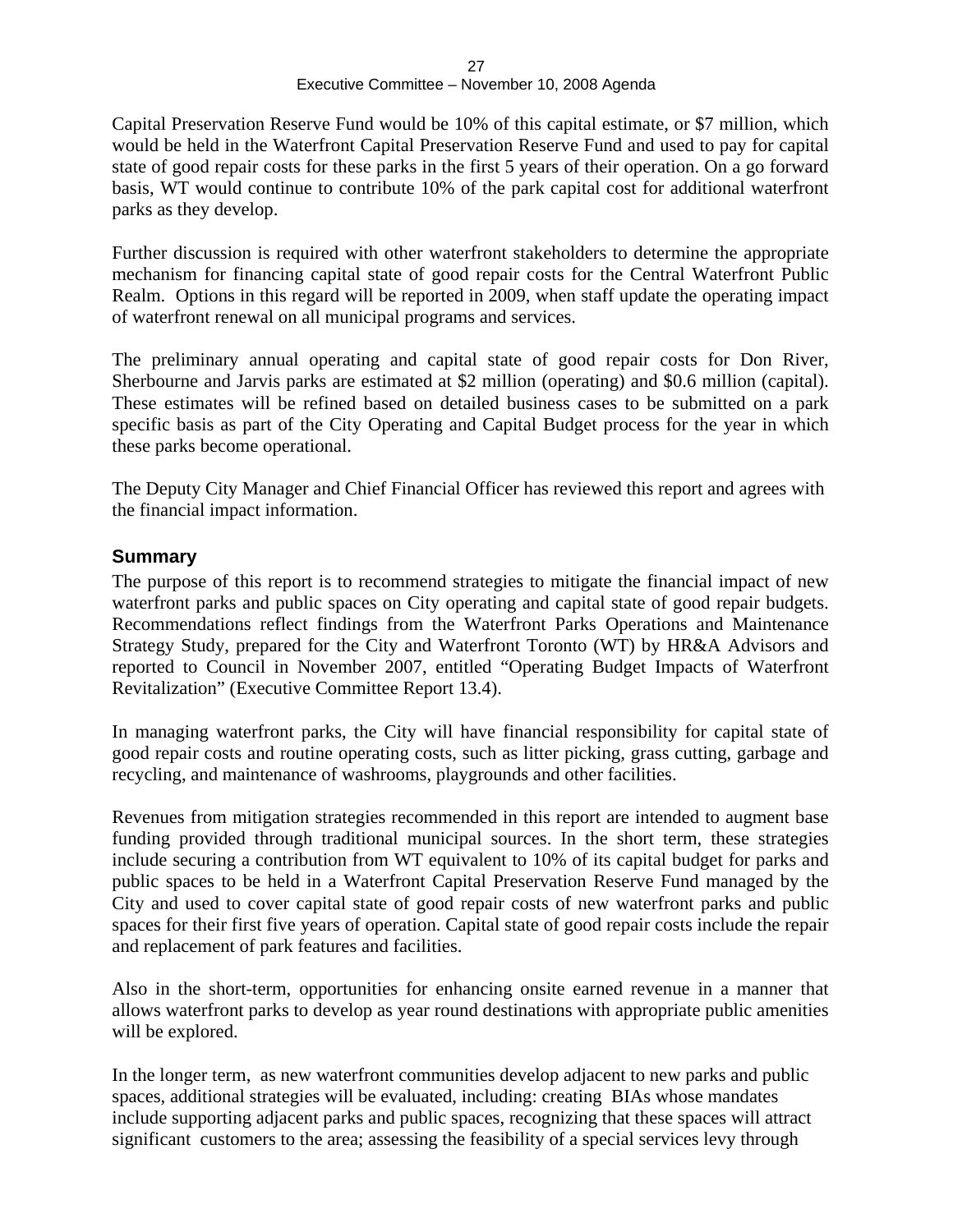which new development adjacent to higher-end waterfront parks may contribute to parks costs; and with WT, exploring the viability of implementing philanthropic and sponsorship strategies that support individual parks. Implementation of these initiatives, should they prove feasible, will require Council approval.

#### **Background Information**

Waterfront Parks Operations and Capital State of Good Repair Funding Strategy [\(http://www.toronto.ca/legdocs/mmis/2008/ex/bgrd/backgroundfile-16643.pdf](http://www.toronto.ca/legdocs/mmis/2008/ex/bgrd/backgroundfile-16643.pdf))

| $Mord$ $\cdot$ All<br>$rac{1}{2}$ |  |  |
|-----------------------------------|--|--|
|-----------------------------------|--|--|

# **Land Transfer Tax and Property Tax related to the Green Lane Landfill**

(October 24, 2008) Report from the General Manager, Solid Waste Management Services and the Acting Deputy City Manager and Chief Financial Officer

#### **Recommendations**

The General Manager, Solid Waste Management Services and the Acting Deputy City Manager and Chief Financial Officer recommends that:

- 1. City Council ratify the payment to the Province of Ontario in the amount of \$3,660,365.65, in accordance with a Notice of Assessment issued by the Ministry of Revenue under the Land Transfer Tax Act (the "Notice of Assessment") and authorize the Acting Deputy City Manager and Chief Financial Officer to withdraw this amount as well as an amount up to \$0.350 million for associated legal expenses from the Waste Management Reserve Fund;
- 2. the City Solicitor, in consultation with the General Manager, Solid Waste Management Services, be authorized, on behalf of the City, to object to the Notice of Assessment under the Land Transfer Tax Act, to take any other actions, and to commence any related legal proceedings, including any claims, actions, applications or appeals, as warranted, and to discontinue or settle any such objection or legal proceeding where the City Solicitor, in consultation with the General Manager, Solid Waste Management Services, and the Acting Deputy City Manager and Chief Financial Officer, concludes that it is reasonable to do so and to execute any documents in furtherance thereof;
- 3. the City Solicitor, in consultation with the General Manager, Solid Waste Management Services, be authorized, on behalf of the City, to object to any reassessment under the Assessment Act, to take any other actions or commence any related legal proceedings, including any claims, actions, applications or appeals, as warranted, and to discontinue or settle any such objection or legal proceeding where the City Solicitor, in consultation with the General Manager, Solid Waste Management Services, and the Acting Deputy City Manager and Chief Financial Officer, concludes that it is reasonable to do so and to execute any documents in furtherance thereof;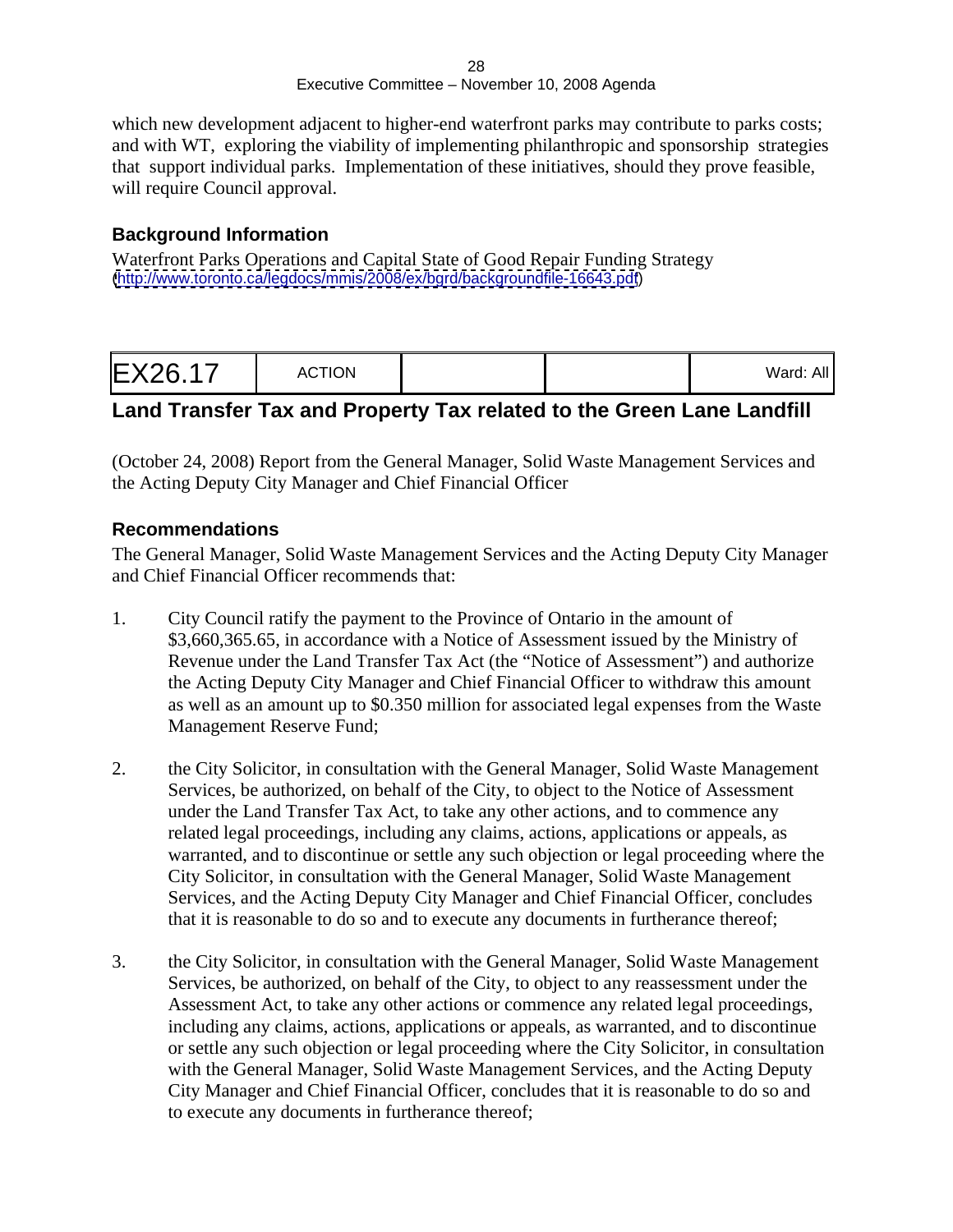- 4. subject to the adoption of Recommendation 2, the City Solicitor be authorized to retain, on a sole source basis, Stikeman Elliott LLP for up to a maximum of \$250,000.00 net of all taxes for the provision of legal services outlined in Recommendation 2;
- 5. subject to the adoption of Recommendation 3, the City Solicitor be authorized to retain such legal or technical expertise, for up to a maximum of \$100,000.00 net of all taxes, as is necessary to represent and/or advise the City with respect to any reassessment proposed by the Municipal Property Assessment Corporation; and,
- 6. the 2008 Solid Waste Management Services Capital Budget for Capital Account CSW007-01-01 (Landfill Purchase Price) be increased by \$4,010,365.65 gross, funded from the Waste Management Reserve Fund, for provincial land transfer tax on the Green Lane Landfill and the cost of retaining outside legal counsel with respect to land transfer tax and legal and/or technical expertise related to property tax assessment.

#### **Financial Impact**

Funds in the amount of \$3,660,365.50 as a result of the Notice of Assessment under the Land Transfer Tax Act have been charged to Capital Account CSW007-01-01 (Landfill Purchase Price) and remitted to the Ministry of Revenue. This report seeks authority to fund this payment from the Waste Management Reserve Fund. Should the City be successful in the objection or appeal of the assessment, the above amount will be remitted back to the City from the Province and deposited into the reserve fund.

In the event the City is not successful, the additional land transfer tax and penalties and interest will be expenditures funded by the Waste Management Reserve Fund. This impact would be considered as part of the 2009 or future budget processes for Solid Waste Management Services.

The cost of outside legal and expert services is currently valued at \$0.350 million based on the amount of the sole source retainer agreement with Stikeman Elliott LLP and an estimate of legal and expert costs with respect to property tax and will be funded from the Green Lane Capital Account.

#### **Summary**

The purpose of this report is to seek authority to draw from the Waste Management Reserve Fund to pay the assessed provincial land transfer tax on the Green Lane Landfill, object to and appeal the Ministry of Revenue assessment, object to and appeal a proposed new property tax assessment, if necessary, and take whatever actions are necessary to challenge or seek revisions to these tax assessments, including the retention of outside counsel to represent and technical experts to advise the City with respect to these matters.

#### **Background Information**

Land Transfer Tax and Property Tax related to the Green Lane Landfill [\(http://www.toronto.ca/legdocs/mmis/2008/ex/bgrd/backgroundfile-16644.pdf](http://www.toronto.ca/legdocs/mmis/2008/ex/bgrd/backgroundfile-16644.pdf))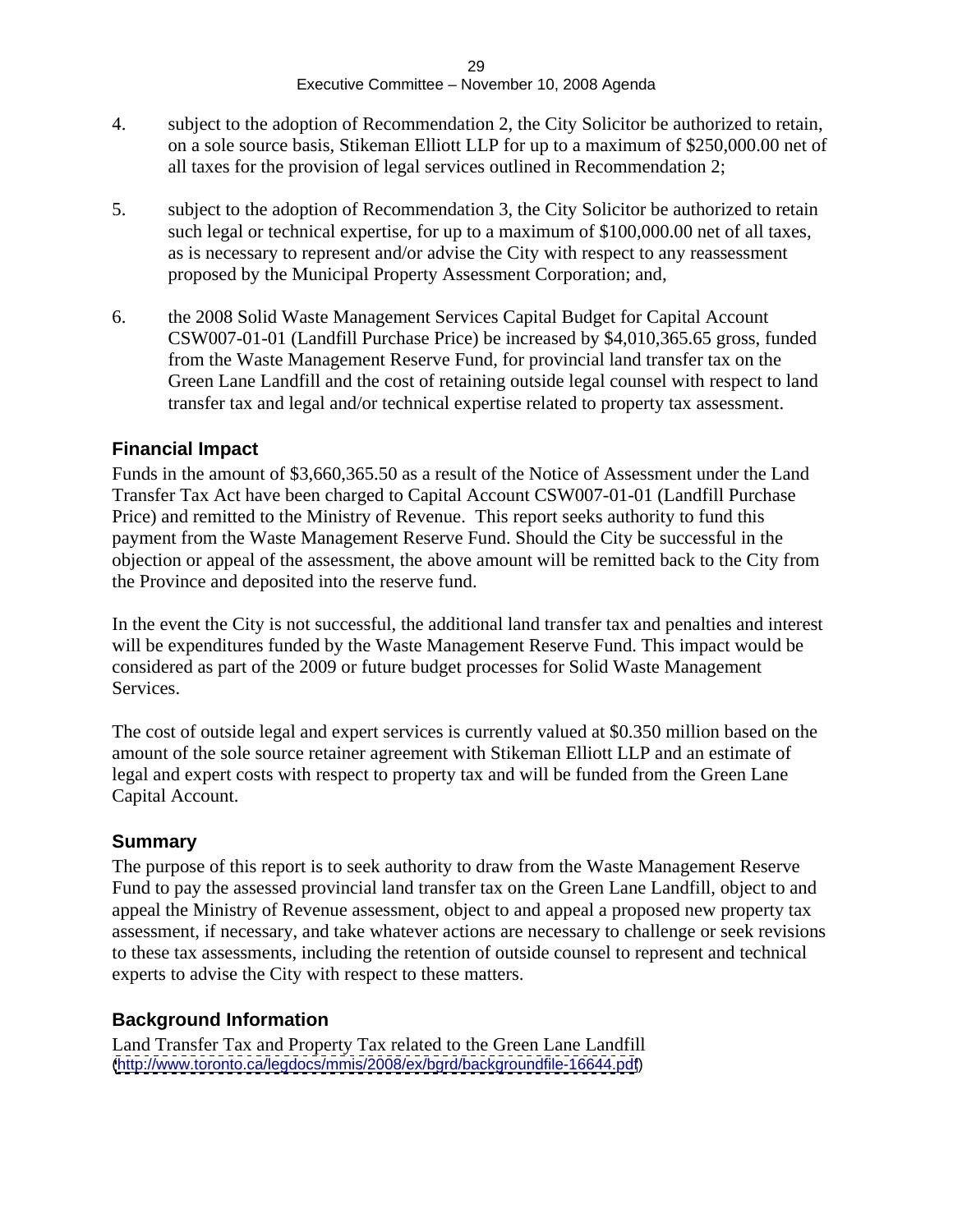| <b>Claratic</b><br>$\ldots$ |  |
|-----------------------------|--|
|                             |  |

# **Landfill Disposal Fees Delegation**

(October 27, 2008) Report from the General Manager, Solid Waste Management Services

#### **Recommendations**

The General Manager, Solid Waste Management Services, recommends that:

- 1. Council adopt the ranges of Green Lane Landfill waste disposal fees set out in Attachment 1 for various types of waste brought to the Green Lane landfill other than through Toronto's waste collection system;
- 2. subject to the adoption of Recommendation (1), the Director, Transfer and Disposal Operations, Solid Waste Management Services, be delegated the authority to establish waste disposal fees within the ranges of fees for the types of waste set out in Attachment 1, and any similar wastes, subject to the condition that the process set out in Attachment 2 be approved as the basis upon which the Director, Transfer and Disposal Operations, Solid Waste Management Services, is authorized to establish the disposal fees;
- 3. the City's Internal Auditor review the exercise of the delegated authority for disposal fees at the Green Lane Landfill within the first year after its authorization and thereafter any further reviews be undertaken at the Internal Auditor's discretion;
- 4. the establishment of waste disposal fees in accordance with the delegated authority authorized in Recommendation 2 be specifically excluded from the interim notice policy and any future notice policy; and
- 5. the General Manager, Solid Waste Management Services, consult regularly with the Internal Auditor and report back to the Budget Committee each year on the exercise of this delegated authority, whether the delegated authority should continue, and if so, any recommended changes to the delegated authority.
- 6. This report be forwarded to the Budget Committee of November 17, 2008 for review and comment.

#### **Financial Impact**

The quantity of waste associated with spot disposal (disposed of directly at the Green Lane Landfill by customers who do not have contracts with the City) is difficult to accurately project as it fluctuates with industry needs and market conditions. The approved 2008 Operating Budget for Solid Waste Management Services includes a paid waste revenue of \$1,883,801.00. The projection for 2008 based on paid waste received to September 30, 2008 is approximately \$3,250,000.00.

The 2009 Solid Waste Management Services Operating Budget Submission includes revenue associated with paid waste of approximately \$4,535,000.00. This recommended budgeted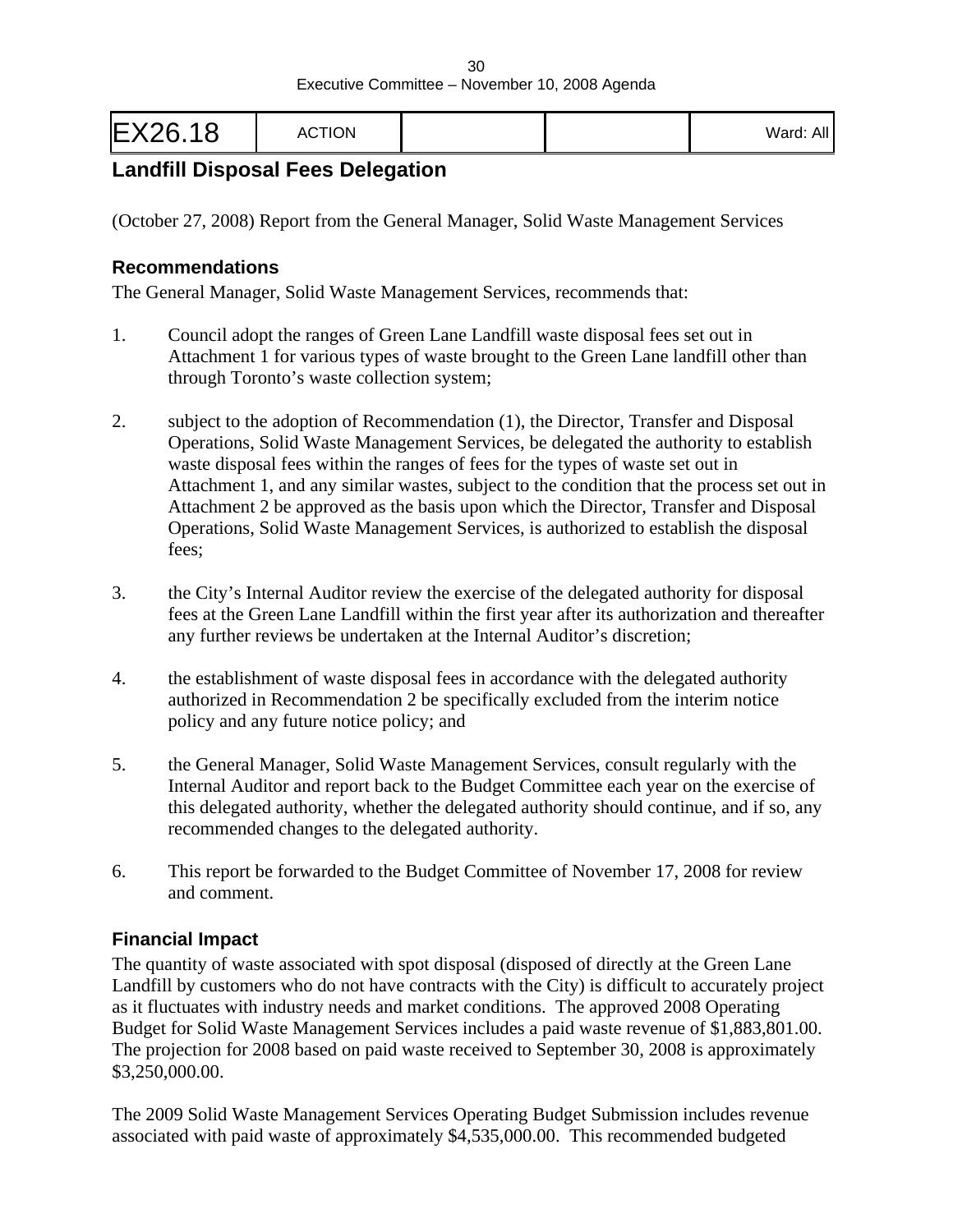increase in revenue of \$2,651,199.00 is necessary to offset the loss of tonnage and revenue resulting from Green Lane Environmental Ltd.'s business being sold to BFI effective May 1, 2008. While Green Lane Environmental Ltd. brought approximately 60,000 tonnes per year for disposal, the assignment and assumption of the Disposal Agreement resulted in only a guaranteed receipt of 22,500 tonnes annually. Therefore, the City could realize a loss of up to 37,500 tonnes annually if BFI chooses to divert other waste tonnes to other disposal options. In order to continue to meet revenue goals, this loss in tonnage and associated revenue must be made up with spot disposal private sector tonnes. While the delegation of authority to change spot disposal rates will not change the 2009 Recommended Operating Budget of Solid Waste Management Services, it will provide adjusted actual revenue as deemed necessary by the Director, Transfer and Disposal Operations, Solid Waste Management Services. The implementation of spot disposal rates, based on the fee schedule included in Attachment 1, should encourage larger volumes of waste and is critical to meet the 2009 financial goals for Green Lane Landfill and the goals of Council to ensure the landfill is self sustaining while maintaining the asset for the residents of Toronto.

The Acting Deputy City Manager and Chief Financial Officer has reviewed this report and agrees with the financial impact information.

#### **Summary**

The purpose of this report is to seek approval for ranges of waste disposal fees for various types of waste brought to the Green Lane Landfill other than through Toronto's waste collection system, and to seek authority for the delegation, to the Director, Transfer and Disposal Operations, Solid Waste Management Services, of the establishment of disposal fees within those ranges.

#### **Background Information**

| Landfill Disposal Fees Delegation                                          |  |
|----------------------------------------------------------------------------|--|
| (http://www.toronto.ca/legdocs/mmis/2008/ex/bgrd/backgroundfile-16645.pdf) |  |
| Attachment 1 - Types of Waste and Applicable Fees Ranges                   |  |
| (http://www.toronto.ca/legdocs/mmis/2008/ex/bgrd/backgroundfile-16646.pdf) |  |
| Attachment 2 - Process for the Exercise of Discretion                      |  |
| (http://www.toronto.ca/legdocs/mmis/2008/ex/bgrd/backgroundfile-16647.pdf) |  |

| Ward: Al. |  |  |
|-----------|--|--|
|-----------|--|--|

# **Toronto Sustainable Energy Plan**

(October 24, 2008) Report from the Deputy City Manager and the Acting Deputy City Manager and Chief Financial Officer

#### **Recommendations**

The Deputy City Manager, Cluster B, and Acting Deputy City Manager and Chief Financial Officer recommend that the Executive Committee adopt the following: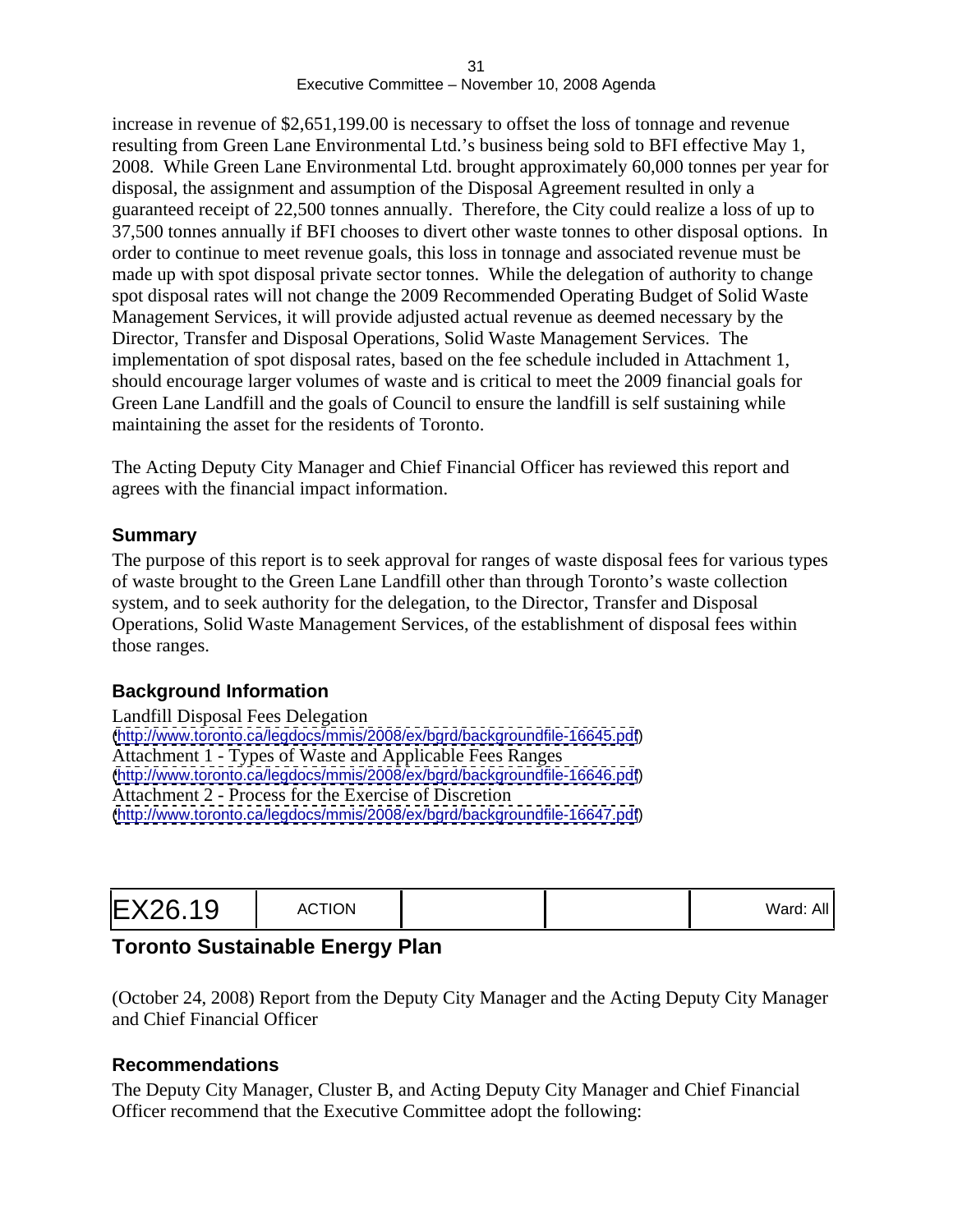Strategic Recommendations:

- 1. Support the direction outlined in this report of reducing greenhouse gas emissions from stationary energy use through:
	- i. assisting the Province in phasing out coal-fired electricity generation by 2014 through conservation and demand management programs and other initiatives;
	- ii. an increased focus on reducing emissions associated with the provision of thermal energy sources (primarily natural gas) following the phase-out of coalfired electricity generation in Ontario;
	- iii. continued support for a transition from carbon-based to renewable energy generation; and,
	- iv. the use of regulations, incentives and educational initiatives as tools to support this approach.
- 2. Approve in principle the formation of a City and Toronto Hydro staff coordinating committee that will:
	- i. research, develop and recommend joint sustainable energy initiatives;
	- ii. employ scenario modeling to support effective program planning and to ensure that the City's investments in emission reduction activities are well-directed;
	- iii. address the issue of full life-cycle accounting methods to better recognize the full costs and benefits of investments in sustainable energy;
	- iv. develop short term targets for electricity demand reduction, natural gas conservation and renewable energy production;
	- v. continue to identify, and recommend steps to overcome, barriers to the realization of Toronto's sustainable energy resource potential;
	- vi. work with stakeholders as part of its mandate; and,
	- vii. report to a steering committee consisting of the Deputy City Manger, Cluster B, the Acting Deputy City Manager and Chief Financial Officer, and the President and CEO of Toronto Hydro Corporation.
- 3. a. On behalf of the City, staff engage the Provincial Government and other potential partners to advocate for the creation of a Toronto energy coordinating body that will:
	- i. support the strategic direction described in Recommendation 1 above;
	- ii. recognize Toronto's unique energy needs;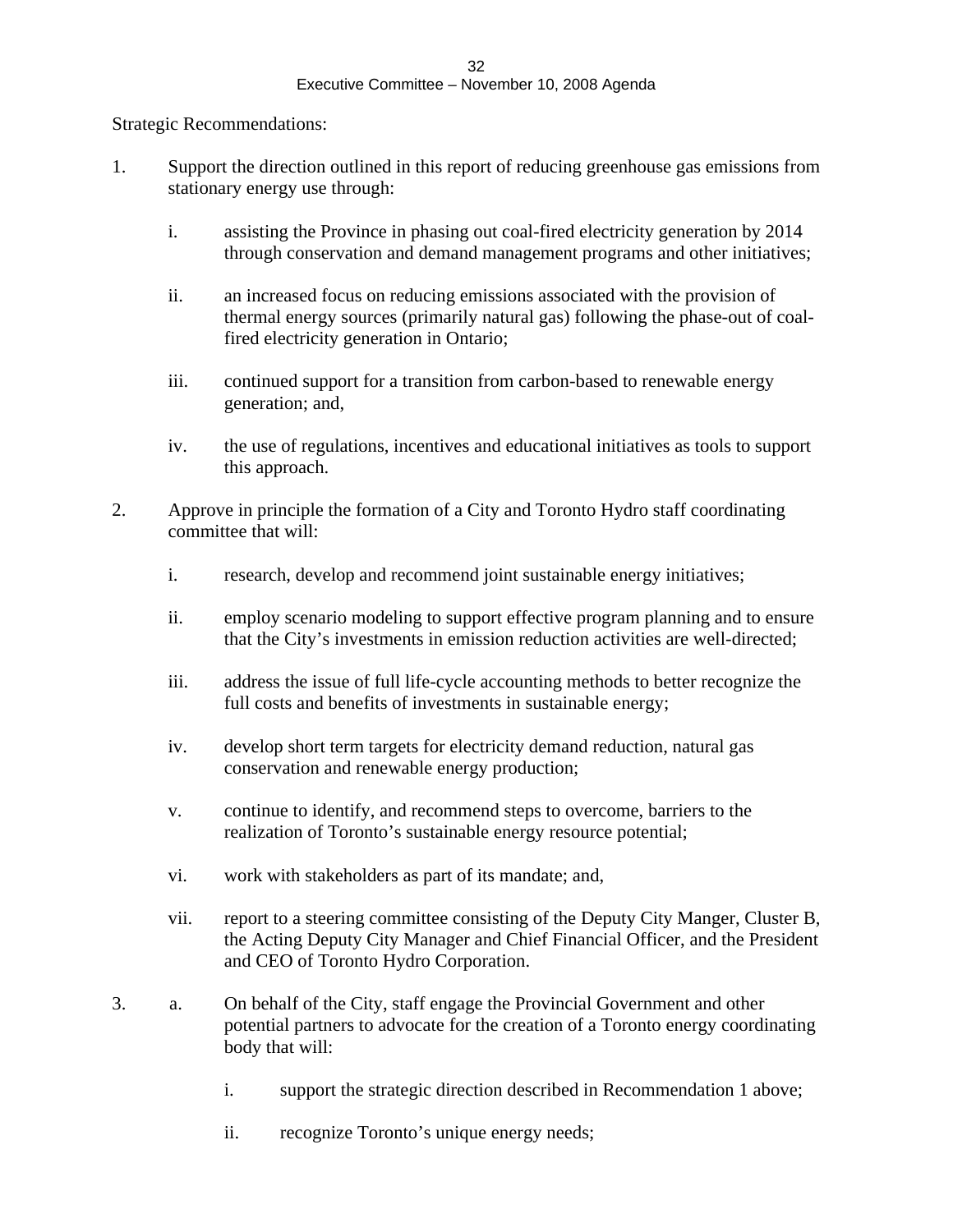- iii. reflect the need for the local development and delivery of energy policy and programs;
- iv. acknowledge and build on the strong track record the City and Toronto Hydro have in developing and delivering energy programs; and,
- v. address barriers to the realization of Toronto's sustainable energy resource potential in support of the City's greenhouse gas reduction targets, including those outlined in this report.
- b. Based on the results of discussions with the provincial government and other potential partners, request staff to prepare further Terms of Reference for the coordinating body.
- 4. Green Power Sourcing recommendations:
	- a. In order to advance the 25 percent green power target the Chief Corporate Officer be authorized to:
		- i. continue negotiations with Toronto Hydro Energy Services Inc. (TH Energy) to develop the City's potential renewable energy opportunities with a view to purchasing or utilizing the green energy generated for City facilities or operations;
		- ii. investigate the feasibility of partnering with TH Energy to develop a wind power project including TH Energy's proposed off-shore wind project or other wind power projects in Ontario;
		- iii. issue a request for expressions of interest for joint ventures with community partners to develop green power assets for the City to be used towards the City's green power targets; and,
		- iv. investigate the feasibility of using the City's Sustainable Energy Funds for developing an incentive program to promote community based renewable energy projects that could be used towards the City's 25% green power target;
	- b. The Chief Corporate Officer report back to the Executive Committee on the results of discussions with TH Energy and financial implications of partnering with TH Energy or community partners in order to meet the City's 25% green energy target;
	- c. The Chief Corporate Officer be authorized to continue the purchase of green power for City Hall at a cost of \$500,000 each year as a showcase for sustainability until other green power purchase agreements are in place.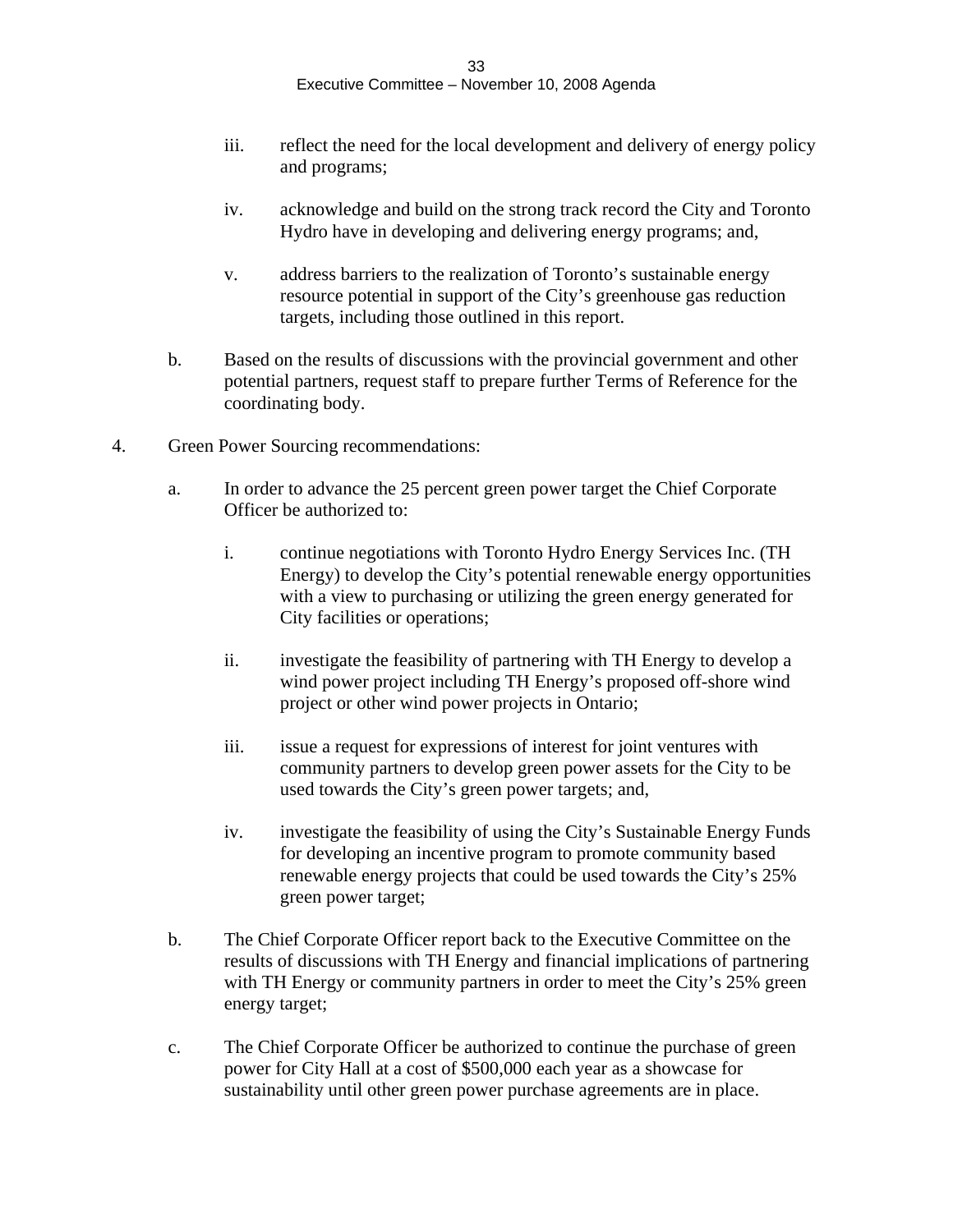Further Reports:

- 5. Direct the Chief Corporate Officer to report back to the Executive Committee during the first quarter of 2009, regarding the Sustainable Energy Funds loan targets versus actual results during 2008 and any recommended adjustments to the current program design for future years.
- 6. Request Toronto Hydro Corporation and the Chief Corporate Officer to report back to the Executive Committee in 2009 on the status of "smart meter", "smart grid" and related initiatives, and their potential for assisting the City in meeting its greenhouse gas emissions targets, including the issue of distributed generation of energy from clean and renewable sources.

Authorization:

7. Authorize the appropriate City officials to take any actions necessary to give effect to the foregoing.

#### **Financial Impact**

There are no financial impacts arising from the strategic recommendations in this report.

The Recommended 2009 Operating Budget includes an allocation of \$500,000 in the non program account to purchase green power for City Hall.

Implementation of the strategic recommendations contained in this report could have substantial financial implications and will be included in subsequent reports on specific initiatives to reach Council's greenhouse gas reduction targets.

The Acting Deputy City Manager and Chief Financial Officer has reviewed this report and agrees with the financial impact information.

#### **Summary**

This report, which was prepared jointly by staff from the City and Toronto Hydro Corporation, makes recommendations which will help meet Council's greenhouse gas (GHG) reduction targets as spelled out in the Climate Change, Clean Air and Sustainable Energy Action Plan, Phase I (CCCASE) for stationary energy, or energy used in buildings. GHG emissions from transportation, which is the other main source of emissions in Toronto, are being addressed by City Planning, Transportation Services, and the TTC. The Toronto Environment Office will continue to coordinate and report on the City's overall GHG reduction efforts.

The report analyses the City's current status in achieving the GHG reduction targets from 1990 levels, and outlines potential strategies and measures for reaching targets in 2012 (6%), 2020 (30%), and 2050 (80%). The strategy focuses on advancing electricity conservation and demand management (CDM) programs in Toronto which assist the Province in phasing out coal-fired electricity generation by 2014, followed by an emphasis on reducing emissions from natural gas. Concurrently, the City should continue to support and advance the longer-term development of renewable energy. Codes and standards should be tightened and enacted to ensure the use of market-ready sustainable energy measures. Market penetration of more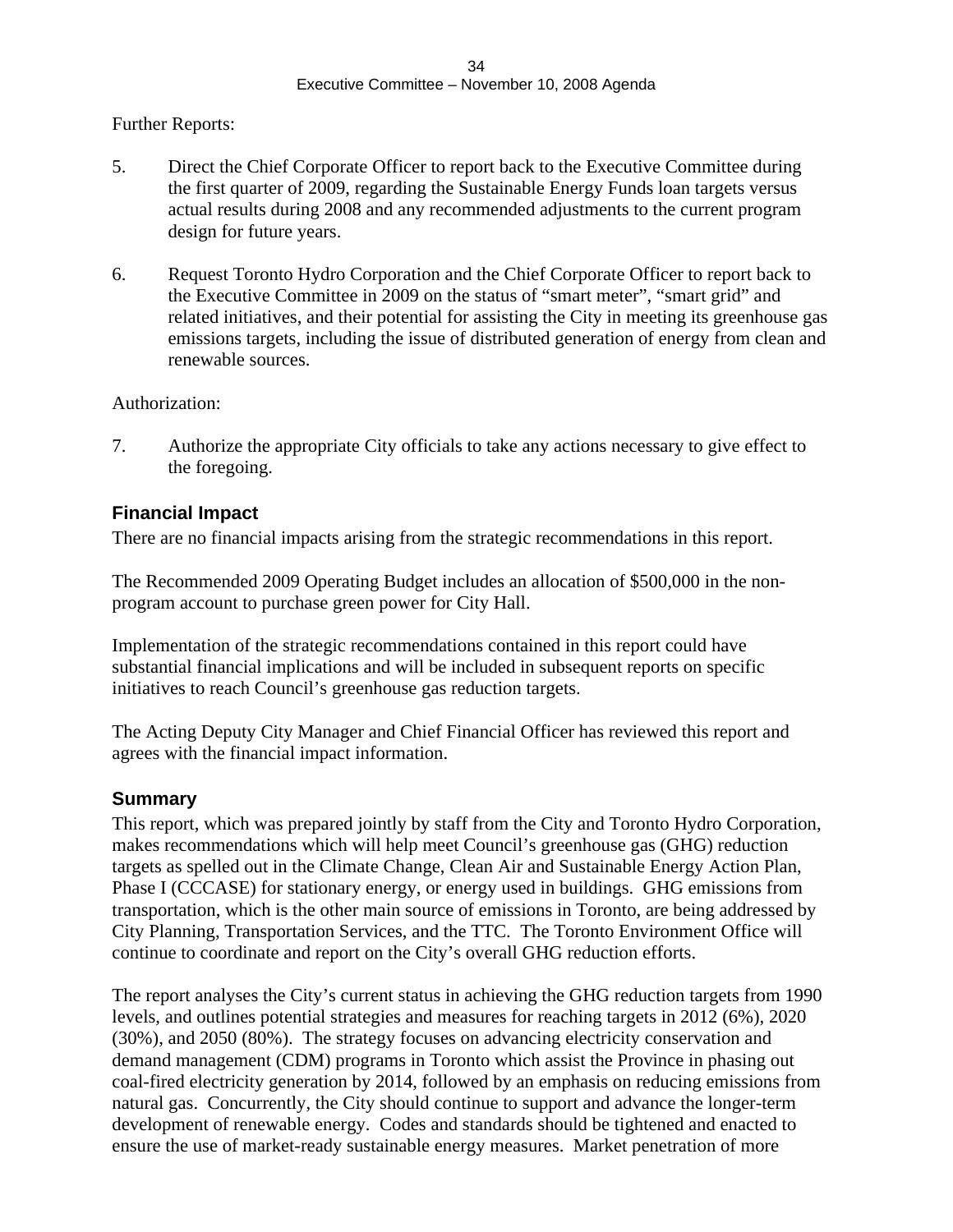expensive sustainable energy technologies and measures should be stimulated with incentives and education programs.

The report stresses the need for improved coordination among the various agencies involved in the energy sector, in order to address Toronto's unique energy needs. Barriers to meeting Council's greenhouse gas targets are identified, and suggestions for overcoming those barriers are proposed.

Finally, the report contains specific recommendations which outline a strategy for meeting the target of purchasing 25% of the City's electricity from renewable sources.

#### **Background Information**

Toronto Sustainable Energy Plan [\(http://www.toronto.ca/legdocs/mmis/2008/ex/bgrd/backgroundfile-16648.pdf](http://www.toronto.ca/legdocs/mmis/2008/ex/bgrd/backgroundfile-16648.pdf)) Appendix A - Summary of City's Sustainable Energy Policies [\(http://www.toronto.ca/legdocs/mmis/2008/ex/bgrd/backgroundfile-16649.pdf](http://www.toronto.ca/legdocs/mmis/2008/ex/bgrd/backgroundfile-16649.pdf)) Appendix B - Barriers to Sustainable Energy [\(http://www.toronto.ca/legdocs/mmis/2008/ex/bgrd/backgroundfile-16650.pdf](http://www.toronto.ca/legdocs/mmis/2008/ex/bgrd/backgroundfile-16650.pdf)) Appendix C - Green Power Sourcing Strategy [\(http://www.toronto.ca/legdocs/mmis/2008/ex/bgrd/backgroundfile-16651.pdf](http://www.toronto.ca/legdocs/mmis/2008/ex/bgrd/backgroundfile-16651.pdf))

|--|--|--|

# **Toronto Bid for the 2009 Canadian Transportation Demand Management Summit**

(October 27, 2008) Report from the Director, Toronto Environment Office

#### **Recommendations**

The Director of the Toronto Environment Office recommends that:

1. Council express its interest and desire, through the Toronto Environment Office, to act as the local co-hosts of the 2009 Canadian TDM Summit, in partnership with Metrolinx.

#### **Financial Impact**

The total financial impact resulting from these recommendations is \$25,000, which has been included in the 2009 Toronto Environment Office and City Planning Operating submissions in the amounts of \$20,000 and \$5,000 respectively.

The Canadian TDM Summit (the "Summit") is organized each year by the Association of Commuter Transportation of Canada (ACT Canada). ACT Canada is the administrative and legal lead on the Summit and, as such, the City will not bear any liability other than the commitment of funding of \$25,000 towards the conference.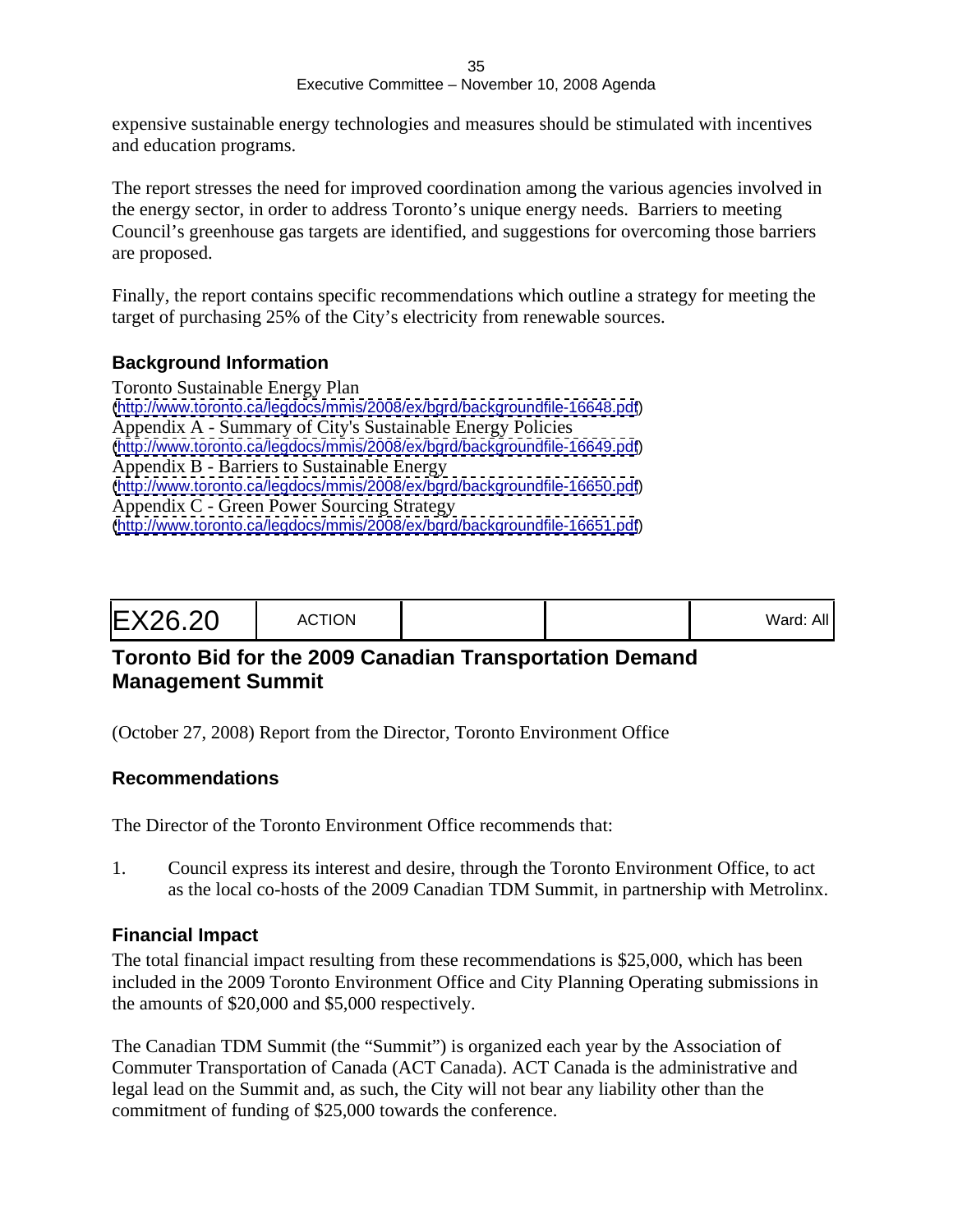The Acting Deputy City Manager and Chief Financial Officer have reviewed this report and concur with the financial impact statement.

#### **Summary**

This report seeks Council endorsement of Toronto as the co-host of the 2009 Canadian Transportation Demand Management ("TDM") Summit.

#### **Background Information**

Toronto Bid for the 2009 Canadian Transportation Demand Management Summit [\(http://www.toronto.ca/legdocs/mmis/2008/ex/bgrd/backgroundfile-16652.pdf](http://www.toronto.ca/legdocs/mmis/2008/ex/bgrd/backgroundfile-16652.pdf))

# **Toronto Street Food Pilot**

(October 22, 2008) Report from the Board of Health

#### **Recommendations**

The Board of Health recommended to the Executive Committee that:

- 1. Toronto Public Health, in consultation with Legal Services and Municipal Licensing and Standards Division, implement a one year pilot project with eligible existing street food vendors to expand their menu selection to include healthier food choices, as described in Attachment A of this report.
- 2. Toronto Public Health, in consultation with Legal Services and Municipal Licensing and Standards Divisions, implement a three year "Toronto a la Cart" pilot project as described in Attachment B of this report.
- 3. New fees for the processing of applications, issuance of endorsements and annual license fees for the use of Toronto a la Cart vending locations be approved as set out in Attachment C of this report.
- 4. The "Toronto a la Cart" logo shown on Attachment D be approved as the official mark for the Pilot and any subsequent "Toronto a la Cart" program and staff be authorized to take the necessary actions to secure the exclusive rights for the City to protect and use this logo.
- 5. City Council accept the proposal from Crown Verity, originally submitted in response to the Request for Expressions of Interest No. 0616-08-7021 and authorize the agreement with Crown Verity on the terms described in the body of this report and Attachment E, and other terms as may be satisfactory to the Medical Officer of Health and the City Solicitor.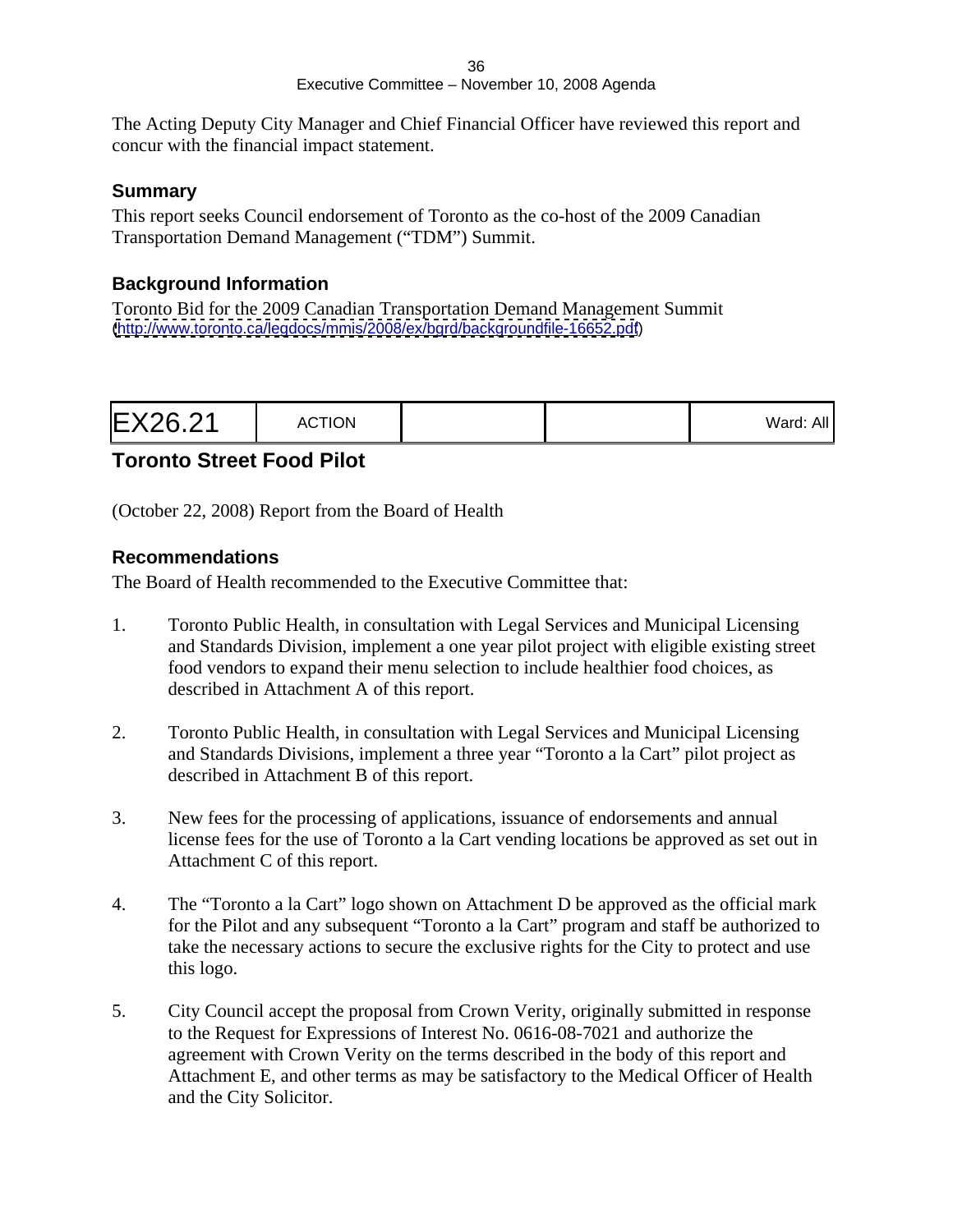- 6. Toronto Public Health oversee the implementation and administration of the pilot projects and, in consultation with the City Manager's Office, provide future governance recommendations as part of the project evaluation.
- 7. All revenues associated with the pilot projects be directed to Toronto Public Health to offset costs.
- 8. The Toronto Public Health 2009 Operating Budget request be increased by \$86,000 gross and \$0.0 net, and a staff increase of 1.0 temporary position, to reflect required funding for the implementation of the Toronto Street Food pilot projects.
- 9. Any year-end deficit resulting from the implementation of the Toronto a la Cart program be reported to the Budget Committee and funded from within Toronto Public Health's 2009 Operating Budget.
- 10. The Medical Officer of Health be delegated the authority for the term of the pilot project to make final decisions with respect to:
	- a. The processing of applications and issuance of endorsements to eligible existing street food vendors; and
	- b. The issuance of a request for applications document and award of agreements to selected Toronto a la Cart vendors,

and City Council retain no authority to act with respect to such matters.

- 11. City Council adopt the Terms of Reference as set out in Attachment F to this report, as amended by the Board of Health, and establish a Street Food Pilot Appeal Committee, and delegate the authority to consider staff recommendations and make final decisions respecting any appeal of a notice to revoke a healthier food endorsement issued to an existing vendor or a notice to terminate a licence agreement with a Toronto a la Cart vendor for the term of the pilot project to the Board, and City Council retain no authority to act with respect to such matters.
- 12. Toronto Public Health be directed to further explore opportunities with food-related non-governmental organizations to test the feasibility of using street food vending to enhance their ability to achieve common goals and objectives and be directed to provide further pilot program details to the Board of Health at a later date.
- 13. The Medical Officer of Health, in consultation with the City Solicitor be authorized to report to the next Executive Committee respecting any necessary amendments to City by-laws and the Municipal Code as required to implement and regulate the operation of the pilot projects as proposed in this report.
- 14. The Medical Officer of Health provide recommendations on an annual basis, beginning in the fall of 2009, with respect to the status of the Toronto a la Cart pilot project.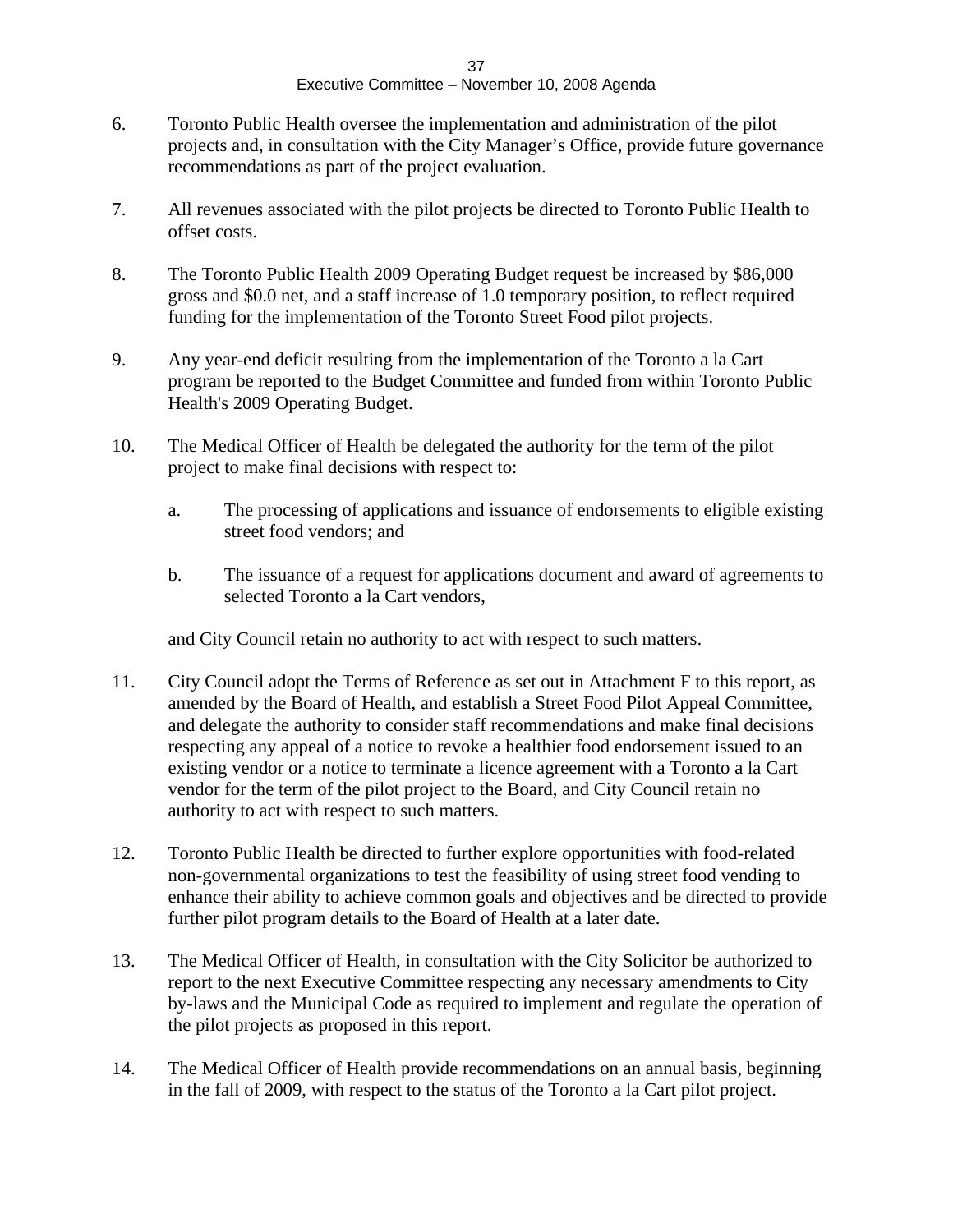### **Financial Impact**

The resources required to implement these pilot projects in 2009 will be fully funded by incremental revenues. To offset project administration and operation costs, revenues are generated through application fees, endorsement fees from existing vendors and location fees from new vendors. 2009 revenues represent only a partial year for new vendors, and both 2009 and 2010 are expected to be revenue neutral. A temporary position will be required in 2009 to administer the pilot project. Detailed expenditures and revenues are included in the body of this report (see Overall Resource Requirements on page 13).

|                                      | 2009     |
|--------------------------------------|----------|
| Expenditures                         | \$86,000 |
| Revenues                             | \$86,000 |
| Net Impact (Expenditures – Revenues) |          |
| Staffing (FTEs)                      |          |

The Acting Deputy City Manager and Chief Financial Officer has reviewed this report and agrees with the financial impact information.

### **Summary**

Changes to Regulation 562 of the Health Protection and Promotion Act in 2007 enable street food vendors to sell a wider variety of food items from street food vending carts. This report outlines a three stream approach to testing the impact of broadening healthier food choices available in the City from street food vendors to maximize the potential benefits from this regulatory change. The report requests authority to implement a 2009 pilot project to expand the menus of the existing street food vendors. It requests a spring 2009 pilot launch of the Toronto a la Cart program for new vendors at selected locations on City property to offer culturally diverse, nutritious menus. This report requests authority to enter into an agreement with the respondent of the previously released Request for Expressions of Interest for the production of food carts. It further outlines a future third opportunity to engage in partnerships with external food-related Non-Governmental Organizations to explore the use of street food vending to achieve common goals.

To ensure sufficient lead time for cart manufacturing and spring 2009 launch, City Council approval must be given by December 2008.

### **Background Information**

Toronto Street Food Pilot [\(http://www.toronto.ca/legdocs/mmis/2008/ex/bgrd/backgroundfile-16653.pdf](http://www.toronto.ca/legdocs/mmis/2008/ex/bgrd/backgroundfile-16653.pdf))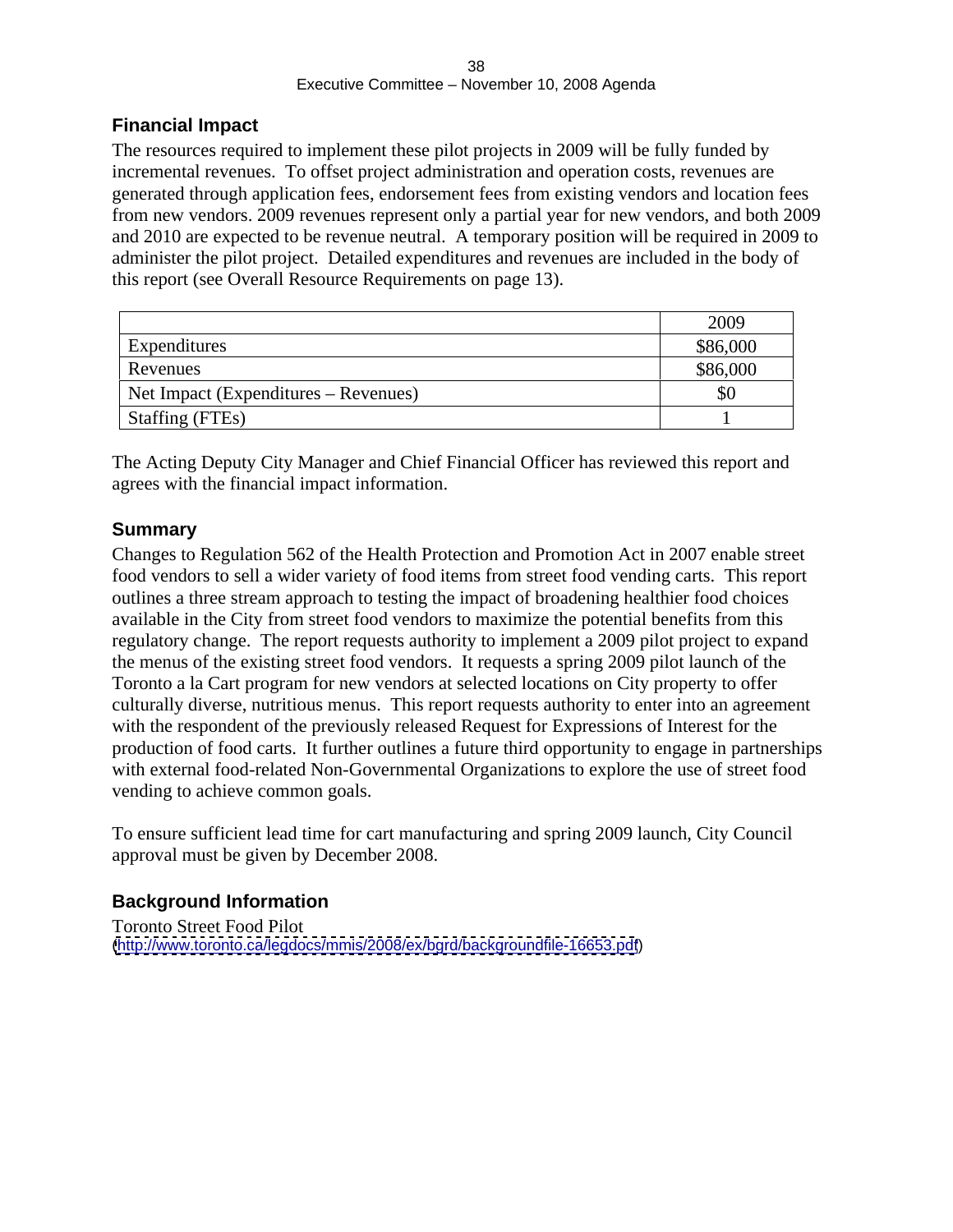# **21a Toronto Street Food Pilot - Proposed By-law Amendments**

(October 27, 2008) Report from the Medical Officer of Health

### **Recommendations**

The Medical Officer of Health recommends that:

- 1. Authority be granted to the City Solicitor to submit the bills required to:
	- a. enact a new Municipal Code Chapter entitled "Healthier Street Food Choices" substantially in the form as set out in Attachment A to this report, subject to any technical or stylistic adjustments as may be required;
	- b. amend Chapter 441, Fees, to include new fees for the processing of applications, issuance of endorsements, removal and storage charges for cart seizures and annual license fees for the use of Toronto a la Cart vending locations as set out in Attachment B of this report, subject to any technical or stylistic adjustments as may be required; and
	- c. amend the following to permit the sale of a wider variety of street foods from carts operating as part of the City's Toronto Street Food pilot programs:
		- i. Chapter 545, Licensing;
		- ii. By-law No. 18-97 of the former Borough of East York, "To establish removal zones and regulate vending on Borough roads";
		- iii. Chapter 231, Streets and Sidewalks, of the Municipal Code of the former City of Etobicoke;
		- iv. By-law No. 32-95 of the former Municipality of Metropolitan Toronto, "To establish removal zones and regulate vending on Metro roads";
		- v. By-law No. 32100 of the former City of North York, "Respecting vending on sidewalks and untravelled portions of roads of the City of North York"; and  $\blacksquare$
		- vi. Chapter 315, Street Vending, of the Municipal Code of the former City of Toronto,

all subject to any technical or stylistic adjustments as may be required.

### **Financial Impact**

The financial impact of the recommended pilot program has been discussed in the joint report (October 17, 2008) of the Medical Officer of Health and Acting Director, Purchasing and Materials Management. There are no additional financial implications stemming from the adoption of the recommendations in this report.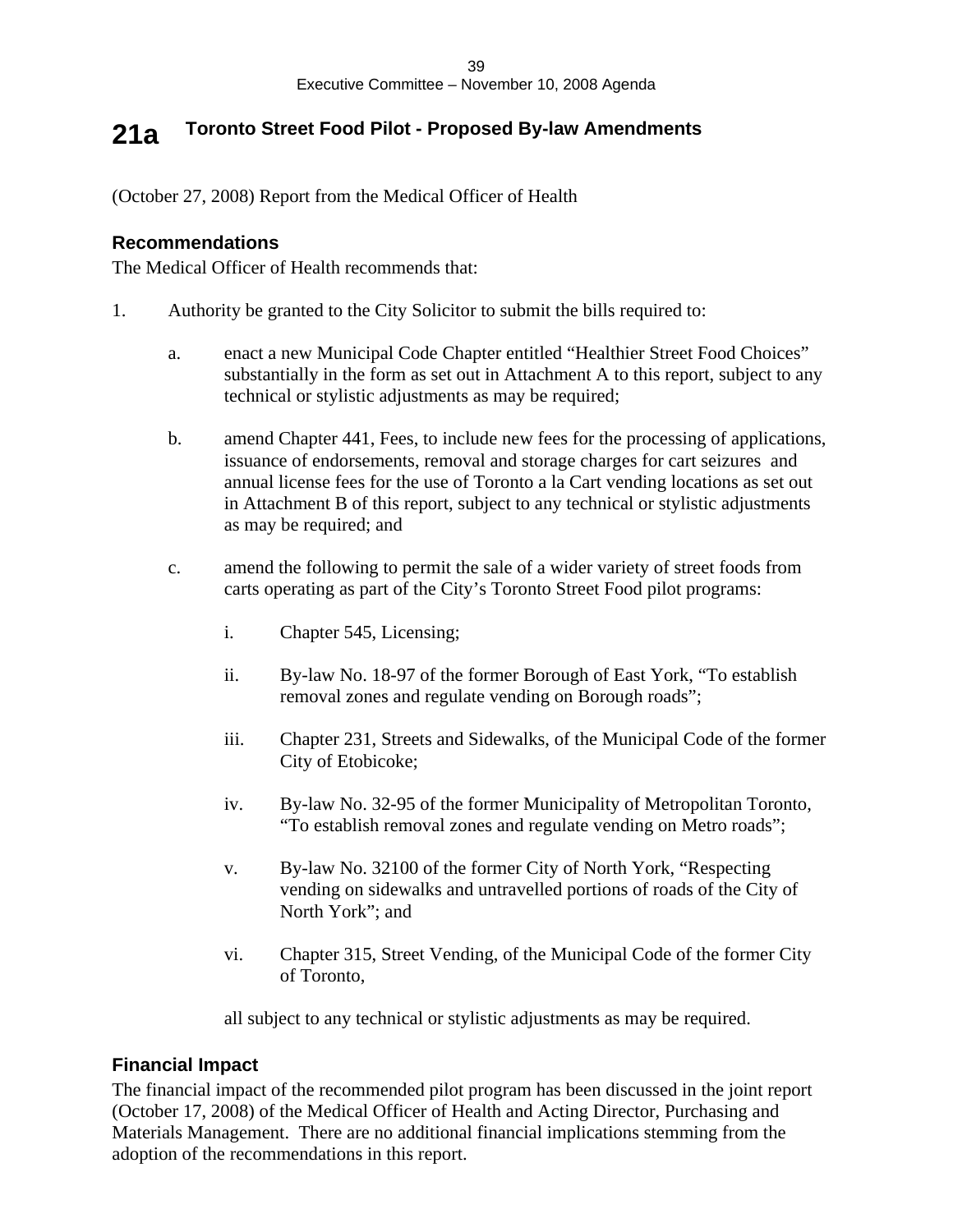### **Summary**

This report requests authority to enact the required by-law amendments to implement the recommendations in the joint report (October 17, 2008) of the Medical Officer of Health and the Acting Director, Purchasing and Materials Management entitled "Toronto Street Food Pilot". It is therefore recommended that a new Municipal Code Chapter entitled "Healthier Street Food Choices" be established. The implementation of this program also requires that minor amendments be made to include new fees under Chapter 441, Fees and Charges, and amend Chapter 545, Licensing, and the various City by-laws currently regulating street vending, in order to permit a wider variety of foods to be sold from carts operating as part of the City's Toronto Street Food pilot programs.

To ensure sufficient lead time for a spring 2009 launch of the pilot programs, City Council approval of this proposed by-law regime must be given by December 2008.

### **Background Information**

Toronto Street Food Pilot - Proposed By-law Amendments [\(http://www.toronto.ca/legdocs/mmis/2008/ex/bgrd/backgroundfile-16654.pdf](http://www.toronto.ca/legdocs/mmis/2008/ex/bgrd/backgroundfile-16654.pdf)) Attachment A - Draft By-law - Municipal Code Chapter XXX, Healthier Street Food Choices [\(http://www.toronto.ca/legdocs/mmis/2008/ex/bgrd/backgroundfile-16655.pdf](http://www.toronto.ca/legdocs/mmis/2008/ex/bgrd/backgroundfile-16655.pdf)) Attachment B - Proposed Fees [\(http://www.toronto.ca/legdocs/mmis/2008/ex/bgrd/backgroundfile-16656.pdf](http://www.toronto.ca/legdocs/mmis/2008/ex/bgrd/backgroundfile-16656.pdf))

# **(Deferred from June 3, 2008 - 2008.EX21.3)**

#### 21b Toronto Street Food Pilot Implementation **Toronto Street Food Pilot Implementation**

(May 13, 2008) Report from the Deputy City Manager and the Acting Director Purchasing and Materials Management

### **Recommendations**

The Deputy City Manager and the Acting Director of Purchasing and Material Management recommends that:

- 1. Council accept the proposal (dated February 29, 2008) from the consortium of JAF Co., Crown Verity and Equilease, submitted in response to the Request for Expressions of Interest No. 0616-08-7021 and authorize agreements with Crown Verity and Equilease Corp on the terms described in the body of this report and Attachment A, and such other terms as may be satisfactory to the Deputy City Manager and the City Solicitor;
- 2. The thirteen Pilot food vending cart locations described in the body of this report and in Attachment C be approved and, with consultation with Business Improvement Areas where the proposed location is in a BIA;
- 3. Staff be authorized to initiate a food vendor selection process substantially as described in the body of this report and select the food vendors;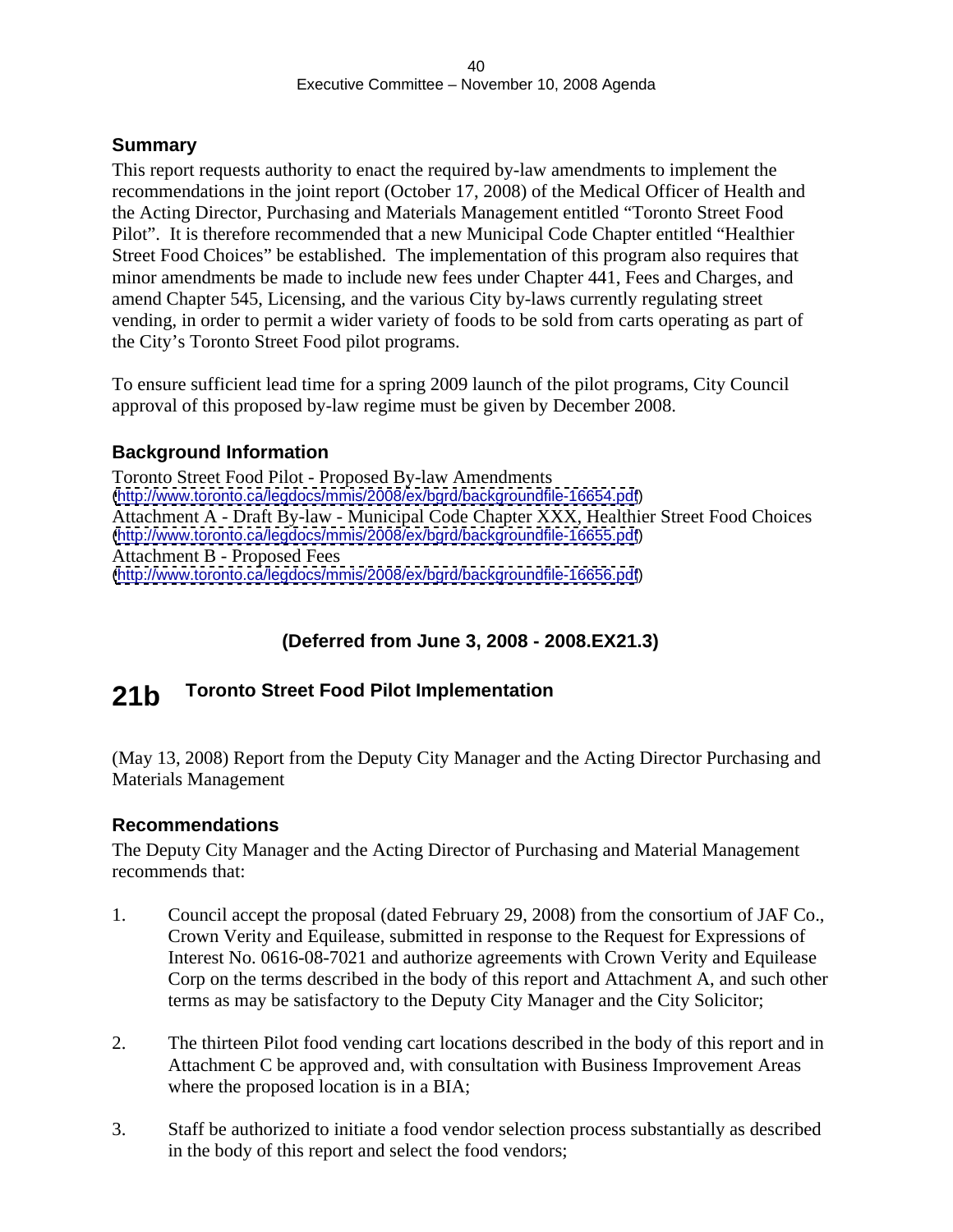- 4. Selected food vendors be assigned one of the locations shown on Attachment C and be subject to the location fees as described in the body of this report;
- 5. Selected food vendors be subject to the location permit, business licensing, inspection fees and other regulations described in the body of this report;
- 6. The regulations pertaining to the implementation and operation of the Pilot in the approved locations be approved substantially as described in this report (and including such other terms as may be satisfactory to the Deputy City Manager and the City Solicitor) and the City Solicitor draft and introduce any necessary amendments to City by-laws and the Municipal Code, including Municipal Code Chapter 545, Licensing, as required to implement and regulate the operation of the Pilot at the proposed locations; and
- 7. The "Toronto a la cart" logo shown on Attachment F be approved as the mark for the Pilot and any subsequent program and staff be authorized to take the necessary actions to secure the exclusive rights for the City to use this logo and Council express its appreciation to Tourism Toronto and Leo Burnett Company for their generous contribution in developing and designing the logo.

### **Financial Impact**

In 2008 the cost to the City for the Pilot will be approximately \$1,000, resulting from the application for the Official Mark and the words "Toronto a la Cart". The City has the potential to earn approximately \$60,000 anually, starting in 2009, from the location fees (rents) charged to selected food vendors during the Pilot.

The Deputy City Manager and Chief Financial Officer has reviewed this report and agrees with the financial impact statement.

### **Summary**

This report is to address the steps taken to implement the Toronto Street Food Pilot (Pilot) project that is intended to introduce the sale of safe, healthy, nutritious and ethnically-diverse foods and to evaluate the commercial viability of an expanded program. The report includes the results of the Request for Expressions of Interest (REOI) directed by Council at its meeting of January 29 and 30, 2008, the investigation of partnership funding, the consultation process, and progress on the application for the official mark and related matters. It further requests authority to conduct the next steps, including conclusion of agreements with the Recommended Respondents, vendor selection, establishing an expert selection panel, approval and allocation of locations, institution of location fees (rents), and a schedule required to implement the Pilot, which would operate for a five year term. An evaluation of the Pilot would be conducted after a full year of operation.

### **Background Information**

Toronto Street Food Pilot Implementation [\(http://www.toronto.ca/legdocs/mmis/2008/ex/bgrd/backgroundfile-16657.pdf](http://www.toronto.ca/legdocs/mmis/2008/ex/bgrd/backgroundfile-16657.pdf)) Attachment C - Proposed Vendor Locations [\(http://www.toronto.ca/legdocs/mmis/2008/ex/bgrd/backgroundfile-16658.pdf](http://www.toronto.ca/legdocs/mmis/2008/ex/bgrd/backgroundfile-16658.pdf))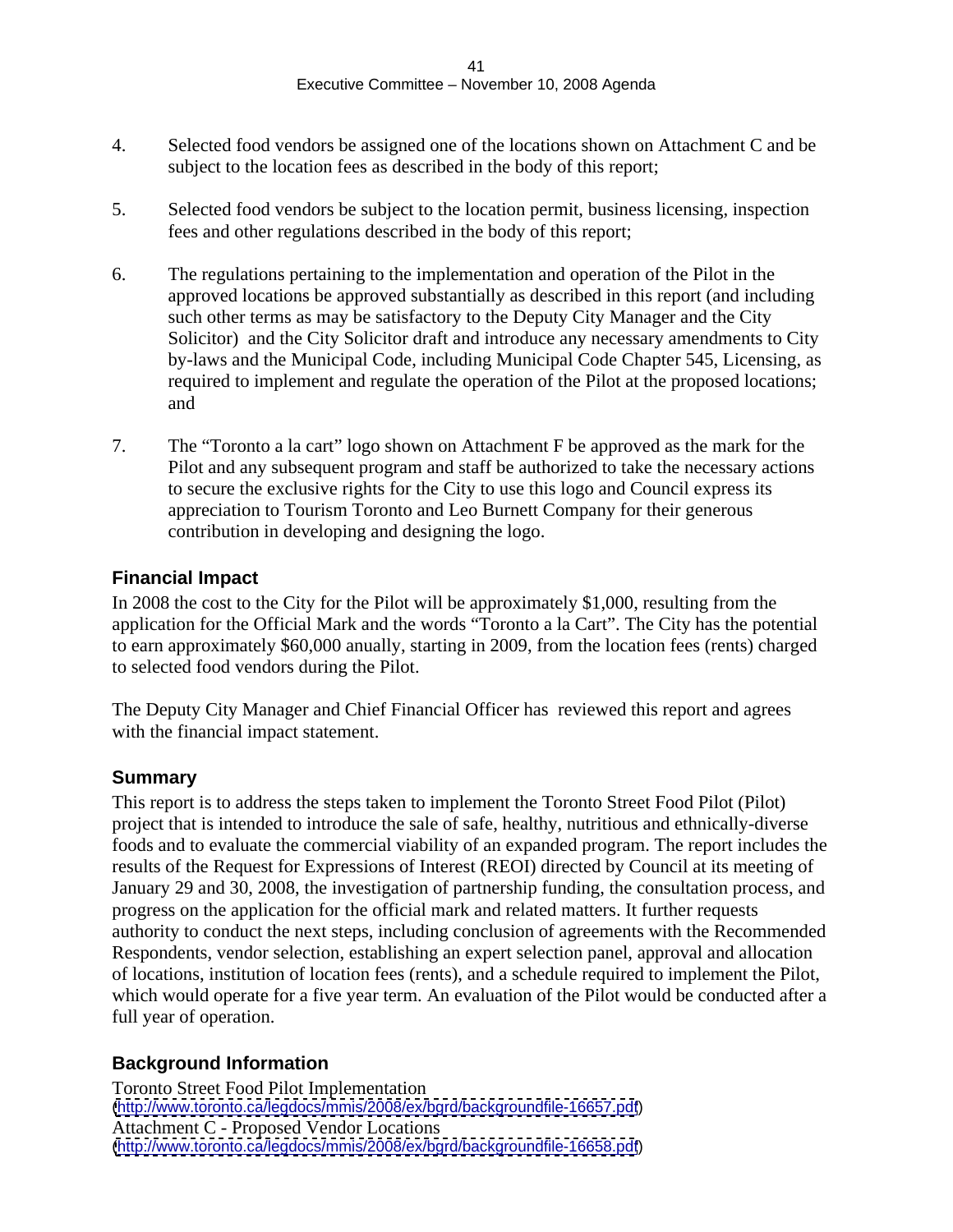### **Communications**

(June 2, 2008) letter from James L. Robinson, Executive Director, Downtown Yonge Business Improvement Area (EX.Main.EX21.3)

| valu. <sub>m</sub> |  |  |
|--------------------|--|--|
|--------------------|--|--|

## **Registration of Non-Profit Community Services**

(October 21, 2008) Report from the Lobbyist Registrar

### **Recommendations**

The Lobbyist Registrar recommends that:

- 1. The non-profit community services sector be exempted from the registry.
- 2. The City Solicitor be authorized to introduce the necessary Bill in Council amending Chapter 140 of the Toronto Municipal Code.

### **Financial Impact**

These recommendations will have no financial impact.

### **Summary**

In accordance with Council's resolution of July 15, 2008, the Lobbyist Registrar suspended the registry; consulted with the non-profit community services sector on difficulties arising in the registration process; and now reports back to the Executive Committee on whether the non profit community services sector should be exempted from the registry, or means by which the registry can be amended to make the registration less onerous for this sector.

### **Background Information**

Registration of Non-Profit Community Services [\(http://www.toronto.ca/legdocs/mmis/2008/ex/bgrd/backgroundfile-16659.pdf](http://www.toronto.ca/legdocs/mmis/2008/ex/bgrd/backgroundfile-16659.pdf))

|--|--|--|--|

# **2007 Development Charge Reserve Fund Statement**

(October 27, 2008) Report from the Acting Deputy City Manager and Chief Financial Officer

### **Financial Impact**

There are no financial Implications arising from this report.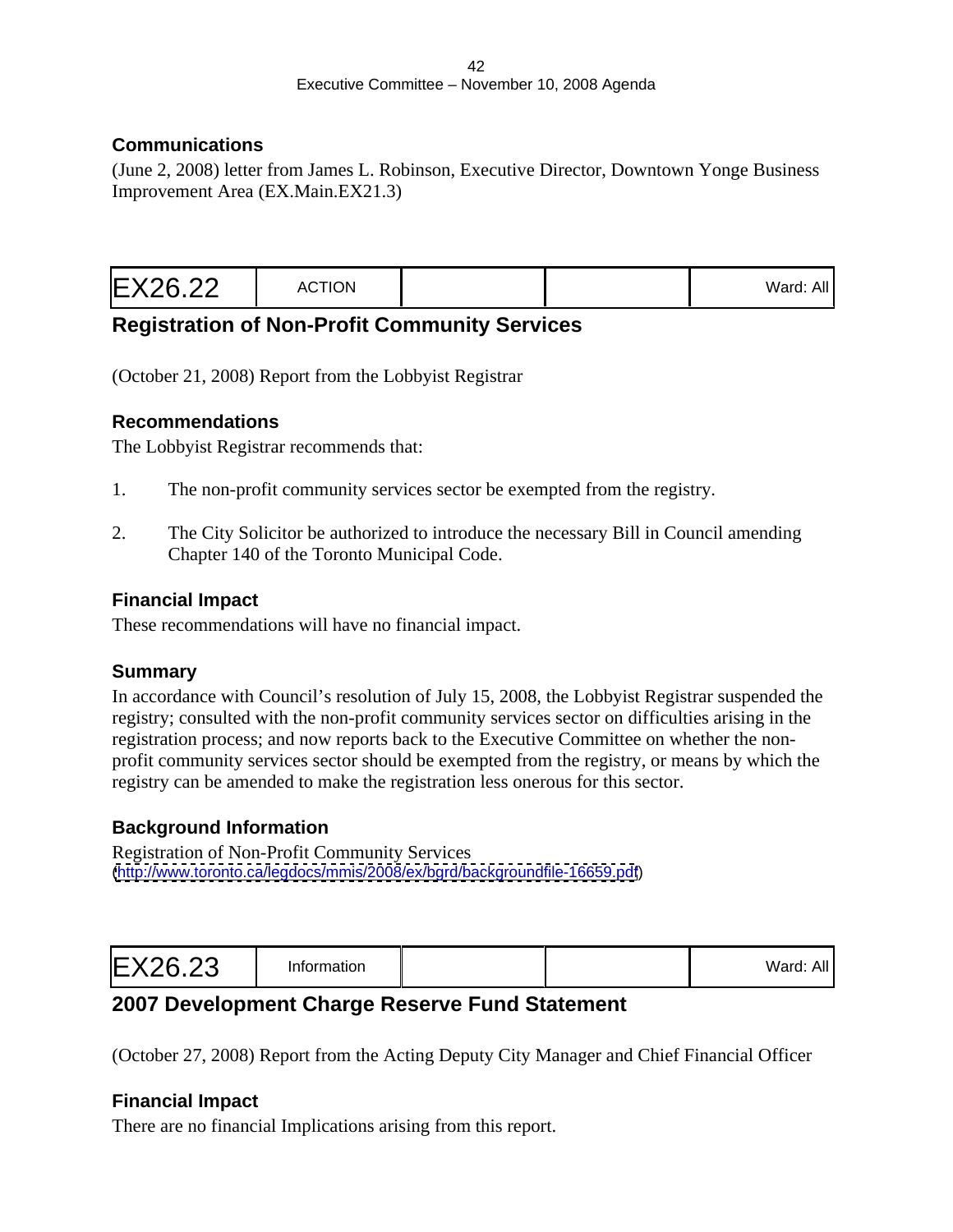### **Summary**

This report provides a statement of the development charge reserve funds for the year ended December 31, 2007, as required by the *Development Charges Act, 1997*.

### **Background Information**

2007 Development Charge Reserve Fund Statement [\(http://www.toronto.ca/legdocs/mmis/2008/ex/bgrd/backgroundfile-16660.pdf](http://www.toronto.ca/legdocs/mmis/2008/ex/bgrd/backgroundfile-16660.pdf)) Attachments A1, A2 and B [\(http://www.toronto.ca/legdocs/mmis/2008/ex/bgrd/backgroundfile-16661.pdf](http://www.toronto.ca/legdocs/mmis/2008/ex/bgrd/backgroundfile-16661.pdf))

## **(Deferred from October 6, 2008 - 2008.EX24.11)**

| EX26.24<br><b>ACTION</b><br>ייטויי | 1:30 PM |  |  |  |  |  |  |  |  |
|------------------------------------|---------|--|--|--|--|--|--|--|--|
|------------------------------------|---------|--|--|--|--|--|--|--|--|

## **Complaint Pursuant to Section 20 of the Development Charges Act, 1997 - 3700 Midland Avenue**

(May 16, 2008) Report from the Deputy City Manager and Chief Financial Officer and Deputy City Manager Richard Butts

### **Recommendations**

The Deputy City Manager and Chief Financial Officer, and Deputy City Manager Richard Butts recommend that:

1. Council dismiss the complaint filed pursuant to Section 20 of the Development Charges Act, 1997 and deny the request for a development charge refund in the amount of  $$386,986.01$ .

### **Financial Impact**

This report recommends that the complaint be dismissed and the requested development charge refund be denied.

The complainant is seeking a development charge credit (refund) in the amount of \$386,986.01, as well as development charges credits for future development on the Kreadar Lands. Should Council agree that the complainant is entitled to a credit, the development charge by-law provides that the credit be the lesser of the cost of the works constructed or the development charge component related to these works. Accordingly, the applicant would only be entitled to a potential credit (refund) of \$68,870.40, being the lesser of the pro rated cost of construction of Silver Star Blvd. road and sewer works (estimated by Kreadar to cost \$955,336.17) and the road and sewer component of the development charges paid. In addition, a decision in favour of the complaint would result in further credits, estimated at potentially \$724,000, for the balance of the undeveloped Kreadar Lands.

### **Summary**

The purpose of this report is to provide staff recommendations in response to a complaint filed pursuant to Section 20 of the Development Charges Act, 1997 (the "Act"). The complainant,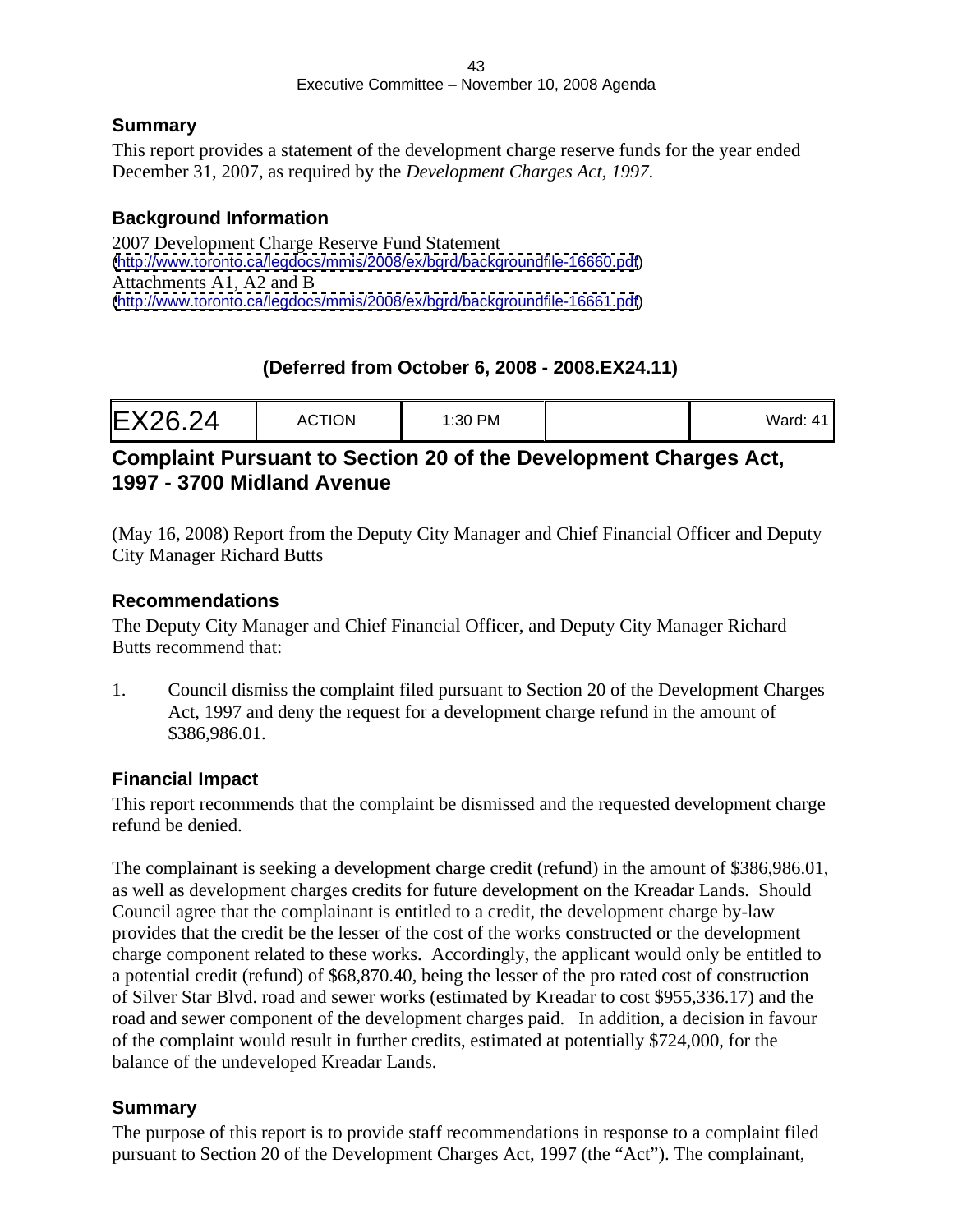Kreadar Enterprises Ltd. (Kreadar), claims that it is entitled to development charge credits for the cost of constructing a portion of Silver Star Boulevard and related sanitary sewer works.

Staff have reviewed the complaint and recommend that the complaint be dismissed. The Act provides that a development charge credit can only be granted where there is an agreement between the municipality and the developer providing that a credit will be given in return for the construction of a development charge service. Since there is no such agreement between Kreadar and the City, Kreadar has no legal entitlement to a development charge credit.

## **Background Information**

Complaint Pursuant to Section 20 of the Development Charges Act, 1997 - 3700 Midland Ave. [\(http://www.toronto.ca/legdocs/mmis/2008/ex/bgrd/backgroundfile-16316.pdf](http://www.toronto.ca/legdocs/mmis/2008/ex/bgrd/backgroundfile-16316.pdf)) Development Charges Complaint Letter - Cassels Brock & Blackwell LLP [\(http://www.toronto.ca/legdocs/mmis/2008/ex/bgrd/backgroundfile-16317.pdf](http://www.toronto.ca/legdocs/mmis/2008/ex/bgrd/backgroundfile-16317.pdf))

## **Communications**

(August 28, 2008) letter from Mr. Stanley Makuch, Cassels, Brock & Blackwell LLP (EX.Supp.EX25.) (October 3, 2008) letter from Mr. Stanley Makuch, Solicitor, Cassels Brock & Blackwell LLP (EX.New.EX25)

# **Removing the Restriction on Chairs of Community Councils and Special Committees Serving Consecutive Half-Terms**

(October 27, 2008) Memo from Mayor David Miller

### **Recommendations**

The Mayor recommends that:

1. City Council delete section 27-132(B) of the Council Procedures.

### **Summary**

Communication (October 27, 2008) from Mayor David Miller recommending that the restriction on Chairs of Community Councils and Special Committees serving consecutive half-terms be removed from the Council Procedures.

### **Background Information**

Removing the Restriction on Chairs of Community Councils & Special Committees Serving Consecutive Half-Terms [\(http://www.toronto.ca/legdocs/mmis/2008/ex/bgrd/backgroundfile-16662.pdf](http://www.toronto.ca/legdocs/mmis/2008/ex/bgrd/backgroundfile-16662.pdf))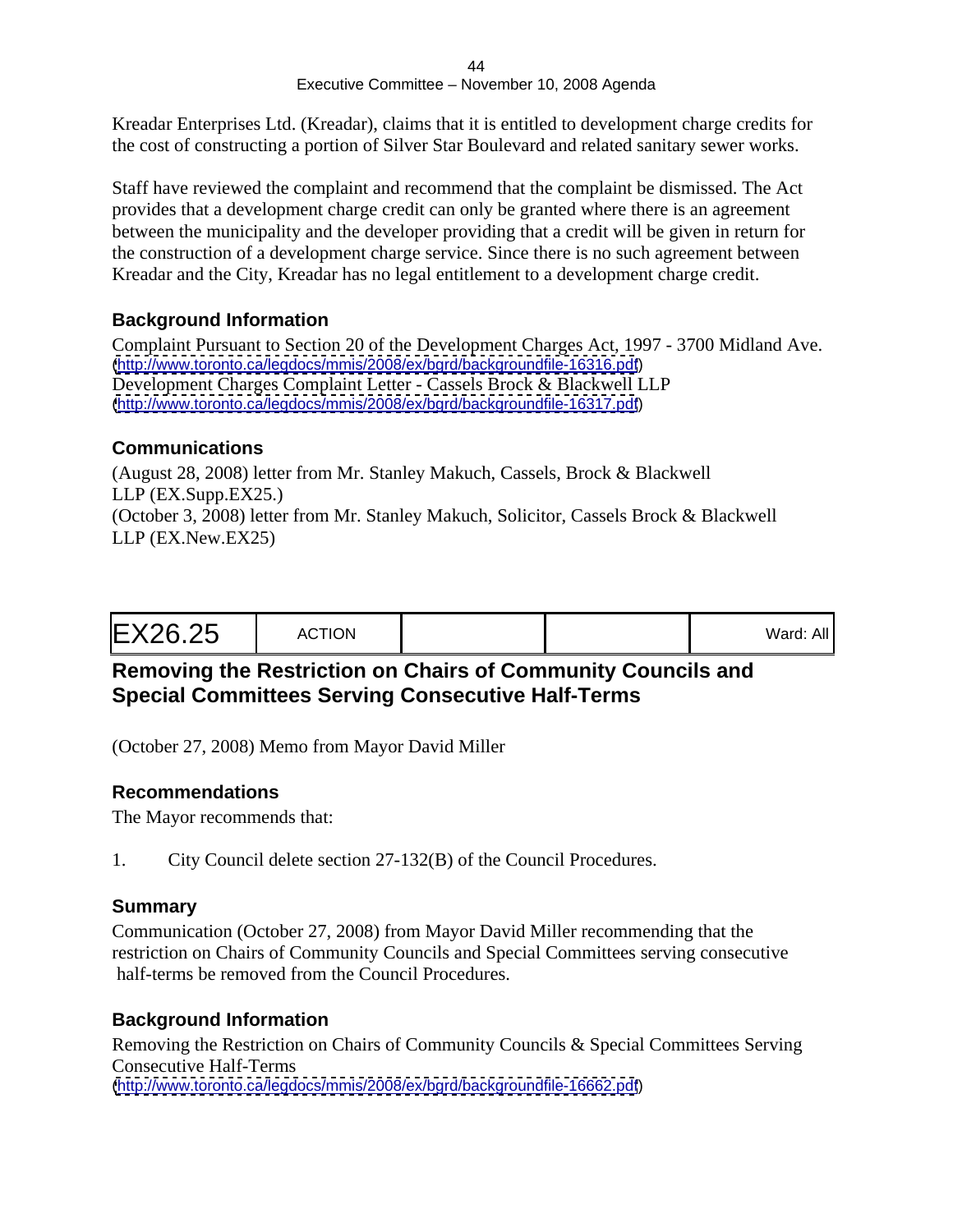| EX26.26 | <b>ACTION</b> |  |  | $M = 1$<br>alu. Al |  |  |  |  |  |  |  |
|---------|---------------|--|--|--------------------|--|--|--|--|--|--|--|
|---------|---------------|--|--|--------------------|--|--|--|--|--|--|--|

# **Standing Committee Involvement in Service Plan Development**

(September 30, 2008) Letter from the City Clerk

### **Summary**

City Council on September 24 and 25, 2008, during its consideration of Striking Committee Item 9.2, entitled "Proposed 2009 Schedule of Meetings", adopted this Item as amended, and in so doing, referred the following motion to the Executive:

Moved by Councillor Shiner:

That the City Manager and the Acting Deputy City Manager/Chief Financial Officer be requested to provide an update to the next meeting of Council [pursuant to the decision of Council at its November 19 and 20, 2007 meeting (Motion M178) that the 2009 budget process include Standing Committee involvement in the service plan development] on the dates that Standing Committee meetings are scheduled to reflect their involvement in the 2010 service plan development.

### **Background Information**

Standing Committee Involvement in Service Plan Development [\(http://www.toronto.ca/legdocs/mmis/2008/ex/bgrd/backgroundfile-16663.pdf](http://www.toronto.ca/legdocs/mmis/2008/ex/bgrd/backgroundfile-16663.pdf))

|--|--|--|

# **City Council Endorsement of the One Cent Now Campaign**

(September 30, 2008) Letter from the City Clerk

### **Summary**

City Council on September 24 and 25, 2008, referred the Administrative Inquiry from Councillor Michael Walker (IA24.1) regarding Executive Committee EX23.23 Member Motion , entitled City Council Endorsement of the One Cent Now Campaign," and the Answer from Mayor David Miller (IA24.1a), to the Executive Committee.

### **Background Information**

City Council Endorsement of the One Cent Now Campaign [\(http://www.toronto.ca/legdocs/mmis/2008/ex/bgrd/backgroundfile-16664.pdf](http://www.toronto.ca/legdocs/mmis/2008/ex/bgrd/backgroundfile-16664.pdf))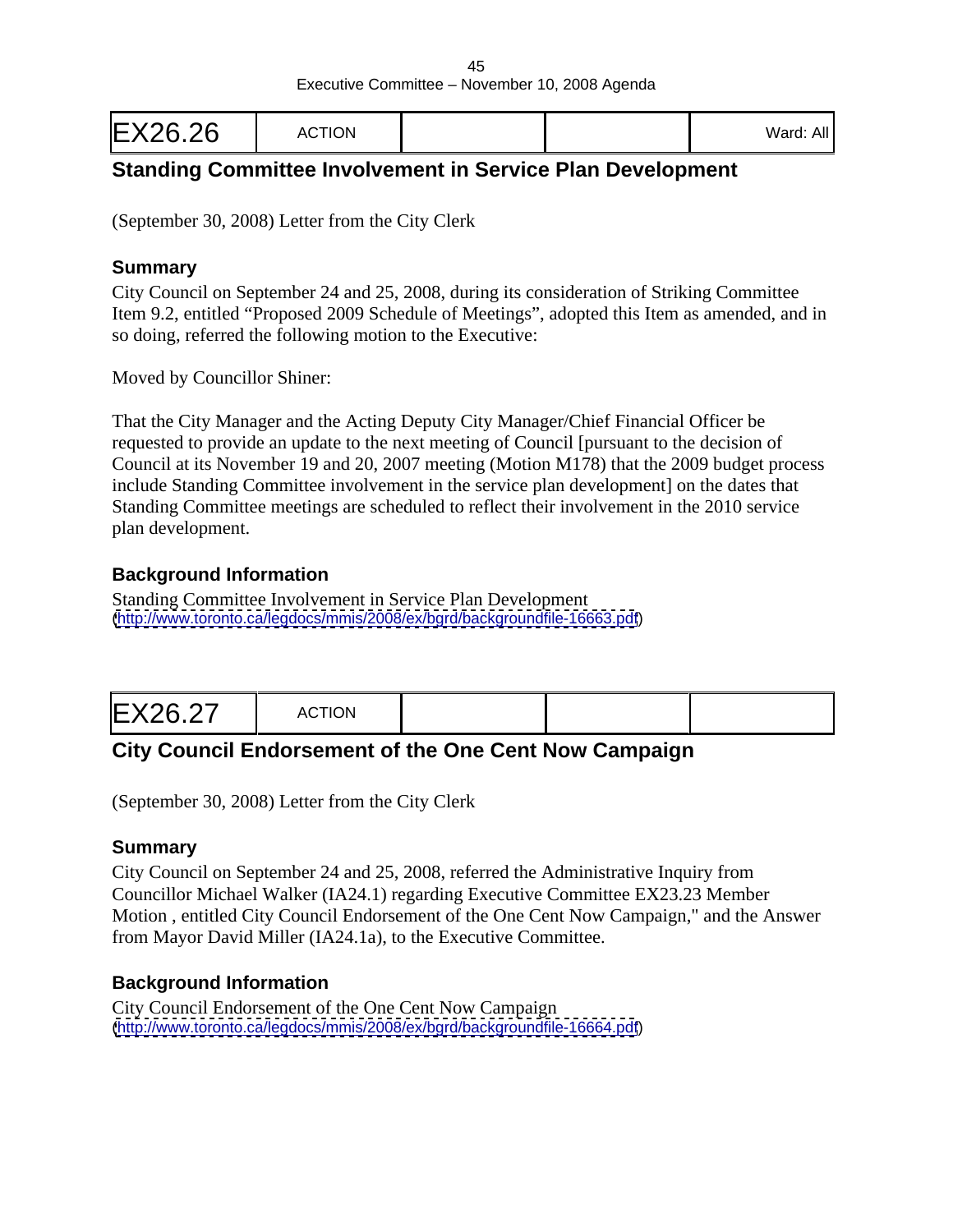|--|--|--|

# **Woodbine Slot Revenue Agreement**

(September 30, 2008) Member Motion from Councillor Palacio, seconded by Councillor Moscoe **Moscoe** and the set of the set of the set of the set of the set of the set of the set of the set of the set of the set of the set of the set of the set of the set of the set of the set of the set of the set of the

### **Recommendations**

- 1. That Woodbine Entertainment Group and the City of Toronto approach OLG with a joint proposal to amend the City's agreement with OLG to increase the City's share of the slot revenues to 10 percent, irrespective of the number of slot machines.
- 2. That the City Manager report, in-closed session if necessary, to the October meeting of the Executive Committee on the status of the City of Toronto's efforts to alter the current slot machine revenue sharing arrangement, as well as how the current WoodbineLive! proposal can be effectively leveraged in any way to meet this City objective.

#### **Financial Impact**

Council also considered a Fiscal Impact Statement (September 23, 2008) from the Deputy City Manager and Chief Financial Officer.

#### **Summary**

The City of Toronto has an agreement with the Ontario Lottery and Gaming Corporation (OLG) to share in the net proceeds from the slot machine revenues at Woodbine Racetrack. The current agreement provides for revenue sharing on the basis of the number of slot machines: 5 percent for the first 450 machines and 2 percent for any balance over 450. The City's effective share of the revenues is 2.693 percent, given the number of machines at Woodbine based on the number of slot machines as at December 31, 2006.

At its meeting of January 29 and 30, 2008, Council adopted Executive Committee Item 16.7, headed "Revenue Sharing Fairness of Woodbine Slots", which recommended among other things that:

"The Mayor and staff negotiate a change in the Racetrack Municipality Contribution Agreement with the Ontario Lottery and Gaming Corporation with respect to revenue sharing with the objective of increasing the City's share to be the same as other non-government stakeholders, i.e., 10 percent of the Net Win as defined by the existing agreement; and that these negotiations take place on a political, as well as staff-to-staff level."

The Woodbine facility (racetrack and slot operations) is owned by Woodbine Entertainment Group and the slot operations are operated by OLG.

### **Background Information**

Woodbine Slot Revenue Agreement [\(http://www.toronto.ca/legdocs/mmis/2008/ex/bgrd/backgroundfile-16665.pdf](http://www.toronto.ca/legdocs/mmis/2008/ex/bgrd/backgroundfile-16665.pdf))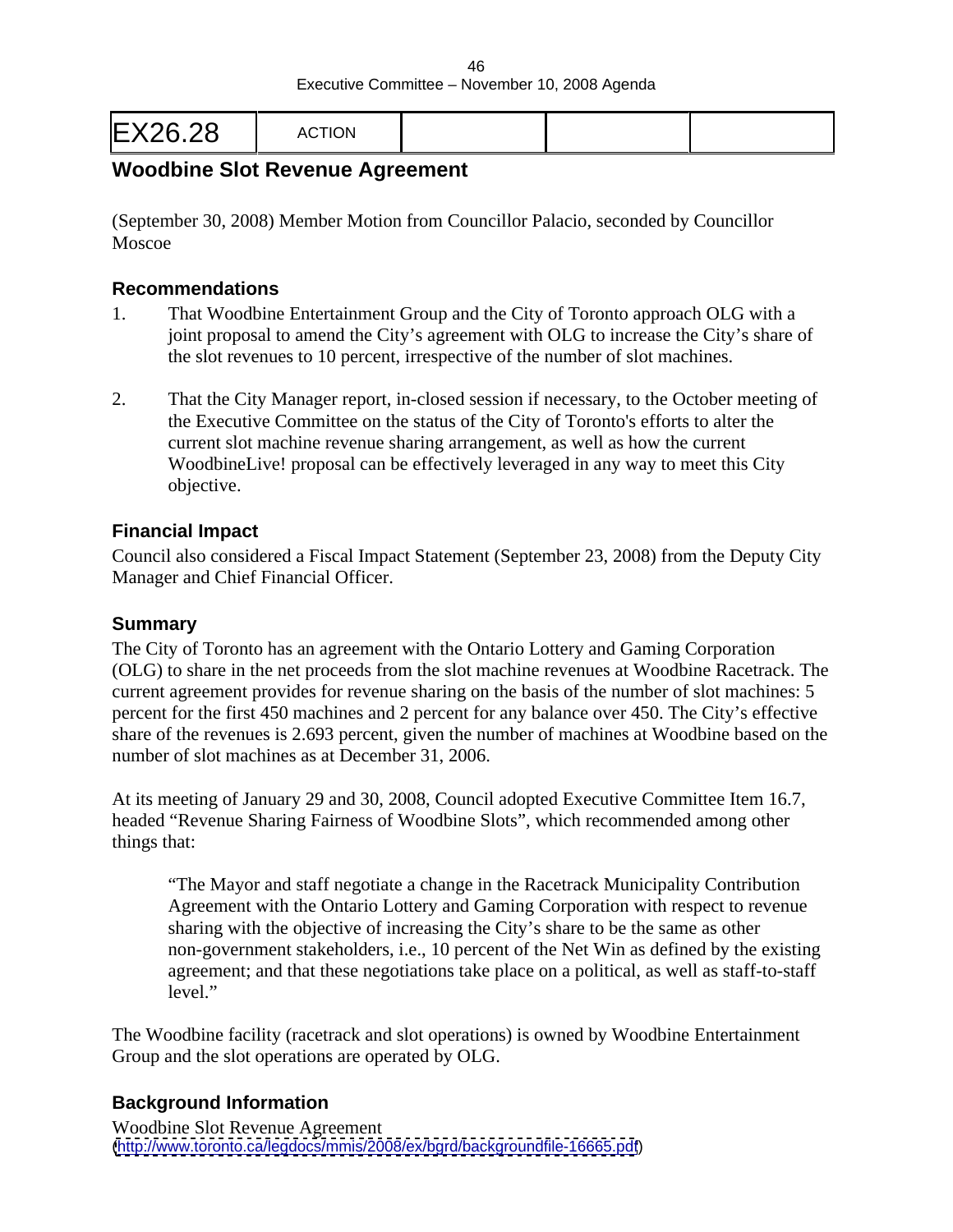|--|--|

# **Creation of a Disaster Relief Reserve Fund**

(September 30, 2008) Member Motion from Councillor Del Grande, seconded by Councillor Ford **Ford** 

#### **Recommendations**

- 1. That the City establish a "Disaster Reserve Fund".
- 2. That a levy of \$1.00 be charged against all property tax bills, both residential and business, and the monies be allocated to this Reserve Fund.
- 3. That the City Manager be directed to provide a report, to be approved by Council, through the Executive Committee, on the terms of reference for the management and operation of said fund.

#### **Financial Impact**

Council also considered a Fiscal Impact Statement (September 22, 2008) from the Deputy City Manager and Chief Financial Officer.

#### **Summary**

The City needs to have a Disaster Relief Reserve Fund.

In a large City, many kinds of disasters and disruption to the City can occur through medical, fire, explosions and natural occurrences, such as flooding, industrial accidents and terrorism, to name a few.

Recently, the City has experienced two major disruptions in the lives of its citizens, such as the Secord Fire and the Sunrise Propane Explosion.

There have been some serious personal hardships that have resulted, where insurance was not adequate or where deductibles provided a hardship.

The City has demonstrated in the past that, for specific events like the Beaches sewage back up and the flooding in the northern part of the City, funds were made available through a reserve fund which has been depleted.

It is time that the City undertakes a more comprehensive policy approach.

### **Background Information**

Creation of a Disaster Relief Reserve Fund [\(http://www.toronto.ca/legdocs/mmis/2008/ex/bgrd/backgroundfile-16666.pdf](http://www.toronto.ca/legdocs/mmis/2008/ex/bgrd/backgroundfile-16666.pdf))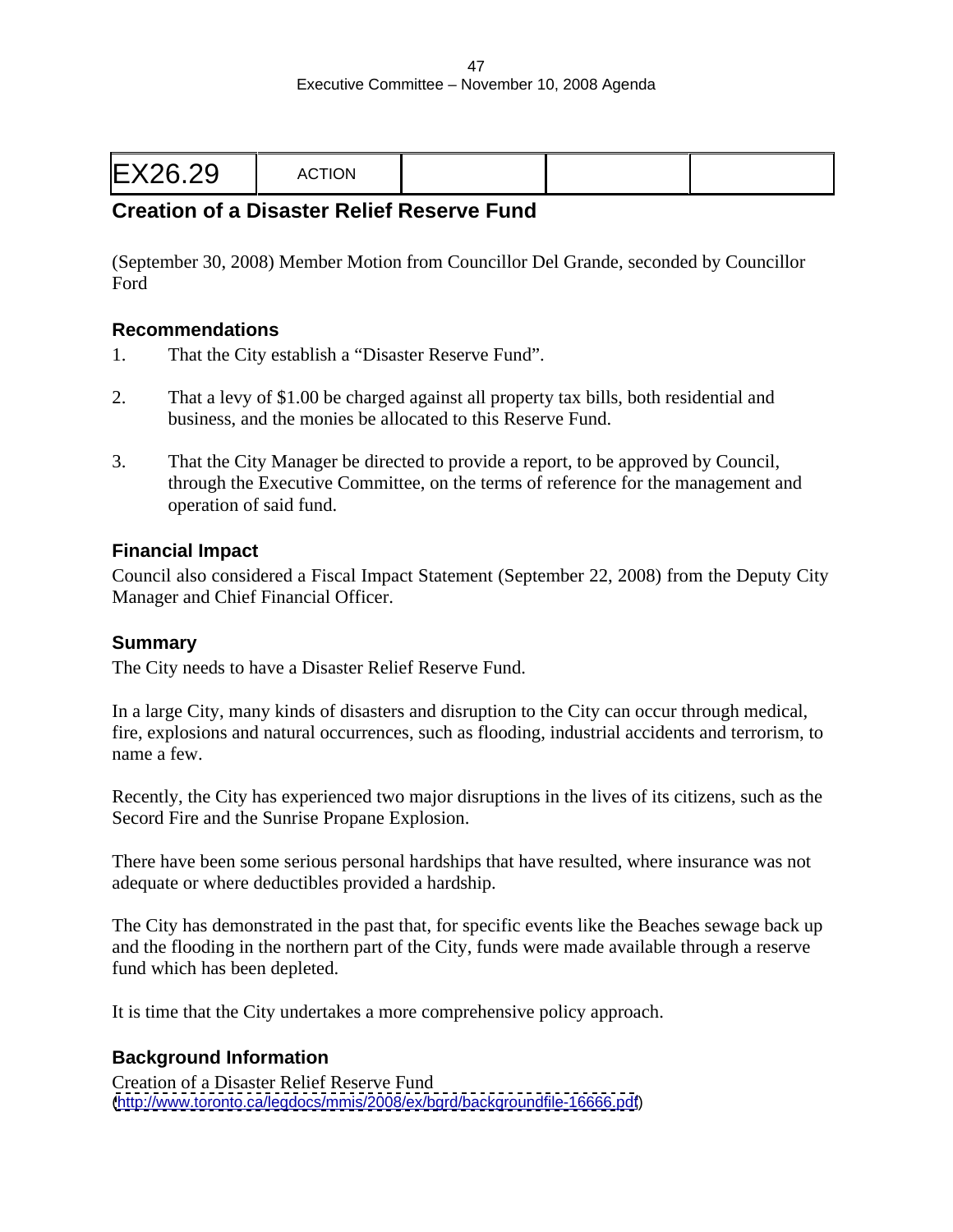|--|--|

# **Report on Emergency Preparedness**

(September 30, 2008) Member Motion from Councillor Del Grande, seconded by Councillor Ford **Ford** 

#### **Recommendations**

1. That City Council request the City Manager to submit a report to Council, through the Executive Committee, outlining an appraisal of how well our preparedness plan worked for the Sunrise Propane occurrence and what was learned from this episode, as well as any recommendations required to improve our Preparedness Plan.

#### **Summary**

The City budgets for Emergency Preparedness through Toronto Police Service/Emergency Services/Fire Services and other bodies, including other Provincial and Federal bodies.

We have a disaster emergency control centre which co-ordinates these activities.

We have had a major occurrence with Sunrise Propane

### **Background Information**

Report on Emergency Preparedness [\(http://www.toronto.ca/legdocs/mmis/2008/ex/bgrd/backgroundfile-16667.pdf](http://www.toronto.ca/legdocs/mmis/2008/ex/bgrd/backgroundfile-16667.pdf))

|--|--|--|--|

## **Report on Follow-up Procedures After a Disaster - the Secord Fire and Sunrise Propane Explosion**

(September 30, 2008) Member Motion from Councillor Del Grande, seconded by Councillor Ford **Ford** 

#### **Recommendations**

1. That City Council request the City Manager to submit a report to Council, through the Executive Committee, on the post-disaster recovery activity, its effectiveness, completeness and organizational framework, for the Secord and Sunrise occurrences.

#### **Summary**

The City has experienced two major traumas on its citizens, namely the Secord Fire and the Sunrise Propane Explosion.

The City has an Emergency Preparedness Plan but it is unclear whether that plan has a follow through after a disaster is addressed.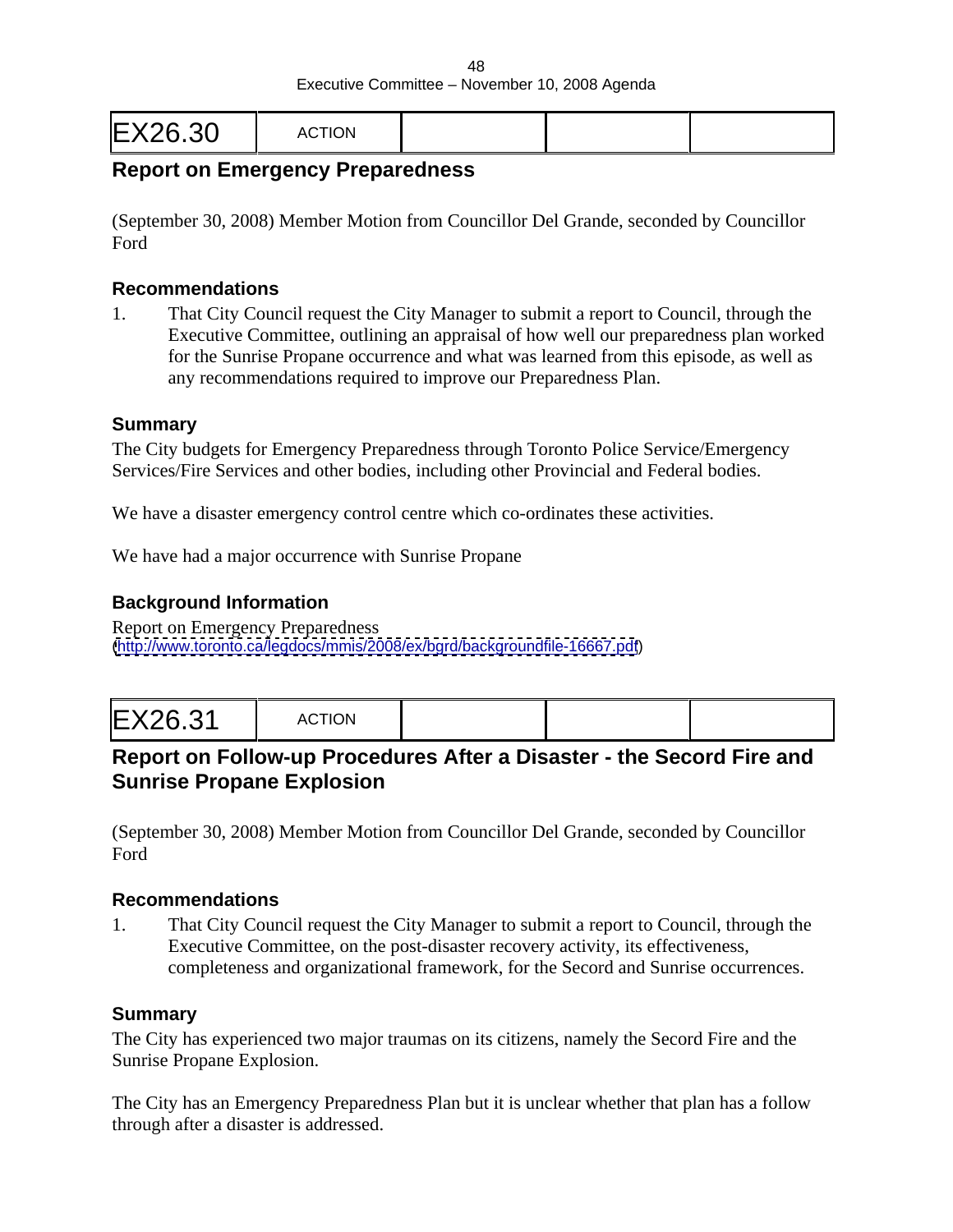#### 49 Executive Committee – November 10, 2008 Agenda

For example, in the Propane scenario what after help was provided? Was there a central co-ordinating activity to bring resources, both City and private/public, in a one-stop help format?

### **Background Information**

Report on Follow-up Procedures After a Disaster - the Secord Fire and Sunrise Propane Explosion

[\(http://www.toronto.ca/legdocs/mmis/2008/ex/bgrd/backgroundfile-16668.pdf](http://www.toronto.ca/legdocs/mmis/2008/ex/bgrd/backgroundfile-16668.pdf))

### **Request to the Provincial and the Federal Governments for Resident Relief Disaster Assistance for the Sunrise Propane Disaster**

(September 30, 2008) Member Motion from Councillor Del Grande, seconded by Councillor Ford **Ford** 

### **Recommendations**

1. That City Council formally request both the Federal and Provincial Governments to provide disaster relief funding for Toronto, to help the City assist its residents affected by this national and world event, the Sunrise Propane Disaster.

### **Summary**

Both the Provincial and Federal Governments have provided relief for disasters that have occurred here and abroad.

One such recent example was the massive flooding in Peterborough where Provincial and Federal help was provided.

Toronto has had its share as well, with costs on such occurrences as storm flooding exceeding those of Peterborough. Toronto is continually ignored by the other levels of government when our disasters are comparable.

This Motion formally asks for disaster relief for the City and its residents, surrounding the Sunrise Propane Disaster.

### **Background Information**

Request to the Provincial and the Federal Governments for Resident Relief Disaster Assistance for the Sunrise Propane Disaster [\(http://www.toronto.ca/legdocs/mmis/2008/ex/bgrd/backgroundfile-16669.pdf](http://www.toronto.ca/legdocs/mmis/2008/ex/bgrd/backgroundfile-16669.pdf))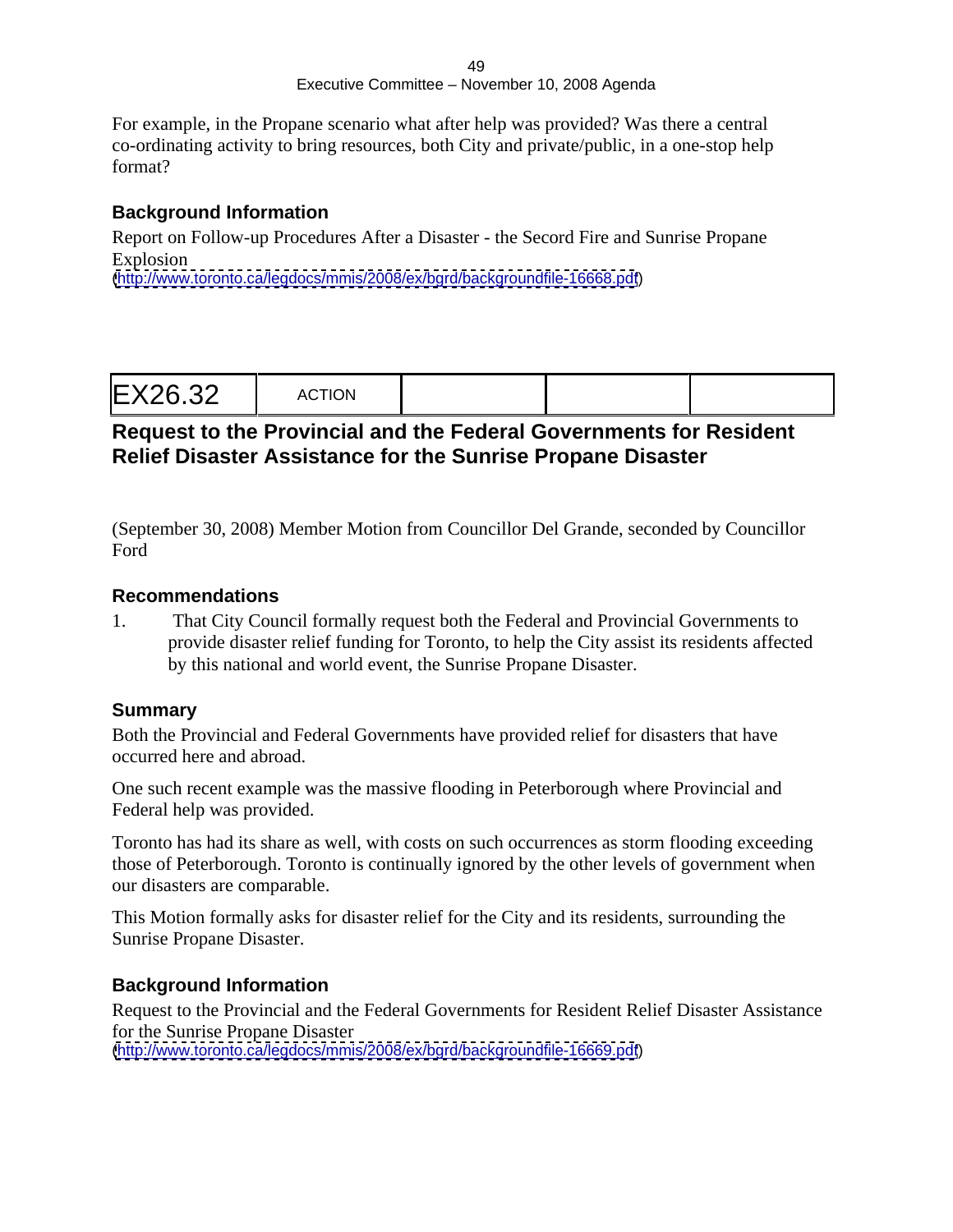# **Requesting a Public Inquiry Surrounding the Circumstances of the Sunrise Propane Explosion**

(September 30, 2008) Member Motion from Councillor Del Grande, seconded by Councillor Ford **Ford** 

### **Recommendations**

1. That the citizens of Toronto, through their elected representatives of the City of Toronto, request the Province of Ontario to conduct a formal Public Inquiry surrounding the circumstances of the Sunrise Propane Explosion.

#### **Summary**

The Sunrise Propane Explosion revealed a number of shortcomings.

Initially, there was a lot of finger pointing as to who was responsible for allowing this facility to operate.

In the past, the pre-amalgamated Cities of York and Toronto undertook to legislate propane facilities, but were challenged by the industry with the support of the Provincial Government.

The Provincial Government is responsible for safety issues through the Technical Standards and Safety Authority and we are now finding out all types of new information which indicate significant shortcomings of this Provincial body.

All orders of Government are responsible for good government and the protection of its citizens.

Clearly this has not happened and there are more questions than answers.

### **Background Information**

Requesting a Public Inquiry Surrounding the Circumstances of the Sunrise Propane Explosion [\(http://www.toronto.ca/legdocs/mmis/2008/ex/bgrd/backgroundfile-16670.pdf](http://www.toronto.ca/legdocs/mmis/2008/ex/bgrd/backgroundfile-16670.pdf))

| EX26.34 | <b>IOTION</b><br>AUTION. |  |  |  |  |  |  |  |  |  |
|---------|--------------------------|--|--|--|--|--|--|--|--|--|
|---------|--------------------------|--|--|--|--|--|--|--|--|--|

### **Community Recommendations - Downsview Explosion and Blast**

(October 2, 2008) Letter from Councillor Maria Augimeri

### **Recommendations**

It is recommended that the City Manager, in consultation with the appropriate City Divisions, review the following community recommendations with respect to the Downsview explosion and blast and report back: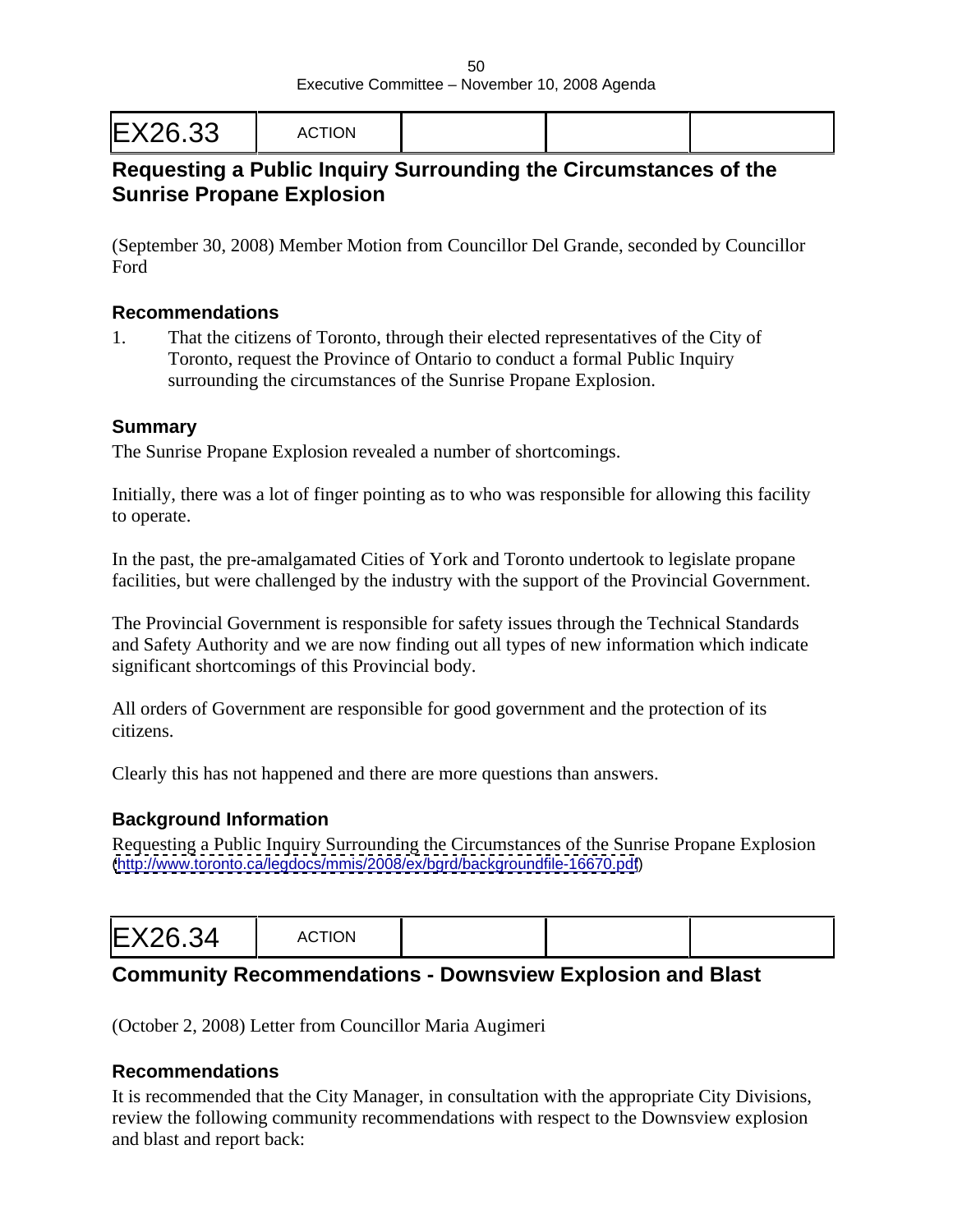#### Executive Committee – November 10, 2008 Agenda

- 1. That the Provincial Government make the posting of sizeable performance bonds mandatory for companies who wish to operate propane facilities.
- 2. That the Provincial Government permit Toronto Fire Services to oversee the immediate inspection of the City's propane facilities.
- 3. That the practice of Cylinder exchanges being left out of the recent public disclosure be stopped immediately.
- 4. That the Provincial Government immediately take over the Technical Standards and Safety Authority (TSSA) and bring it in-house with the appropriate legislative oversight and accountability.
- 4. That the standards for propane handlers be reinstated to original levels.
- 5. That the Provincial Government entitle its citizens to know what types of chemicals and potentially hazardous gases are being used and/or housed in their communities.
- 6. That the Provincial Government permit local municipalities to govern the types of uses in industrial areas and that local municipalities be permitted to limit these uses when incompatible with nearby residential areas.

#### **Summary**

Letter (October 2, 2008) from Councillor Maria Augimeri, forwarding community recommendations with respect to the Downsview Explosion and Blast.

### **Background Information**

Downsview Explosion and Blast [\(http://www.toronto.ca/legdocs/mmis/2008/ex/bgrd/backgroundfile-16671.pdf](http://www.toronto.ca/legdocs/mmis/2008/ex/bgrd/backgroundfile-16671.pdf))

|--|--|--|--|

## **Petition Provincial Government to Transfer One Percent of Provincial Sales Tax (PST) to Ontario's Municipalities**

(September 30, 2008) Member Motion from Councillor Walker, seconded by Councillor Ootes

#### **Recommendations**

- 1. That City Council petition the Province of Ontario to transfer the equivalent of 1 percent of the 8 percent Provincial Sales Tax (PST) to Ontario's municipalities (proportionally based on population) and such annual funding be made permanent via amendments to current legislation.
- 2. That City Council direct the City Clerk to forward this Resolution to the Federation of Canadian Municipalities (FCM), Association of Municipalities of Ontario (AMO) and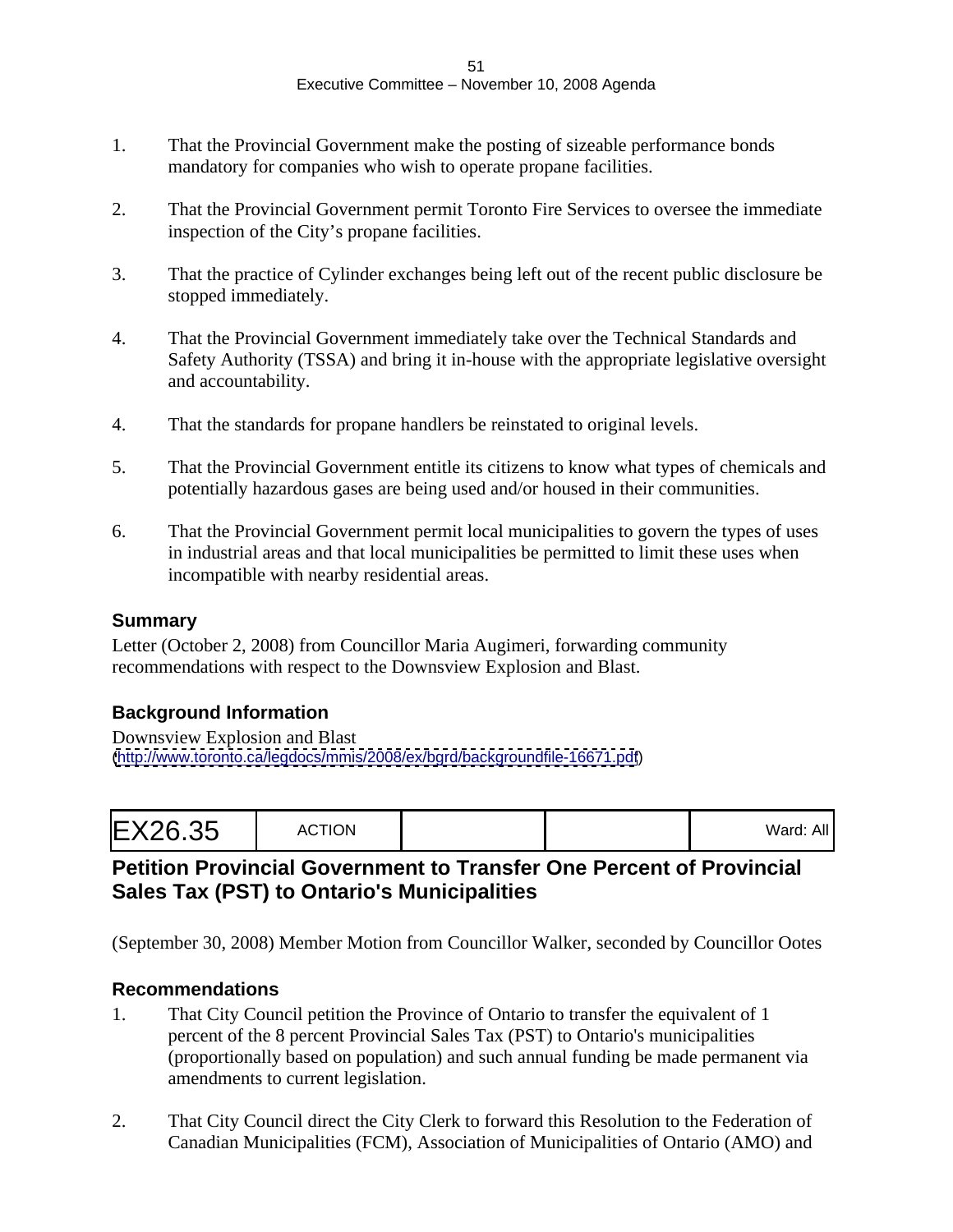all municipalities in Ontario for their endorsement.

### **Summary**

The Federal sales tax, or Goods and Services Tax (GST), rate is 5 percent. The GST has been reduced from 7 percent over the last two years by the Federal Government.

Over the past few years, there has been discussion and a public campaign for Canada's major cities to acquire one percent of the GST, in order to rectify some of the inequalities in the historical imbalance in revenue and funding flow to and from Canada's major cities and the Federal Government. In the City of Toronto's case, billions of taxpayer dollars flow out of our City into the Federal Government's coffers which are not reinvested in our City. In effect, Cities like Toronto enable the Federal Government to report billion-dollar surpluses every year because it does not reinvest in our major cities at the rate it should.

The Provincial sales tax (PST), or Ontario Retail Sales Tax (ORST), rate is 8 percent. The PST rate has never been reduced.

In fiscal year 2007-2008, the Provincial government collected \$16.9 billion in PST revenue. PST revenues have increased by 60 percent in the last decade.

Similar to the revenue/funding imbalance between the Federal Government and the City of Toronto, a parallel imbalance exists between the Provincial Government and the City of Toronto. There is a multi-billion-dollar deficit between the amount of taxes the City of Toronto taxpayers pay out to the Provincial Government and how much funding comes back as reliable and permanent income to the City. In effect, Cities like Toronto enable the Provincial Government to report billion-dollar surpluses every year because it does not reinvest in Ontario's major cities at the rate it should.

Strangely, there is not a discussion or campaign from Ontario's major cities to acquire 1 percent of the 8 percent PST in order to address the historical inequity and urgent requirements for reliable and permanent funding. If Ontario's major cities were given 1 percent of the 8 percent PST, this would supply a city like Toronto with the permanent, reliable funding we need to properly plan our long-term financial future. The viability and the sustainability of the City of Toronto and other cities in Ontario depend on such reliable and permanent funding. Our infrastructure deficit (i.e. bridges, roads, transit and waterfront) and City building initiatives (i.e., housing and environmental protection) require funding to be guaranteed every year – not hoped for each year. The Provincial social services and decrepit housing portfolios that were downloaded a decade ago have not yet been formally uploaded back to the Province and are not likely to be in the foreseeable future, as Premier McGuinty announced on August 25, 2008, at the Association of Municipalities of Ontario (AMO) annual meeting another postponement in uploading and funding of responsibilities to the Province of Ontario. The City of Toronto requires stable funding to address the increasing cost of these downloaded Provincial responsibilities as well.

This stable funding could come in the form of a legislative change in the calculation and distribution of the PST revenue in Ontario. Ontario's municipalities need access to 1 percent of the 8 percent PST. We, as Torontonians and Ontarians, need to start this discussion to make this happen.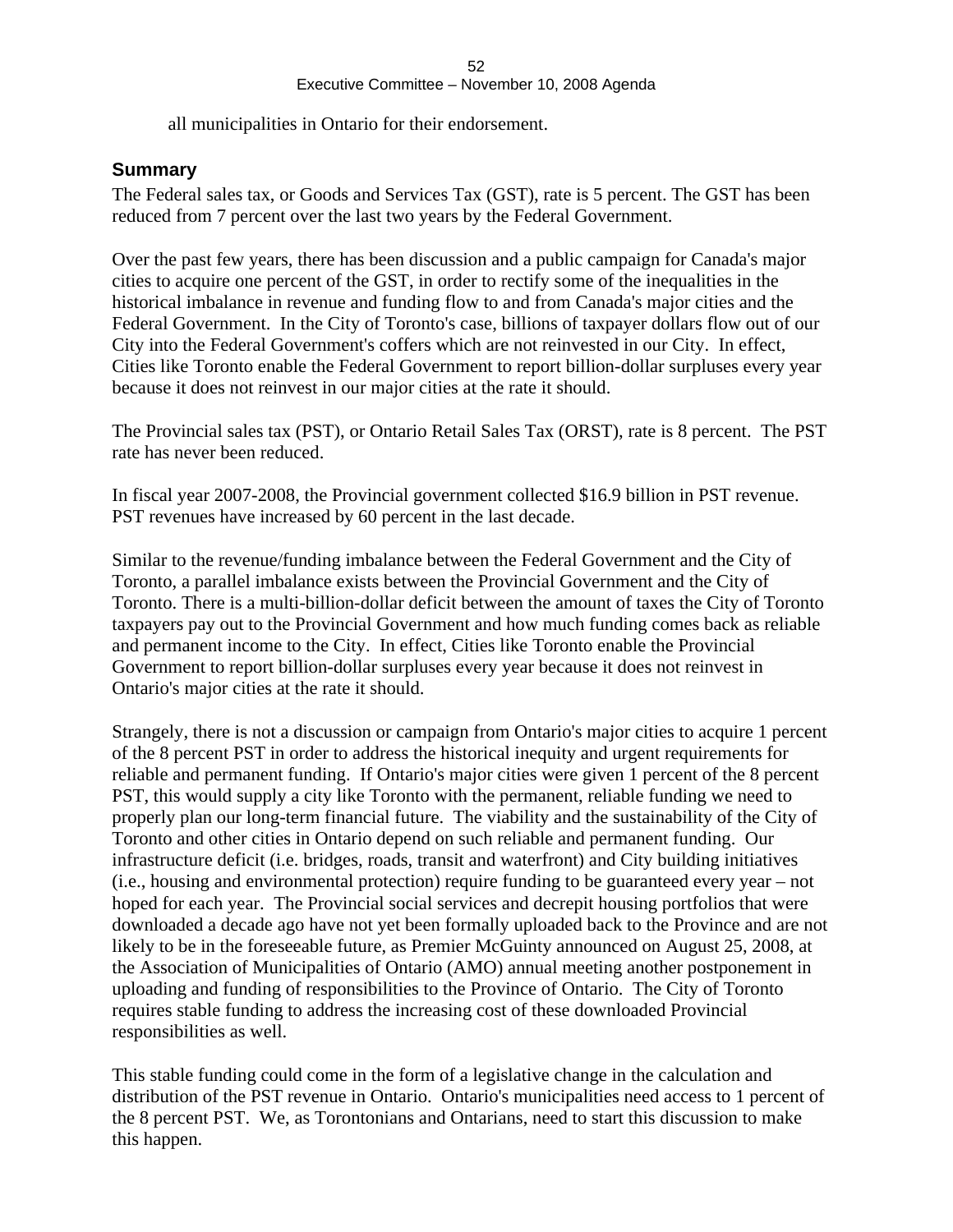### **Background Information**

Petition Provincial Government to Transfer One Percent of Provincial Sales Tax (PST) to Ontario's Municipalities [\(http://www.toronto.ca/legdocs/mmis/2008/ex/bgrd/backgroundfile-16672.pdf](http://www.toronto.ca/legdocs/mmis/2008/ex/bgrd/backgroundfile-16672.pdf))

|--|--|--|

# **To Discontinue the Practice of Providing Confidential Information to Members of Council**

(September 30, 2008) Member Motion from Councillor Moscoe, seconded by Councillor Jenkins

### **Recommendations**

- 1. That City Council instruct the City Clerk to immediately end the practice of providing confidential information to Members of Council, Committees of Council and the Council in general.
- 2. That the use of purple paper be prohibited at City Hall.
- 3. That decisions that require the consideration of confidential information be delegated to staff and, where permissible, be documented in the Minutes of Council.
- 4. That prior to the close of each Council meeting, Council enact a "rubber stamp" By-law that will automatically adopt those confidential recommendations that Council has delegated to staff.
- 5. That, in future, confidential information that is required to be conveyed at the staff level be passed from person to person verbally, preferably in whispered tones.

### **Summary**

The Privacy Commissioner for the Province of Ontario has expressed the opinion that Members of Council are not considered to be officers of the Corporation of the City of Toronto and, as such, are not to be trusted with confidential information.

In the regular course of business, the City of Toronto currently provides confidential documents attached to City reports to Members of Council. These are provided on purple paper and are designed to assist Councillors to better do their jobs. In fact, this year to date, the Clerk's Office has used 108,200 sheets of purple paper for printing confidential reports for Council and Committee meetings.

If we are to accept Madam Cavoukian's determination that Members of Council are not to be trusted with confidential information, we then have an obligation to immediately cease the practice of providing confidential information to Members of Council.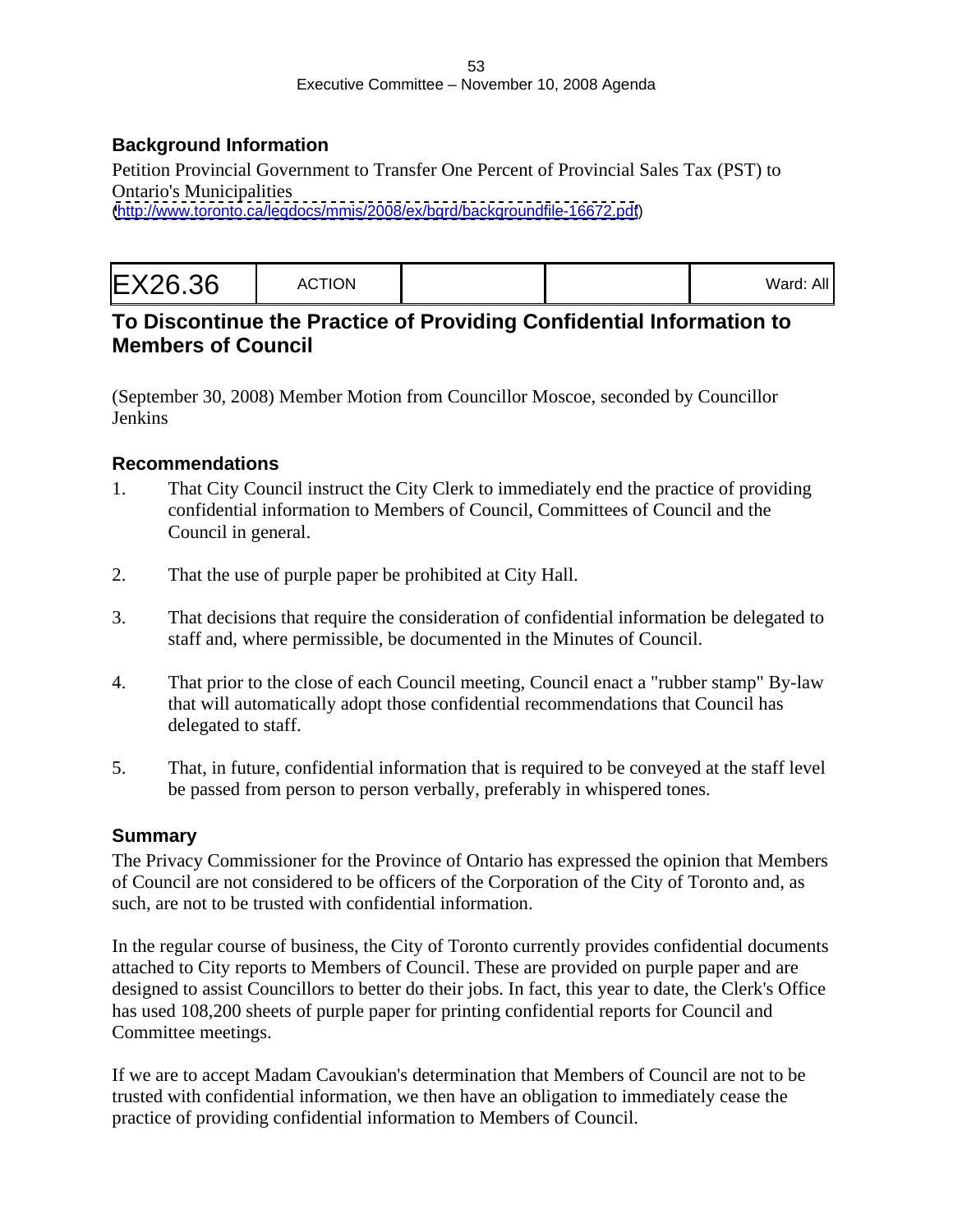### **Background Information**

To Discontinue the Practice of Providing Confidential Information to Members of Council [\(http://www.toronto.ca/legdocs/mmis/2008/ex/bgrd/backgroundfile-16673.pdf](http://www.toronto.ca/legdocs/mmis/2008/ex/bgrd/backgroundfile-16673.pdf))

|--|--|

### **Evaluating and Mitigating Impacts of Property Assessments Following the Lift of the 2 year Freeze**

(September 30, 2008) Member Motion from Councillor Fletcher, seconded by Councillor Davis

#### **Recommendations**

- 1. That City Council direct the City Manager to report to the Executive Committee on the expected increases to property tax assessments after the freeze has been lifted, outlining the following:
	- a. the anticipated impact that the lifting of the two-year freeze will have on assessments and property taxes;
	- b. the status of implementation of the 22 recommendations made by the Ombudsman in "Get it Right";
	- c. actions that the City can take and resources available to assist residents in appealing their assessments; and
	- d. further actions that the City can take and resources available to assist residents in mitigating the impact of the assessments, particularly in the areas most affected. The contract of the contract of the contract of the contract of the contract of the contract of the contract of the contract of the contract of the contract of the contract of the contract of the contract of the

### **Summary**

In the beginning of 2006, Ontario Ombudsman André Marin released a scathing report, called "Get it Right", on the Municipal Property Assessment Corporation (MPAC) and the entire system of property assessment and appeals. The Ombudsman outlined how "never in the 30 year history of (the Ombudsman) office have so many complaints been received in so short a period about a single public agency". Subsequent to his finding, the Ombudsman issued 22 recommendations to overhaul the current assessment and appeals system.

This report was well received by the City of Toronto, who had been arguing for some time that the property tax assessment had been creating numerous problems for the City and residents. In late June of 2006, City Council passed a motion endorsing the 22 recommendations and requesting that MPAC consult the City prior to the implementation of any of the recommendations.

Just following this, the Ontario Liberal government announced the cancellation of property tax reassessments for 2006 and 2007. This two year 'freeze' was supposed to have given MPAC time to review and implement the recommendations made by the Ombudsman.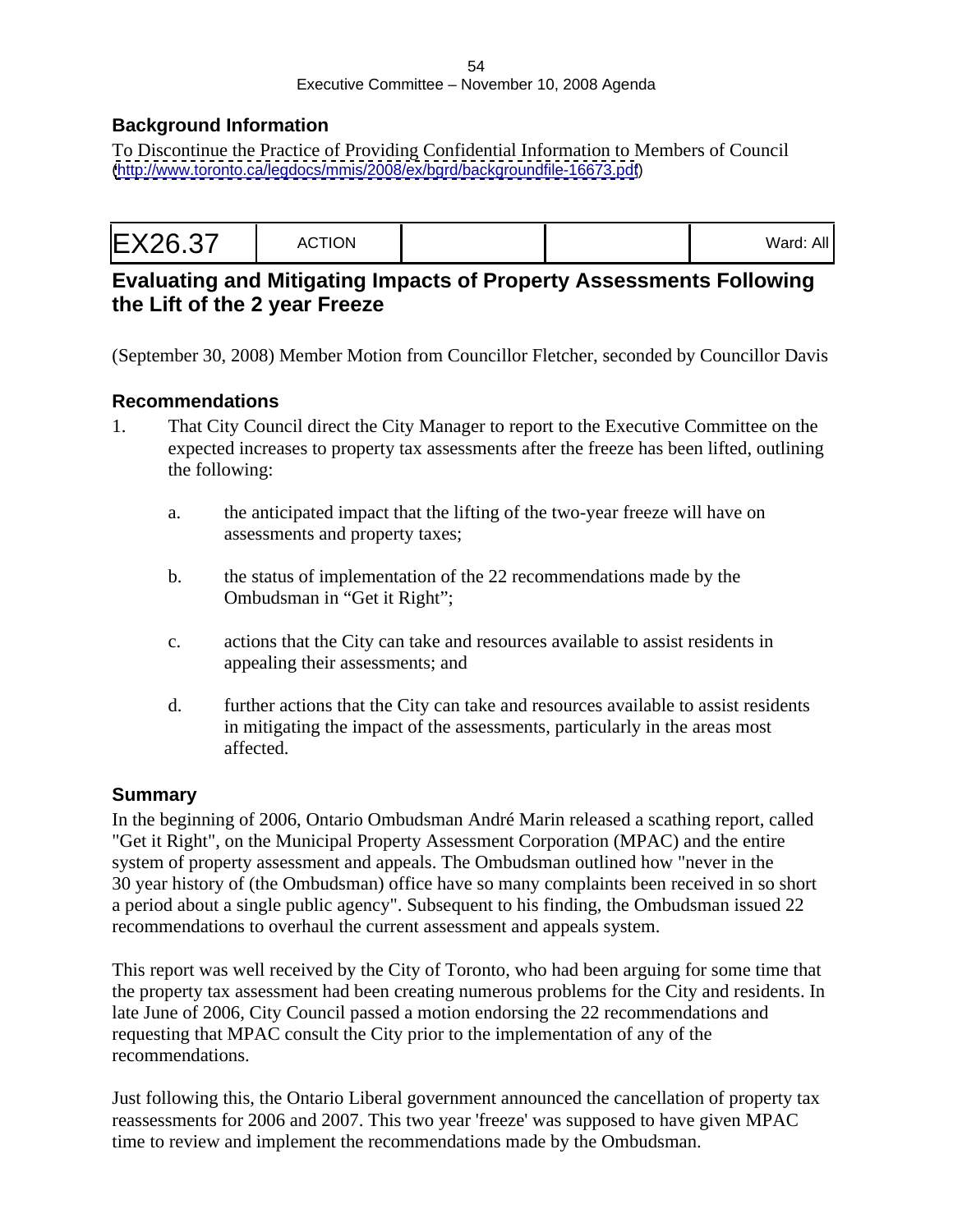At the time, much concern was expressed around the impact that the freeze would have on property taxes have once it was lifted. Two years after "Get it Right" the anxiety over the impact of the freeze remains (particularly in older, established neighbourhoods) while the extent to which the system has been changed to reflect the widespread concerns of Ontario residents remains uncertain.

### **Background Information**

Evaluating and Mitigating Impacts of Property Assessments Following the Lift of the 2 year Freeze

[\(http://www.toronto.ca/legdocs/mmis/2008/ex/bgrd/backgroundfile-16674.pdf](http://www.toronto.ca/legdocs/mmis/2008/ex/bgrd/backgroundfile-16674.pdf))

# **Review of Organizational Vacation Practices of the Mayor and Deputy Mayor**

(September 30, 2008) Member Motion from Councillor Del Grande, seconded by Councillor Ford **Ford** 

### **Recommendations**

1. That both the Mayor and Deputy Mayor be cognizant that vacations need to be co-ordinated and that they provide a commitment to Council and the people of Toronto that this practice will be improved.

### **Summary**

In any organization, vacations and vacation planning are the hallmarks of good organizational structure and practices. It should be no different in the public sector, including Toronto City Hall.

The Sunrise Propane experience had many Torontonians asking who is in charge.

The Mayor in his mandate chooses a Deputy Mayor to represent him when he is unavailable to represent himself.

The Mayor is the representative face of Toronto and his Deputy Mayor is the second representative face of Toronto.

Both the Mayor and Deputy Mayor took vacations at the same time which has shown is not a best practice model.

# **Background Information**

Review of Organizational Vacation Practices of the Mayor and Deputy Mayor [\(http://www.toronto.ca/legdocs/mmis/2008/ex/bgrd/backgroundfile-16675.pdf](http://www.toronto.ca/legdocs/mmis/2008/ex/bgrd/backgroundfile-16675.pdf))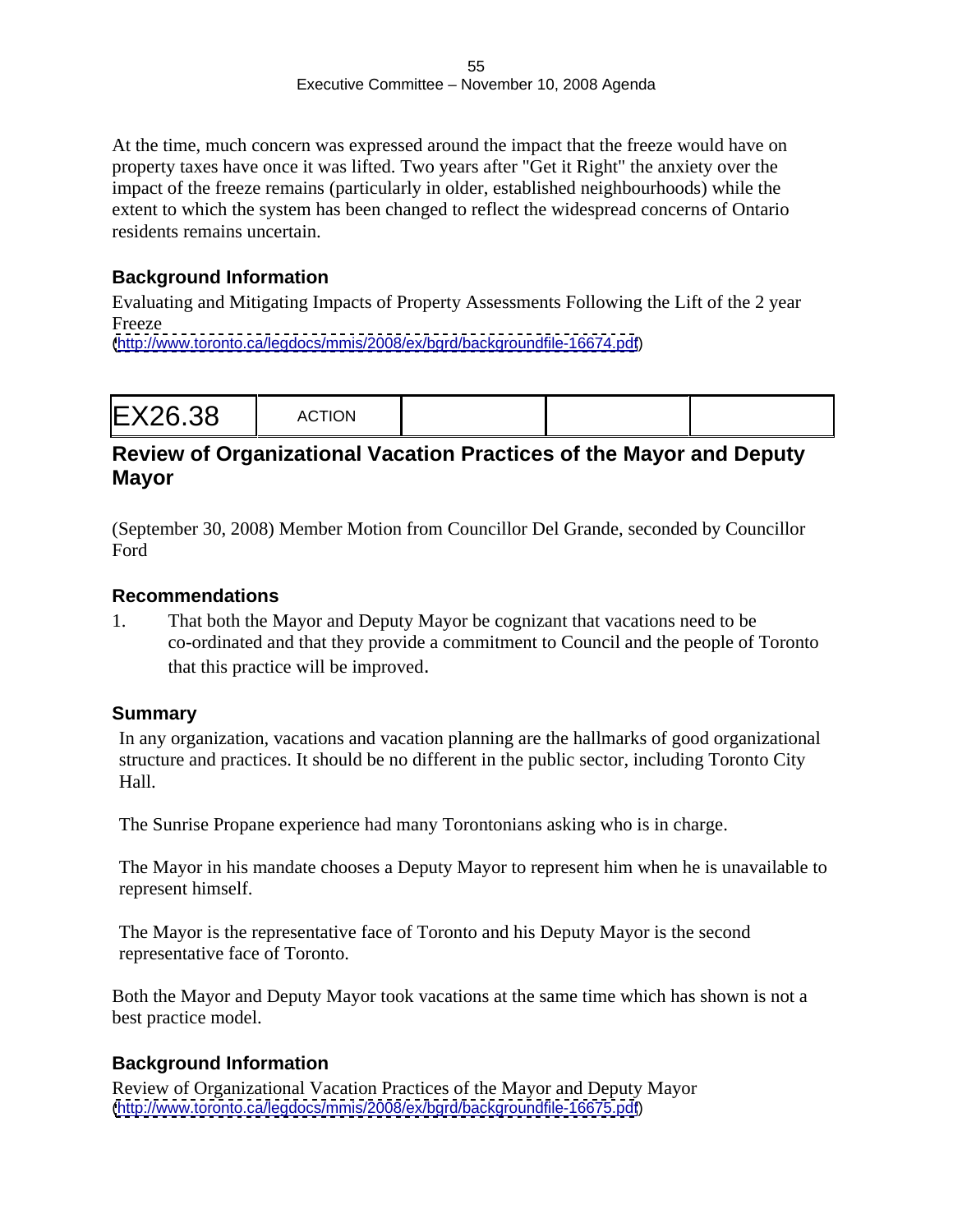# **Requesting a Ban of Water Bottle Sales on City Property**

(September 30, 2008) Member Motion from Councillor Del Grande, seconded by Councillor Di Giorgio

#### **Recommendations**

- 1. That the City of Toronto ban water bottle sales on City Property.
- 2. That the City undertake, with Parks and Recreation, Facility Services and Waste/Water Divisions, to provide improvements and availability of tap water.
- 3. That the ban occur where the City improves its tap water availability.

#### **Summary**

The City is trying to be a leader in the green movement.

Bottled water is seen as an unnecessary product that produces a significant amount of waste.

The City has already passed a motion that bottled water should not be used in Council and Committee meetings, as well as other City meetings.

Toronto's Municipal water system is constantly inspected and tested and the water is of high quality, which means there is no need to waste resources shipping bottles to consumers in Toronto.

London, Ontario is moving in this direction as well as other Cities like, Kitchener, Charlottetown, St. John's, Vancouver, Nelson, B.C., as well as the Ottawa and Toronto Public School Boards.

### **Background Information**

Requesting a Ban of Water Bottle Sales on City Property [\(http://www.toronto.ca/legdocs/mmis/2008/ex/bgrd/backgroundfile-16676.pdf](http://www.toronto.ca/legdocs/mmis/2008/ex/bgrd/backgroundfile-16676.pdf))

### **Communications**

(October 29, 2008) e-mail from Joe Cressy, Polaris Institute (EX.Main.EX26.39.1)

|--|--|

# **The Aphasia Institute, 75 Scarsdale Road - Grant Request**

(October 10, 2008) Member Motion from from Councillor Jenkins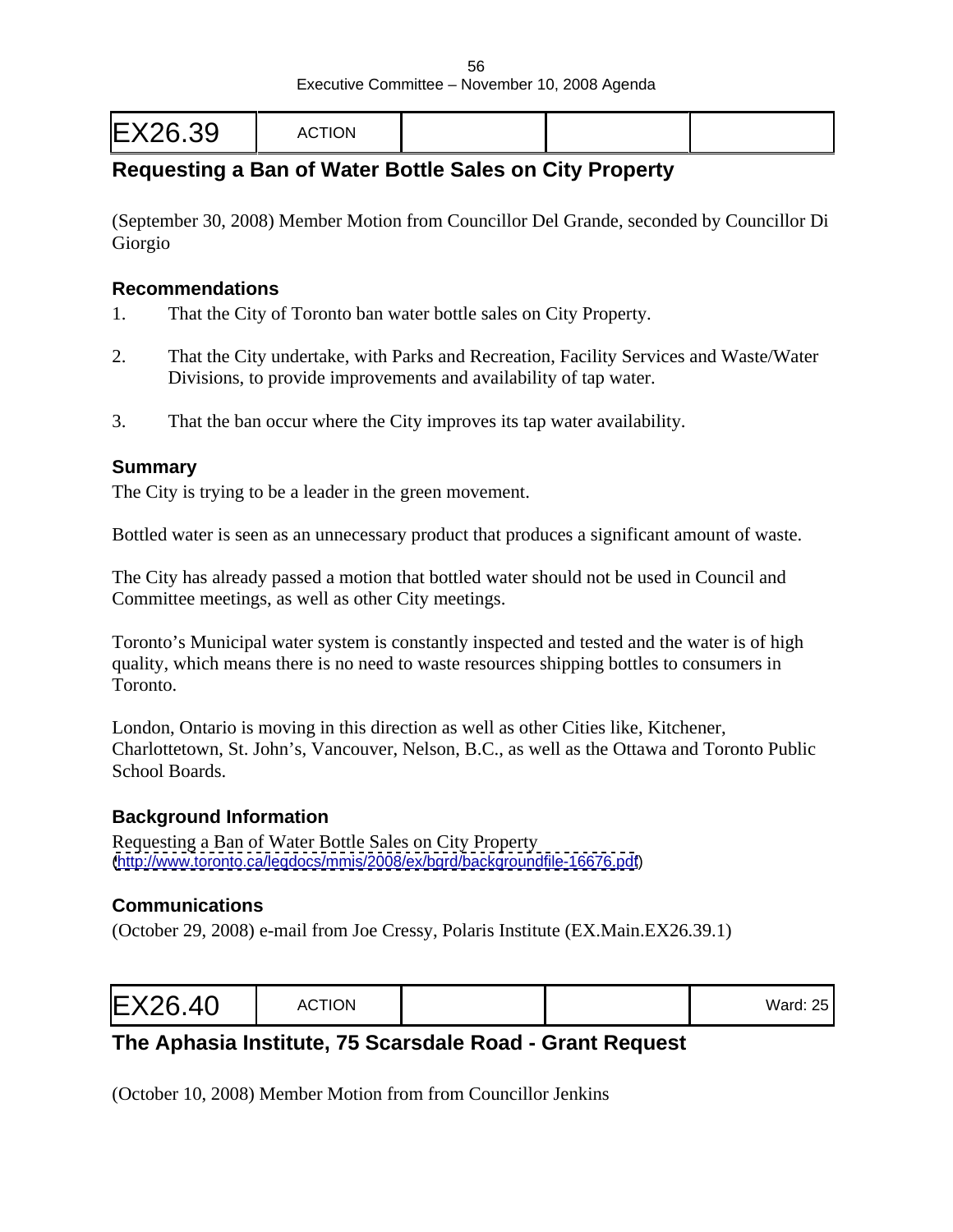### **Recommendations**

- 1. That the City of Toronto recognize the valuable and unique service provided by the Aphasia Institute and other such organizations to the citizens of Toronto;
- 2. That Council approve a one-time grant to the Aphasia Institute equivalent to the property tax rebate the Aphasia Institute would have received for the 2007 taxation year (estimated value of \$19,785), provided that the requirements identified under Section 3 (a) and (b) below are met;
- 3. That Council approve a grant program to provide grants to offset property taxes in the following circumstances to registered charities:
	- a. the registered charity has submitted an application form for a property tax rebate under the City's Property Tax Rebate Program for Registered Charities (the "Rebate Program") after the deadline of the last day of February of the year following the year in respect of which the application is made but prior to the end of that same calendar year (December  $31<sup>st</sup>$ );
	- b. but for the lateness of the Application, the registered charity is otherwise eligible for a tax rebate under the Rebate Program;
	- c. a registered charity is eligible for a grant under this grant program on a one-time and a one-taxation-year only basis, so that any registered charity who receives such a grant in respect of a taxation year is no longer eligible to receive additional grants under this grant program;
	- d. all such grants be deemed to be in the interests of the City; and
	- e. authority be delegated to the Director of Revenue Services to administer this grant program and to issue grants to eligible charities; and
	- f. grants provided under this program be funded from the non-program tax deficiency account.
- 4. a. The Province of Ontario be requested to:
	- i. share in the grants recommended by Recommendations 2 and 3 on the same basis as it shares in property tax rebates under the Rebate Program; and
	- ii. amend the *City of Toronto Act, 2006* (the "Act") so as to permit the City to set its own application deadlines for tax and rebate programs it administers; and
	- iii. amend Ontario Regulation 121/07 (the "Regulation") to allow grants recommended by Recommendations 2 and 3 to be deemed to be rebates made under section 329 of the Act (the Rebate Program) for the purposes of sections 8 and 9 of the Regulation.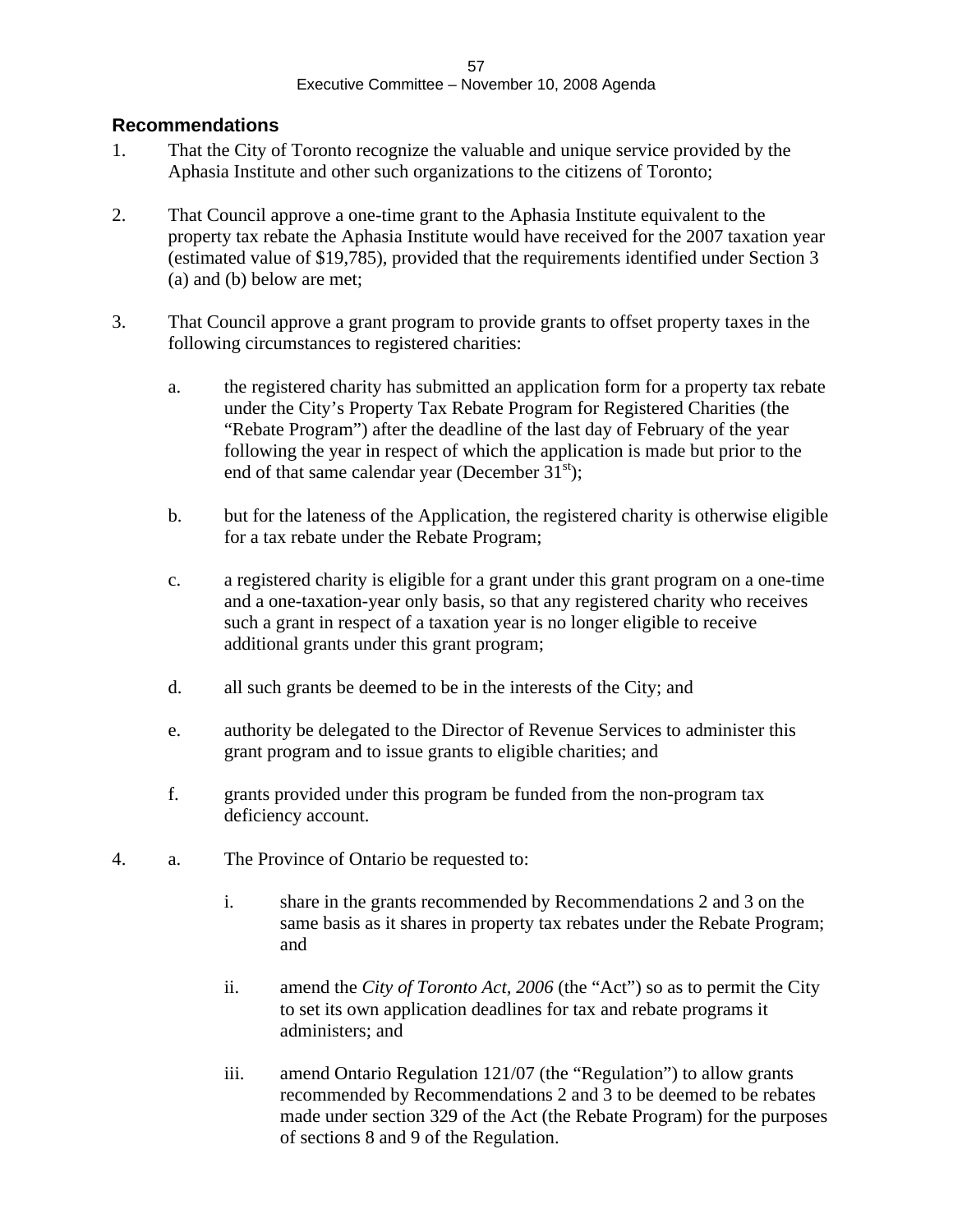b. The Province of Ontario be advised that unless it advises otherwise, the City will assume that the Province concurs with Recommendation  $4(a)(i)$  and is prepared to share in the grants recommended by Recommendation 2 and 3 in respect of the education taxes, and that the City will deduct all such grants in respect of education taxes from education tax remittances.

### **Summary**

Aphasia is an acquired disorder caused by an injury to the brain that affects a person's ability to communicate. It is most often the result of stroke or head injury.

The Aphasia Institute is an internationally recognized Canadian resource that works in partnership with communities and others to break down language barriers, build communication ramps and rebuild lives for those affected by aphasia. The organization's vision statement reads: "To awaken hope and inspiration for all individuals and families affected by aphasia, through service, education and research."

For over twenty five years, the Aphasia Institute has anticipated and adapted to the needs of people affected by aphasia and the community at large -- spearheading new initiatives to support those affected by aphasia.

To support this important function, the Aphasia Institute relies on funding, fundraising, but also heavily relies on the City's Property Tax Rebate Program for Registered Charities (the "Rebate Program"). The deadline to apply for the Rebate Program is legislated by the Province of Ontario through section 329 (3) (7) of the *City of Toronto Act*, 2006 as "no later than the last day of February of the following year".

Unfortunately, because of circumstances beyond their control, the Institute missed the application deadline for the 2007 taxation year.

For this Charitable Organization, missing this deadline means a revenue shortfall of \$19,784.80 (40% of total 2007 property taxes – municipal share is \$11,464.80 and education share is \$8,320.00). This will have a profound impact on their ability to provide services. People with aphasia face severe communication challenges and without support are often not able to access activities that most of us take for granted. The current funding base does not cover all that the Aphasia Institute tries to deliver and staff work extremely hard for every extra dollar in order to ensure that they never have to turn people away.

It should be noted that, like this organization, other charitable organizations may similarly miss the deadline to apply for a tax rebate under the Rebate Program due to extenuating circumstances. They too are faced with the similar challenge of managing operations with unexpected funding shortfall in any given year.

### **Background Information**

The Aphasia Institute, 75 Scarsdale Road - Grant Request [\(http://www.toronto.ca/legdocs/mmis/2008/ex/bgrd/backgroundfile-16677.pdf](http://www.toronto.ca/legdocs/mmis/2008/ex/bgrd/backgroundfile-16677.pdf))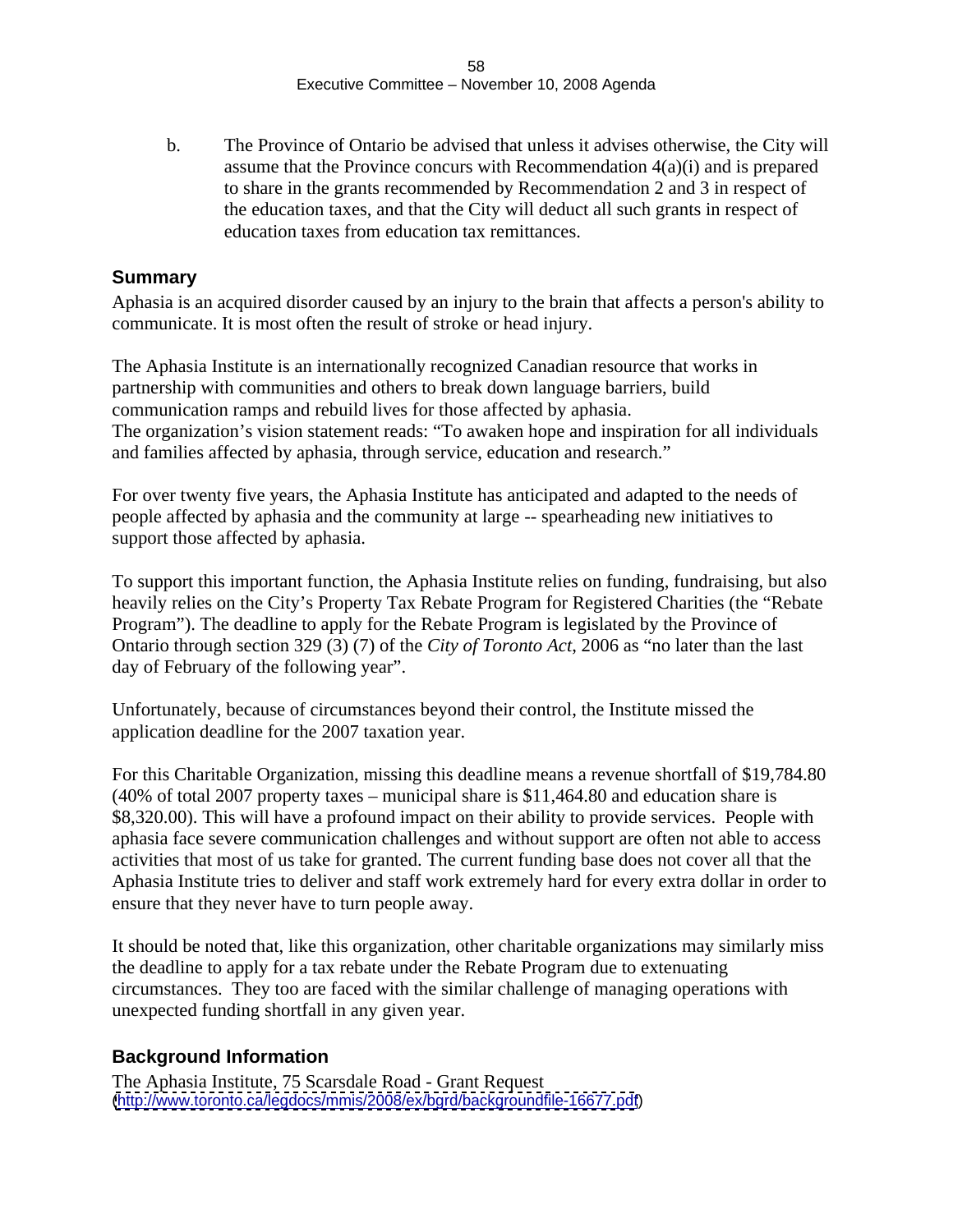| EX26.41 | <b>ACTION</b> |  |  | $\lambda$ II<br>.vard: All ' |  |  |  |  |  |  |  |  |  |  |  |  |  |  |  |  |  |  |  |
|---------|---------------|--|--|------------------------------|--|--|--|--|--|--|--|--|--|--|--|--|--|--|--|--|--|--|--|
|---------|---------------|--|--|------------------------------|--|--|--|--|--|--|--|--|--|--|--|--|--|--|--|--|--|--|--|

# **Occupational Health and Safety Report - Second Quarter, 2008**

(September 29, 2008) Report from the Employee and Labour Relations Committee

#### **Recommendations**

It is recommended that:

1. the Occupational Health & Safety Report, Second Quarter 2008, be forwarded to City Council.

#### **Financial Impact**

There are no financial implications to this report beyond what have already been approved in the current year's budget.

#### **Summary**

This report provides information on the status of the City's health and safety system, specifically on activities, priorities and performance during the first two quarters of 2008. There was a decrease of 9.5% in the number of lost time injuries relative to the same period in 2007. Information is provided where there have been significant changes in accident experience and costs within divisions, as well as specific actions being taken to improve health and safety performance.

New information about the Ministry of Labour's *Safe at Work Ontario* strategy is provided.

### **Background Information**

Occupational Health and Safety Report - Second Quarter, 2008 [\(http://www.toronto.ca/legdocs/mmis/2008/ex/bgrd/backgroundfile-16678.pdf](http://www.toronto.ca/legdocs/mmis/2008/ex/bgrd/backgroundfile-16678.pdf)) Appendix A - WSIB Claims Data, by Division (January - June) [\(http://www.toronto.ca/legdocs/mmis/2008/ex/bgrd/backgroundfile-16679.pdf](http://www.toronto.ca/legdocs/mmis/2008/ex/bgrd/backgroundfile-16679.pdf)) Appendix B - LTI Frequency (Up to End of Second Quarter) [\(http://www.toronto.ca/legdocs/mmis/2008/ex/bgrd/backgroundfile-16680.pdf](http://www.toronto.ca/legdocs/mmis/2008/ex/bgrd/backgroundfile-16680.pdf)) Appendix C - Summary of WSIB Costs for all Firm Numbers [\(http://www.toronto.ca/legdocs/mmis/2008/ex/bgrd/backgroundfile-16681.pdf](http://www.toronto.ca/legdocs/mmis/2008/ex/bgrd/backgroundfile-16681.pdf)) Appendix D(i) - WSIB Invoiced Costs by Division (January - June) (Costs <\$100,000) [\(http://www.toronto.ca/legdocs/mmis/2008/ex/bgrd/backgroundfile-16682.pdf](http://www.toronto.ca/legdocs/mmis/2008/ex/bgrd/backgroundfile-16682.pdf)) Appendix D(ii) - WSIB Invoiced Costs by Division (January - June) (Costs>\$100,000) [\(http://www.toronto.ca/legdocs/mmis/2008/ex/bgrd/backgroundfile-16683.pdf](http://www.toronto.ca/legdocs/mmis/2008/ex/bgrd/backgroundfile-16683.pdf))

|--|--|

# **Public Health Nursing Leadership Initiatives**

(October 24, 2008) Report from the Budget Committee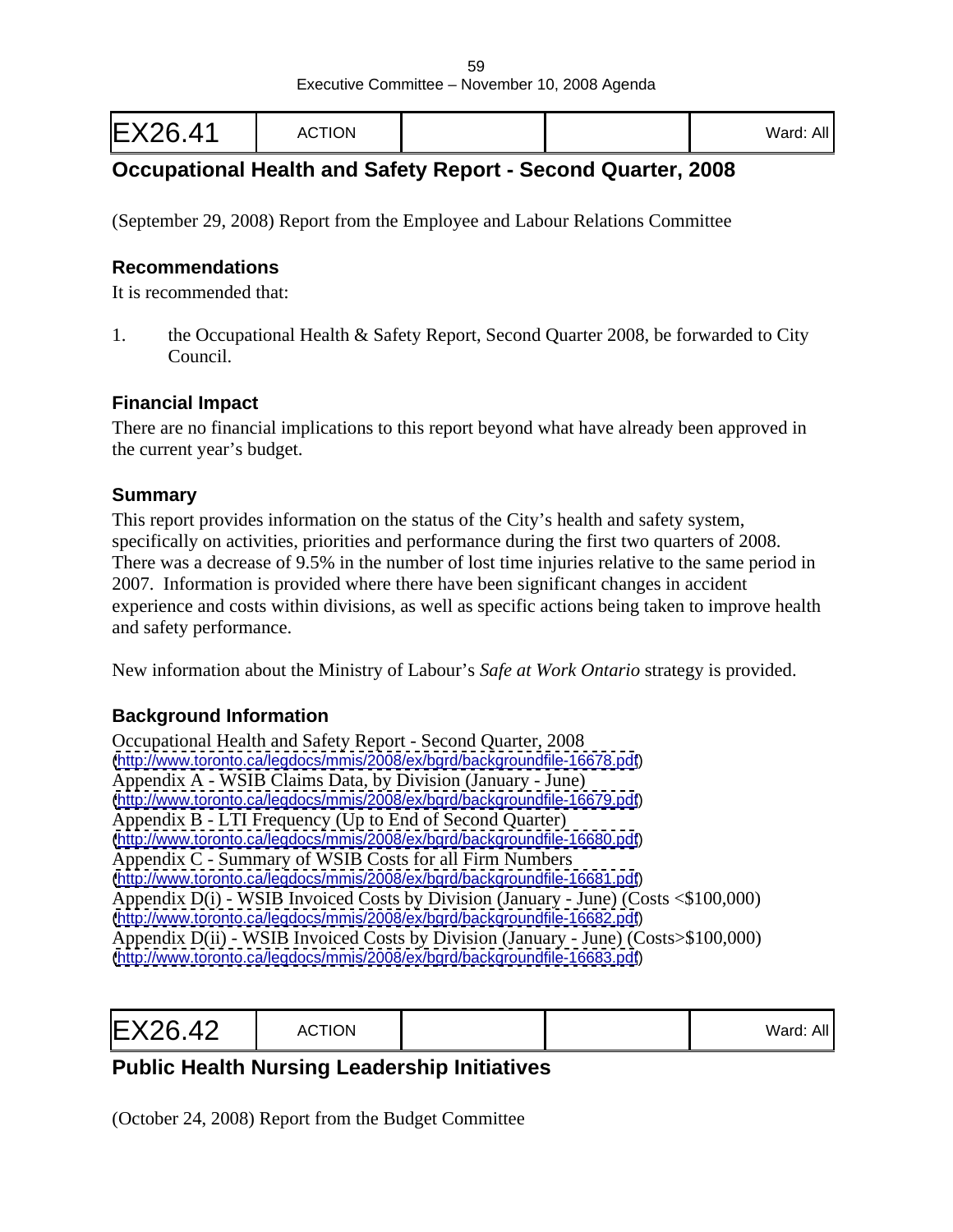#### **Recommendations**

The Budget Committee recommended to the Executive Committee that:

- 1. City Council increase Toronto Public Health's 2008 Council Approved Operating Budget by \$60,000 gross and \$0.0 net to reflect 100% funding received from St. Elizabeth Health Care for Nursing Leadership Development Initiatives.
- 2. City Council authorize the Medical Officer of Health to send two Toronto Public Health staff to the Dorothy M. Wylie Nursing Leadership Institute and two Toronto Public Health staff to the Health Leaders Institute in Toronto for leadership development training at a cost of up to \$3,900 per employee at a total cost of up to \$15,600.

#### **Financial Impact**

A budget adjustment of \$60,000 gross and \$0.0 net to Toronto Public Health's 2008 Approved Operating Budget is required to reflect the confirmed one-time funding from St. Elizabeth Health Care for Leadership Development Initiatives. These funds will be reversed in the 2009 operating budget.

The cost of the leadership development training for four Toronto Public Health management staff at the Dorothy M. Wylie Nursing Leadership Institute and the Health Leaders Institute in the amount of up to \$15,600 will be funded 100% from the Nursing Leadership Development Initiatives.

The Deputy City Manager and Chief Financial Officer has reviewed this report and agrees with the financial impact information.

#### **Summary**

The purpose of this report is to secure Council approval to increase Toronto Public Health's 2008 Operating Budget to reflect funding of \$60,000 from St. Elizabeth Health Care for nursing leadership development initiatives and obtain authorization for four management staff to attend a leadership development training at a cost of up to \$3,900 each for a total cost of \$15,600 to be funded 100% from the nursing leadership development initiatives.

Toronto Public Health is collaborating with St. Elizabeth Health Care and Women's College Hospital on an innovative project to create and sustain nursing leadership throughout the health care system through effective succession planning strategies.

St. Elizabeth Health Care, on behalf of the project received \$300,000 from the Ministry of Health, Healthforce Ontario. Of this amount, Toronto Public Health received \$60,000 for nursing leadership development initiatives*.* Healthforce Ontario is the province's strategy to ensure that Ontarians have access to the right number and mix of qualified healthcare providers, now and in the future.

The leadership development training is for two Toronto Public Health managers at the Dorothy M. Wylie Leadership Institute and two Toronto Public Health managers at the Health Care Leaders Institute amounting to approximately \$15,600 that will be funded 100% from the \$60,000 received from St. Elizabeth Health Care.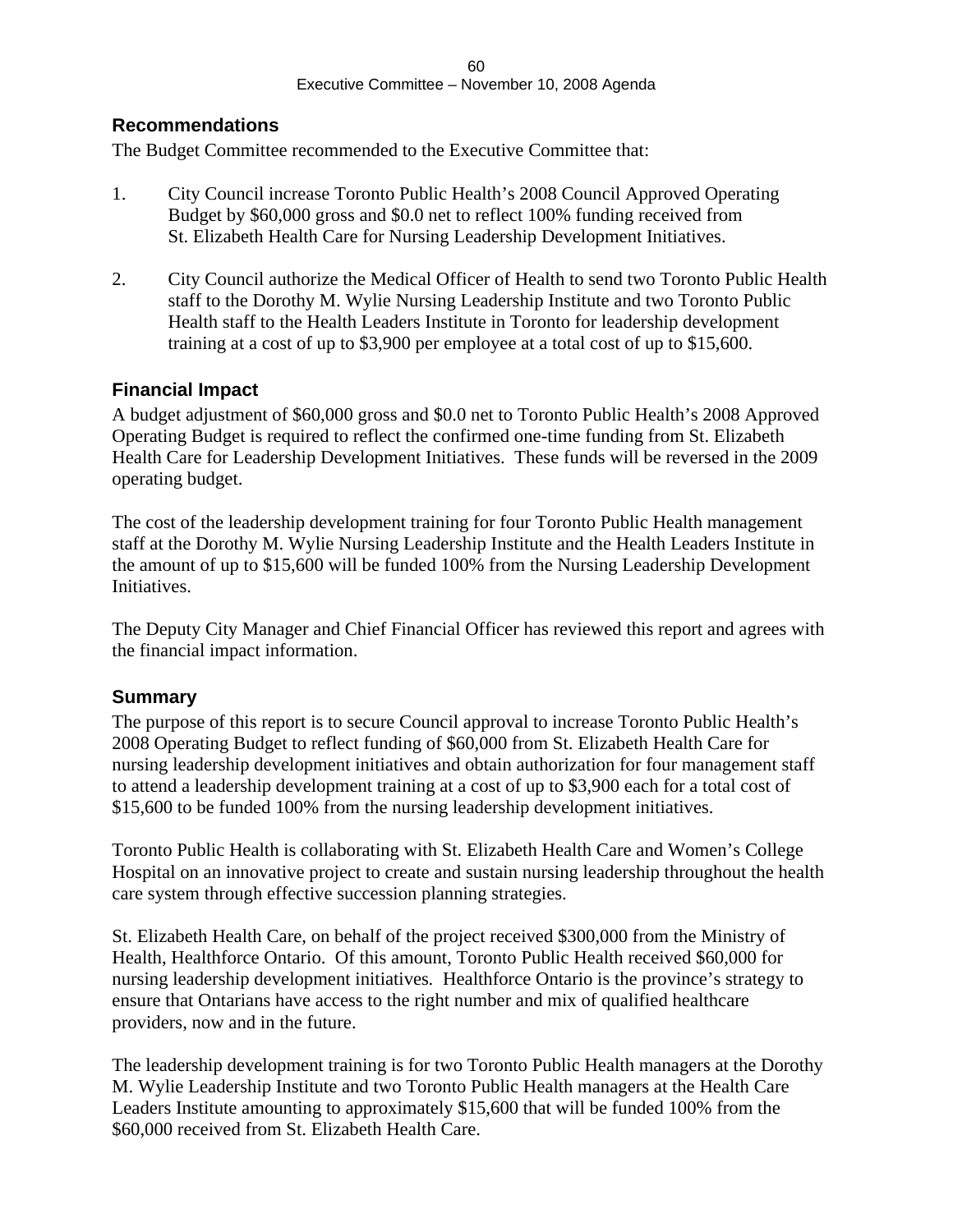#### 61 Executive Committee – November 10, 2008 Agenda

### **Background Information**

Public Health Nursing Leadership Initiatives [\(http://www.toronto.ca/legdocs/mmis/2008/ex/bgrd/backgroundfile-16684.pdf](http://www.toronto.ca/legdocs/mmis/2008/ex/bgrd/backgroundfile-16684.pdf))

|--|--|

## **Toronto Public Health 2008 Operating Budget Adjustment (Funding from the Ministry of Health Promotion)**

(October 24, 2008) Report from the Budget Committee

### **Recommendations**

The Budget Committee recommended to the Executive Committee that:

1. City Council approve increasing the Toronto Public Health 2008 base Operating Budget by \$115.0 thousand gross and \$0.0 net, and a staff increase of 1.0 permanent position, to reflect confirmed funding from the Ministry of Health Promotion.

### **Financial Impact**

In 2005 the Ministry of Health and Long-Term Care (MOHLTC) introduced 100% funding to support tobacco control programs in public health units across the province. Existing tobacco inspection and enforcement activities which were previously cost shared are now 100% provincially funded under the Smoke-Free Ontario (SFO) Strategy, administered by the Ministry of Health Promotion (MHP). Recently, additional 100% funding for new tobacco prevention activities has been provided.

A budget adjustment of \$115.0 thousand gross and \$0.0 thousand net is required to reflect confirmed base funding from the Ministry of Health Promotion in the Toronto Public Health 2008 Operating Budget, for the Smoke Free Ontario program. The funding will be used to establish an Aboriginal youth cluster in the Youth Action Alliance area. This will involve the hiring of one permanent full-time Youth Advisor and recruiting up to ten Aboriginal youth peer leaders.

The Deputy City Manager and Chief Financial Officer has reviewed this report and agrees with the financial impact information.

#### **Summary**

The purpose of this report is to request a budget adjustment to Toronto Public Health's (TPH) 2008 Operating Budget due to confirmation of additional base funding from the Ministry of Health Promotion.

### **Background Information**

Toronto Public Health 2008 Operating Budget Adjustment (Funding from the Ministry of Health Promotion) [\(http://www.toronto.ca/legdocs/mmis/2008/ex/bgrd/backgroundfile-16685.pdf](http://www.toronto.ca/legdocs/mmis/2008/ex/bgrd/backgroundfile-16685.pdf))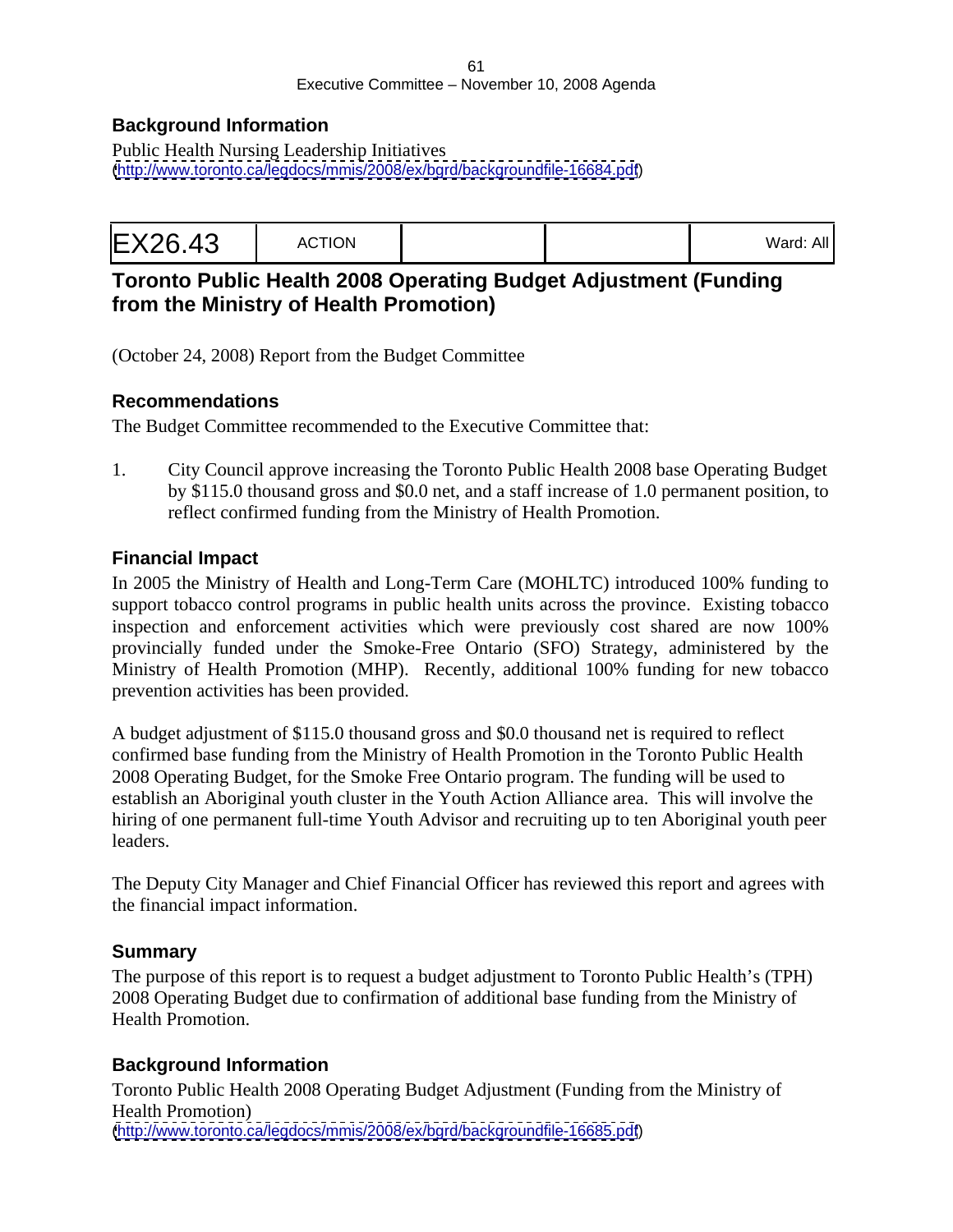## **Toronto Public Health 2008 Operating Budget Adjustments (Funding from the Ministries of Health and Long Term Care and Children and Youth Services)**

(October 24, 2008) Report from the Budget Committee

#### **Recommendations**

The Budget Committee recommends that:

1. City Council approve increasing the Toronto Public Health 2008 Operating Budget by \$740.0 thousand gross and \$0.0 net, and a staff increase of 2 permanent and 28 temporary positions, to reflect confirmed funding from the Ministries of Health and Long-Term Care and Children and Youth Services.

#### **Financial Impact**

The table below reflects the budget adjustments required resulting from the confirmation of 2008 funds from the Ministries of Health and Long-Term Care and Children and Youth Services.

|                                        | Toronto Public Health - Confirmed Funding for 2008/2009 (\$000) |                                            |  |                                            |                                                                                                              |  |
|----------------------------------------|-----------------------------------------------------------------|--------------------------------------------|--|--------------------------------------------|--------------------------------------------------------------------------------------------------------------|--|
|                                        |                                                                 | 2008 Financial Impact<br>Incr. $/$ (Decr.) |  | 2009 Financial Impact<br>Incr. $/$ (Decr.) |                                                                                                              |  |
| Program                                |                                                                 |                                            |  |                                            | Positions   Gross   Net   Positions   Gross   Net   Comments                                                 |  |
| Nursing Graduate Guarantee<br>1tiative | 25.0                                                            | 556.4 0                                    |  |                                            | $(25.0)$ $(235.0)$ 0 One-time funding to be completed in April                                               |  |
| Preschool Speech & Language            | 3.0                                                             | 219.0<br>$\Omega$                          |  | (140.0)                                    | Base funding increase of \$79 thousand and<br>one-time funding of \$140 thousand                             |  |
| <b>Infant Hearing</b>                  | 1.0                                                             | (85.4)                                     |  | $0.0\,$                                    | Base Funding increase of \$39.6 thousand and<br>reversal of $2007$ one-time funding of \$125.0<br>l thousand |  |
| Healthy Babies / Healthy<br>Children   | 1.0                                                             | $\sqrt{50.0}$ 0                            |  | 50.0                                       | 0 Base Funding increase                                                                                      |  |
| Total - Budget Adjustments             | 30.0                                                            | $740.0$ 0                                  |  | $(325.0)$ 0                                |                                                                                                              |  |

Table 1

The Deputy City Manager and Chief Financial Officer has reviewed this report and agrees with the financial impact information.

### **Summary**

The purpose of this report is to request budget adjustments to Toronto Public Health's (TPH) 2008 Operating Budget due to confirmation of funding from two Provincial ministries.

### **Background Information**

Toronto Public Health 2008 Operating Budget Adjustments (Funding from the Ministries of Health and Long-Term Care and Children and Youth Services) [\(http://www.toronto.ca/legdocs/mmis/2008/ex/bgrd/backgroundfile-16686.pdf](http://www.toronto.ca/legdocs/mmis/2008/ex/bgrd/backgroundfile-16686.pdf))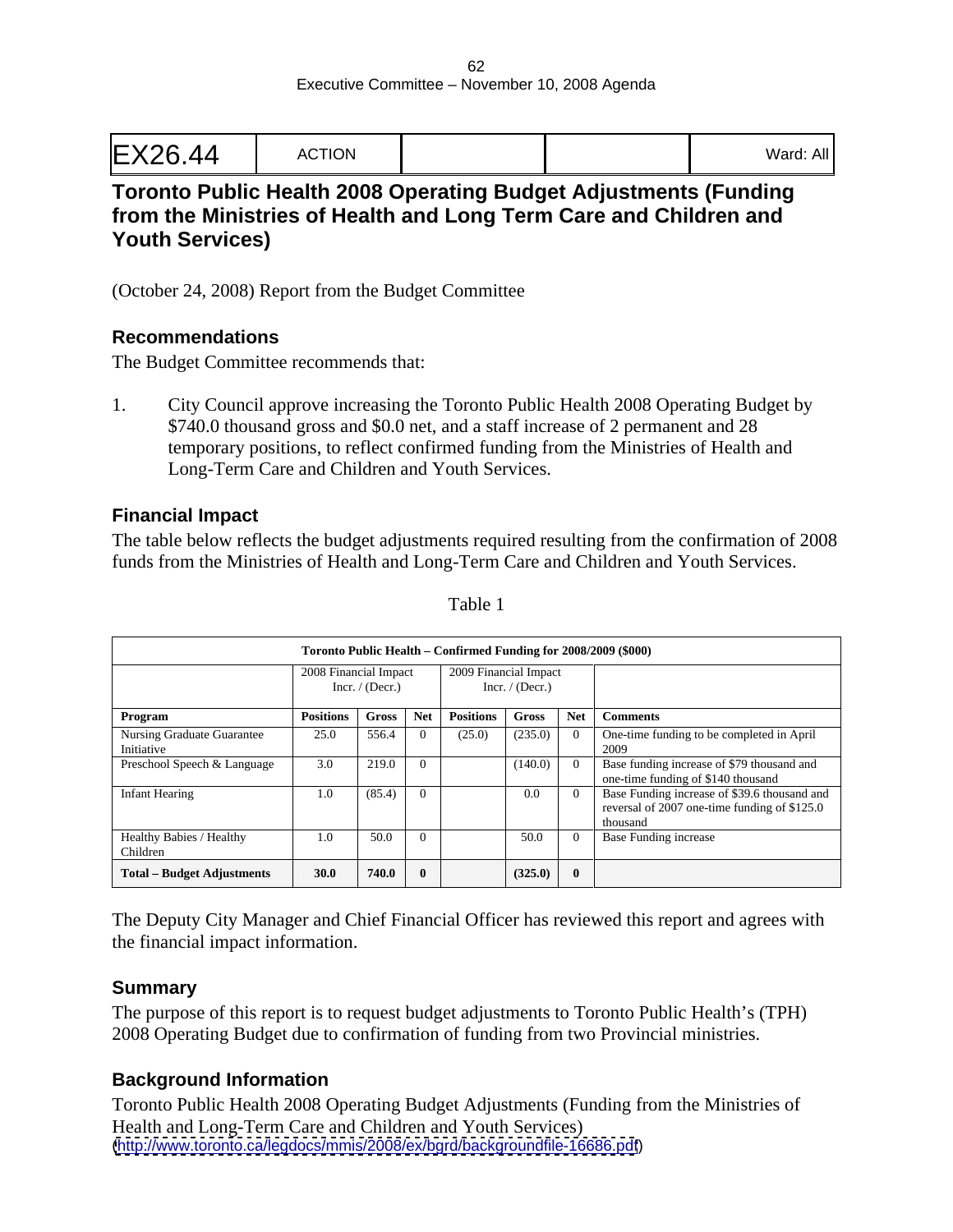#### 63 Executive Committee – November 10, 2008 Agenda

September 16, 2008 letter to the Board of Health from the Board of Health Budget Sub- **Committee** 

[\(http://www.toronto.ca/legdocs/mmis/2008/ex/bgrd/backgroundfile-16687.pdf](http://www.toronto.ca/legdocs/mmis/2008/ex/bgrd/backgroundfile-16687.pdf))

|--|--|--|--|

# **Transfer of Funds from the Eglinton Flats Reserve Fund (XR3204)**

(October 24, 2008) Report from the Budget Committee

### **Recommendations**

The Budget Committee recommended to the Executive Committee that:

- 1. City Council grant authority to the appropriate City officials to apply \$22,500 from the Eglinton Flats Reserve Fund (XR3204) to the Parks, Forestry and Recreation Division's operating budget to allow for the payment to Tennex Systems Inc. for the resurfacing of the six north quardrant tennis courts at Eglinton Flats Park.
- 2. City Council increase the Parks, Forestry and Recreation 2008 Operating Budget by \$22,500 gross, 0 net, fully funded from the Eglinton Flats Reserve Fund (XR3204), with a corresponding reversal in 2009, for this is a one time occurrence.

### **Financial Impact**

The funds for this purpose are currently held in the Eglinton Flats Reserve Fund (XR3204). The reserve fund balance is currently \$22,500 with annual contributions from First Service Tennis Management of \$7,500 per year.

A 2008 in-year operating budget adjustment is required to access the reserve funds and pay for the vendor for resurfacing. A net-zero budget adjustment will be required to increase Parks, Forestry and Recreation's Gross 2008 Operating Budget expenditures by \$22,500 funded from the Reserve Fund. This 2008 in year adjustment will be reversed in 2009.

The Deputy City Manager and Chief Financial Officer has reviewed this report and agrees with the financial impact information.

### **Summary**

Parks, Forestry and Recreation ("PFR") has a reserve fund in place that is dedicated by agreement to aggregate an annual fixed amount from the Eglington Flats Winter Tennis operation. The purpose of the reserve fund is for resurfacing of tennis courts and other tennis related state of good repair works.

Authority is being requested to transfer \$22,500 from the Eglinton Flats Reserve Fund (XR3204) to the PFR Division's operating funds to pay for resurfacing of six tennis courts at Eglinton Flats Park.

### **Background Information**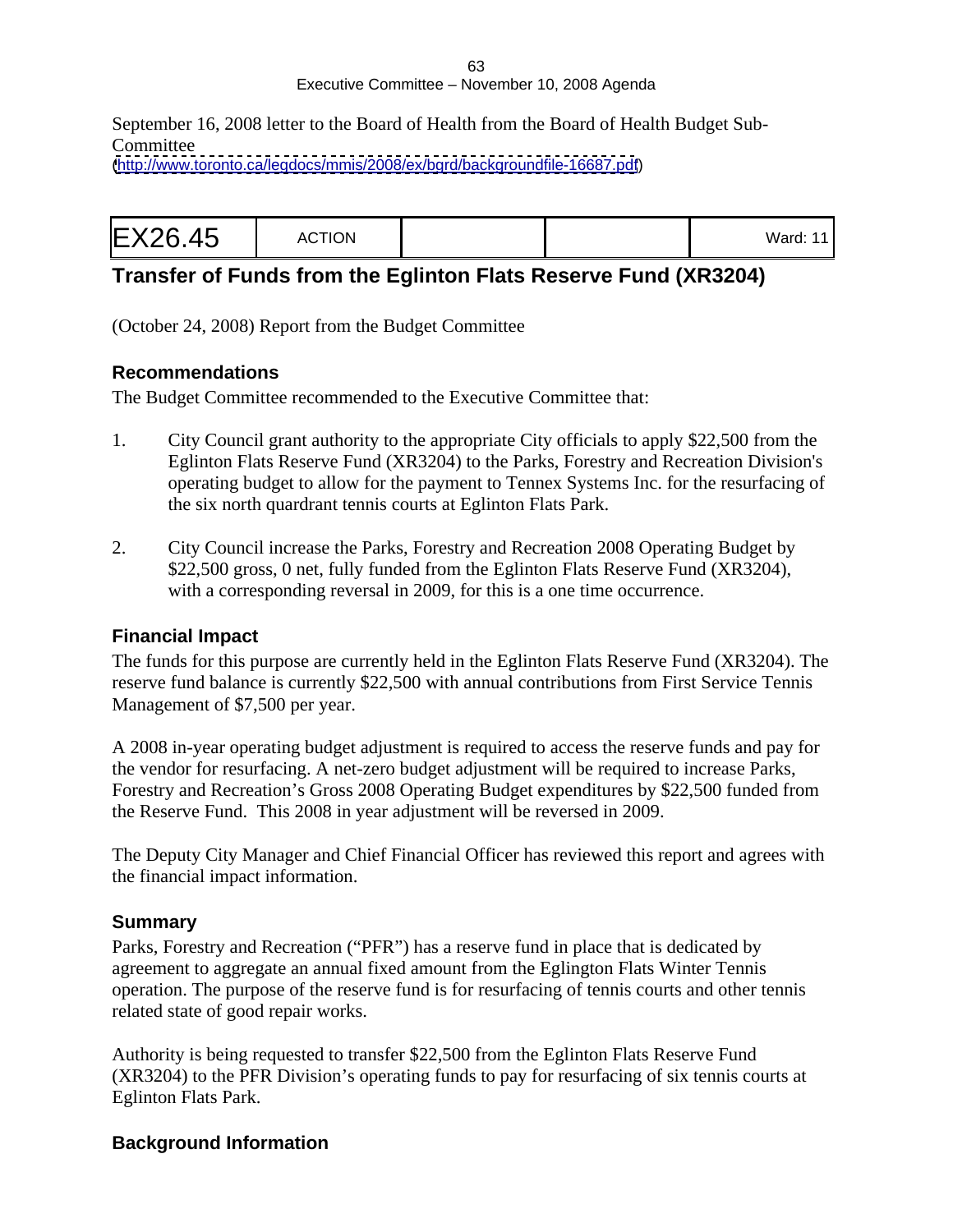#### 64 Executive Committee – November 10, 2008 Agenda

Transfer of Funds from the Eglinton Flats Reserve Fund (XR3204) [\(http://www.toronto.ca/legdocs/mmis/2008/ex/bgrd/backgroundfile-16688.pdf](http://www.toronto.ca/legdocs/mmis/2008/ex/bgrd/backgroundfile-16688.pdf))

# **Establishment of a Reserve Fund for the Purpose of Funding a Seniors' Exchange Program Between Toronto, Ontario and Paris, France**

(October 24, 2008) Report from the Budget Committee

### **Recommendations**

That the Executive Committee give consideration to the report (October 20, 2008) from the Acting Deputy City Manager and Chief Financial Officer, entitled "Establishment of a Reserve Fund for the Purpose of Funding a Senior's Exchange Program between Toronto, Ontario and Paris, France", which was forwarded to the Executive Committee without recommendation, by the Budget Committee.

### **Financial Impact**

There is no financial impact as a result of this report.

### **Summary**

Letter (October 24, 2008) from the Budget Committee advising that the Budget Committee on October 24, 2008, considered the following:

- i. Report (October 20, 2008) from the Acting Deputy City Manager and Chief Financial Officer, entitled "Establishment of a Reserve Fund for the Purpose of Funding a Seniors' Exchange Program between Toronto, Ontario and Paris, France".
- ii. Letter (October 23, 2008) from Councillor Adam Giambrone, Ward 18 Davenport.

### **Background Information**

Establishment of a Reserve Fund for the Purpose of Funding a Seniors' Exchange Program between Toronto, Ontario and Paris, France [\(http://www.toronto.ca/legdocs/mmis/2008/ex/bgrd/backgroundfile-16691.pdf](http://www.toronto.ca/legdocs/mmis/2008/ex/bgrd/backgroundfile-16691.pdf)) Letter (October 23, 2008) from Councillor Adam Giambrone [\(http://www.toronto.ca/legdocs/mmis/2008/ex/bgrd/backgroundfile-16692.pdf](http://www.toronto.ca/legdocs/mmis/2008/ex/bgrd/backgroundfile-16692.pdf))

| EX26.47 | CTIONI<br>ייטוויטו |  | $Mord$ $\cdot$ $\wedge$ $\parallel$<br>. valu. <i>r</i> w |  |  |  |  |  |
|---------|--------------------|--|-----------------------------------------------------------|--|--|--|--|--|
|---------|--------------------|--|-----------------------------------------------------------|--|--|--|--|--|

# **2009 Federal Homelessness Funding: Authority to Negotiate a New Federal Agreement and Manage the Transition to the New Program**

(October 24, 2008) Report from the Budget Committee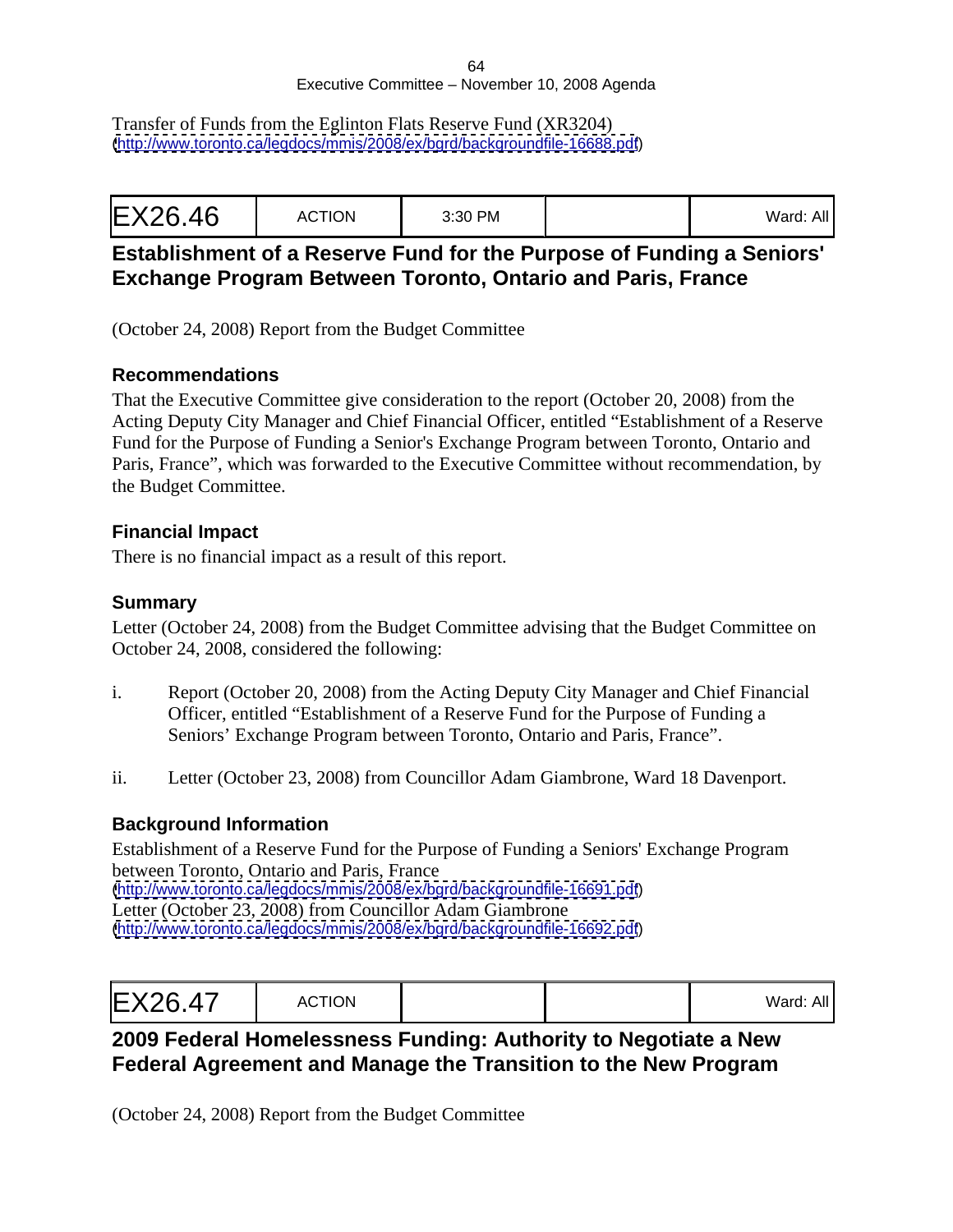#### **Recommendations**

The Budget Committee recommended to the Executive Committee that:

- 1. Consistent with the position of the Federation of Canadian Municipalities, Toronto City Council request the incoming federal government, on an urgent basis, to maintain existing levels of federal homelessness funding beyond March 2009 as a bridge to a long-term national housing strategy that is ongoing, sustainable and indexed to the cost of living, and that includes a clear commitment to end homelessness.
- 2. The General Manager, Shelter, Support and Housing Administration, in consultation with the City Solicitor, be authorized to enter into a contribution agreement with Service Canada or related entity for funding under a renewal of the Homelessness Partnering Strategy, or any new federal homelessness funding program.
- 3. The General Manager, Shelter, Support and Housing Administration, be authorized to undertake appropriate measures to develop funding priorities for any renewal of the Homelessness Partnering Strategy, or other similar federal funding program, including seeking input from community consultation, and bring forward the funding priorities for approval by Council.
- 4. Once the contribution agreement with Service Canada or related entity is in place, the General Manager, Shelter, Support and Housing Administration, be authorized to enter into agreements with other City divisions, project sponsor agencies, and/or private expertise to deliver projects in line with the terms and conditions of the federal agreement, other than new housing development projects, which will be approved through the Affordable Housing Committee and Council.
- 5. Based upon a finalized contribution agreement with Service Canada or related entity, the General Manager, Shelter, Support and Housing Administration, be authorized to undertake appropriate measures to establish sound budgetary priorities, adjust funding among programs as required to ensure effective use of available federal funds, and seek and draw upon input from community consultation, new Council directions/priorities, or other circumstances as might occur in the future, requiring expenditure adjustments.
- 6. Any project currently funded under the Homelessness Partnership Strategy that is not completed by March 31, 2009 be approved as a priority for funding under any new funding contract entered into under Recommendation 2.
- 7. In the event that the current Homelessness Partnering Strategy is not extended beyond March 31, 2009 by the last day of the City Council meeting in March 2009, the General Manager, Shelter, Support and Housing Administration, be authorized to fund existing HPS service-related projects delivered by community agencies, as outlined in Appendix B, as well as costs for administration for the three-month period April 1 through June 30, 2009, at a cost of up to \$2.9 million from the Social Housing Stabilization Reserve Fund.
- 8. If the Social Housing Stabilization Reserve Fund is used as set out in Recommendation 7, the General Manager, Shelter, Support and Housing Administration, seek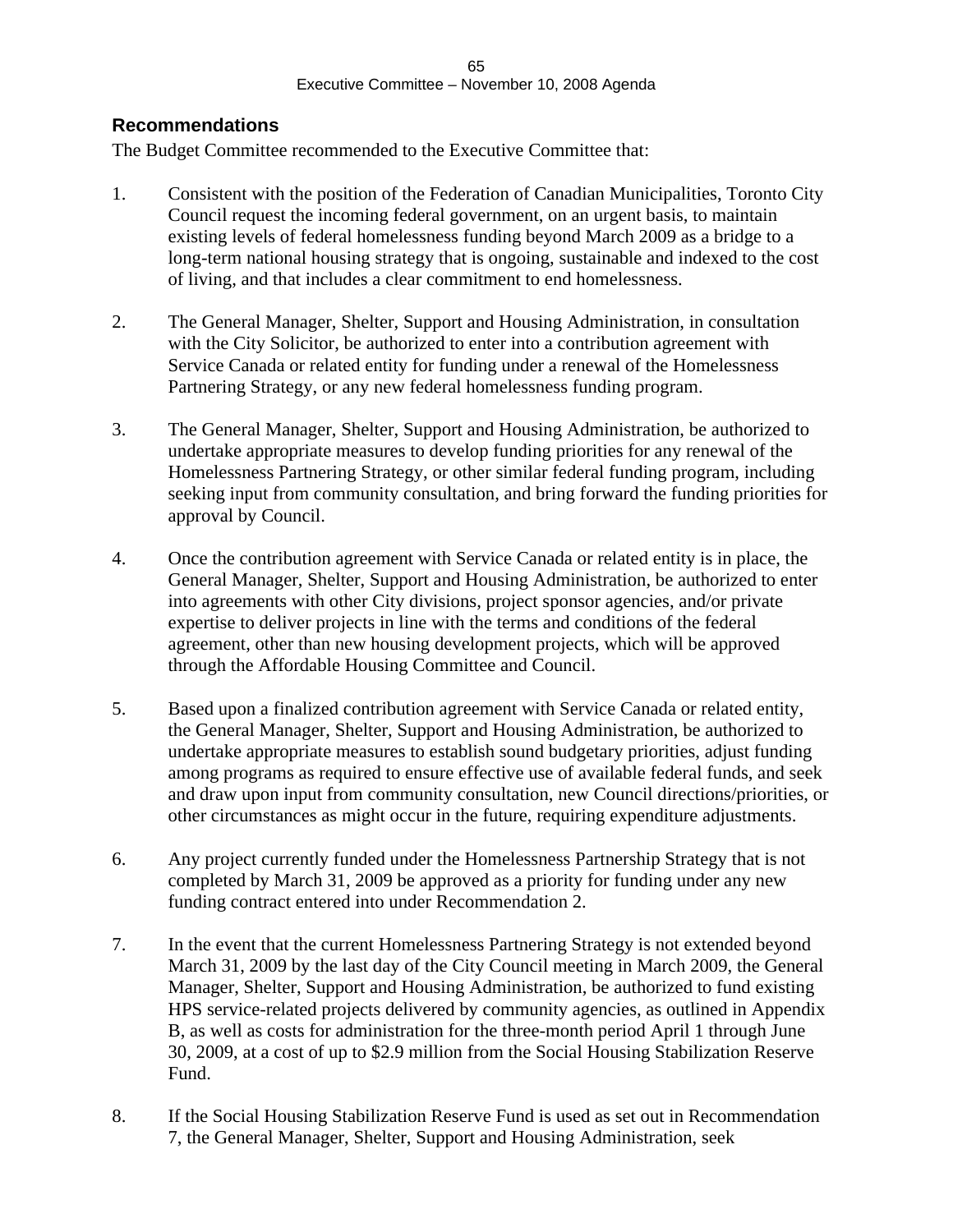reimbursement for this expenditure from the federal government, as part of a renewed Homelessness Partnering Strategy, new homelessness funding arrangements, or other appropriate federal funding programs, with all recovered funds to be returned to source.

- 9. The General Manager, Shelter, Support and Housing Administration, report directly to Council on any further implications relating to the renewal of the Homelessness Partnering Strategy or the establishment of any new federal homelessness funding program, as required.
- 10. In the event that the current Homelessness Partnership Strategy funding is extended beyond March 31, 2009, the General Manager, Shelter, Support and Housing Administration, be authorized to approve allocations of any unexpended HPS funding to projects and initiatives that are in line with the objectives of the HPS Community Plan, and to enter into any necessary agreements to give effect thereto.
- 11. The General Manager, Shelter, Support and Housing Administration, report to Budget Committee prior to March 31, 2009 on the financial implications of any renewal of the Homelessness Partnering Strategy or the initiation of any new federal homelessness funding program, upon receiving further information regarding the intentions of the incoming federal government relating to homelessness funding.

### **Financial Impact**

Entering into a contribution agreement with the federal government to administer the renewed Homelessness Partnering Strategy allocation, or other federal homelessness funding, will have an impact on the 2009 budget. The impact will depend on the amount of the (as yet unknown) allocation and the date when the contract with the federal government is signed, as that will dictate how much time remains in 2009 to expend the funds. If the City's allocation is similar to previous years, an amount of approximately \$17 million annually is anticipated.

It is anticipated that all eligible HPS or other homelessness funding program expenditures would be reimbursed by the federal government at 100%, on a claims basis. Once the allocation and details are known and the contract is in place, the General Manager, Shelter, Support and Housing Administration, will report to Budget Committee on the financial implications, including impacts on the 2009 Capital and Operating Budgets.

If the HPS program is extended in a timely fashion beyond March 31, 2009, the draw of \$2.9 million from the Social Housing Stabilization Reserve Fund will not be required to maintain the projects from April 1 to June 30, 2009. If the program is extended, or other funding is put in place, all approved expenditures will be funded via the new contribution agreement and continue for the remainder of 2009.

If the funding provision of Recommendation 7 is implemented due to delay in the finalization of a new federal funding agreement, the funds of up to \$2.9 million drawn from the Social Housing Stabilization Reserve Fund will be returned to source upon confirmation of renewed funding through HPS or any new federal homelessness funding program.

The projected 2008 year-end balance in the Social Housing Stabilization Reserve Fund is \$3.157 million. The \$2.9 million potential draw on the reserve will result in an operating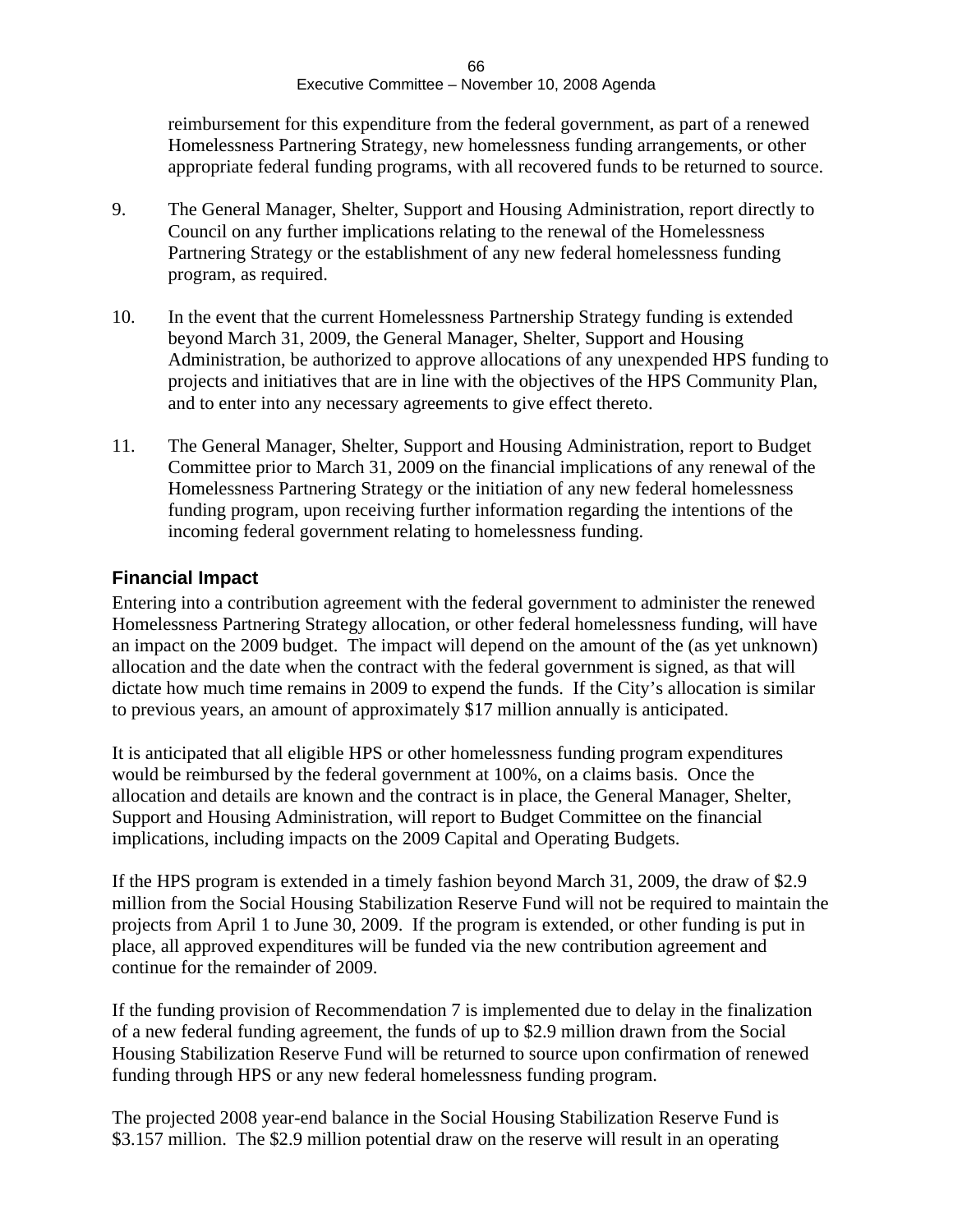budget pressure in the Shelter, Support and Housing Administration Operating Budget (if HPS program is not extended) as base pressures are funded from the Social Housing Reserves.

The Deputy City Manager and Chief Financial Officer has reviewed this report and agrees with the financial impact information.

### **Summary**

The purpose of this report is to:

- highlight key outcomes from the current Homelessness Partnering Strategy (HPS) funding during the period April 1, 2007 to March 31, 2009;
- provide a plan for the funding of current HPS projects for the period April 1 to June 30, 2009, in the event that new federal funding is not in place by March 31, 2009; and
- seek authority for the General Manager, Shelter, Support and Housing Administration, to enter into a new contribution agreement with the federal government based on an anticipated extension to, or a replacement of, current Homelessness Partnering Strategy funding.

The current federal homelessness funding through the Homelessness Partnering Strategy ends March 31, 2009. The future of federal homelessness funding remains uncertain. This report outlines a plan to ensure that all contingencies regarding the funding of services for people who are homeless are anticipated and provided for.

This report is similar in its objectives to one approved by Council in March 2007, granting the General Manager, Shelter, Support and Housing Administration, authority to negotiate a contribution agreement under the then newly-announced HPS, and providing for transitional arrangements if the federal agreement was not executed in time to avoid interruption of community agency funding. In that situation, the federal agreement was executed in a timely manner and no funding was required.

### **Background Information**

2009 Federal Homelessness Funding: Authority to Negotiate a New Federal Agreement and Manage the Transition to the New Program [\(http://www.toronto.ca/legdocs/mmis/2008/ex/bgrd/backgroundfile-16693.pdf](http://www.toronto.ca/legdocs/mmis/2008/ex/bgrd/backgroundfile-16693.pdf))

| valu. AP |  |  |
|----------|--|--|
|----------|--|--|

# **Additional Funding for Child Care and Ongoing Funding Reserves**

(October 24, 2008) Report from the Budget Committee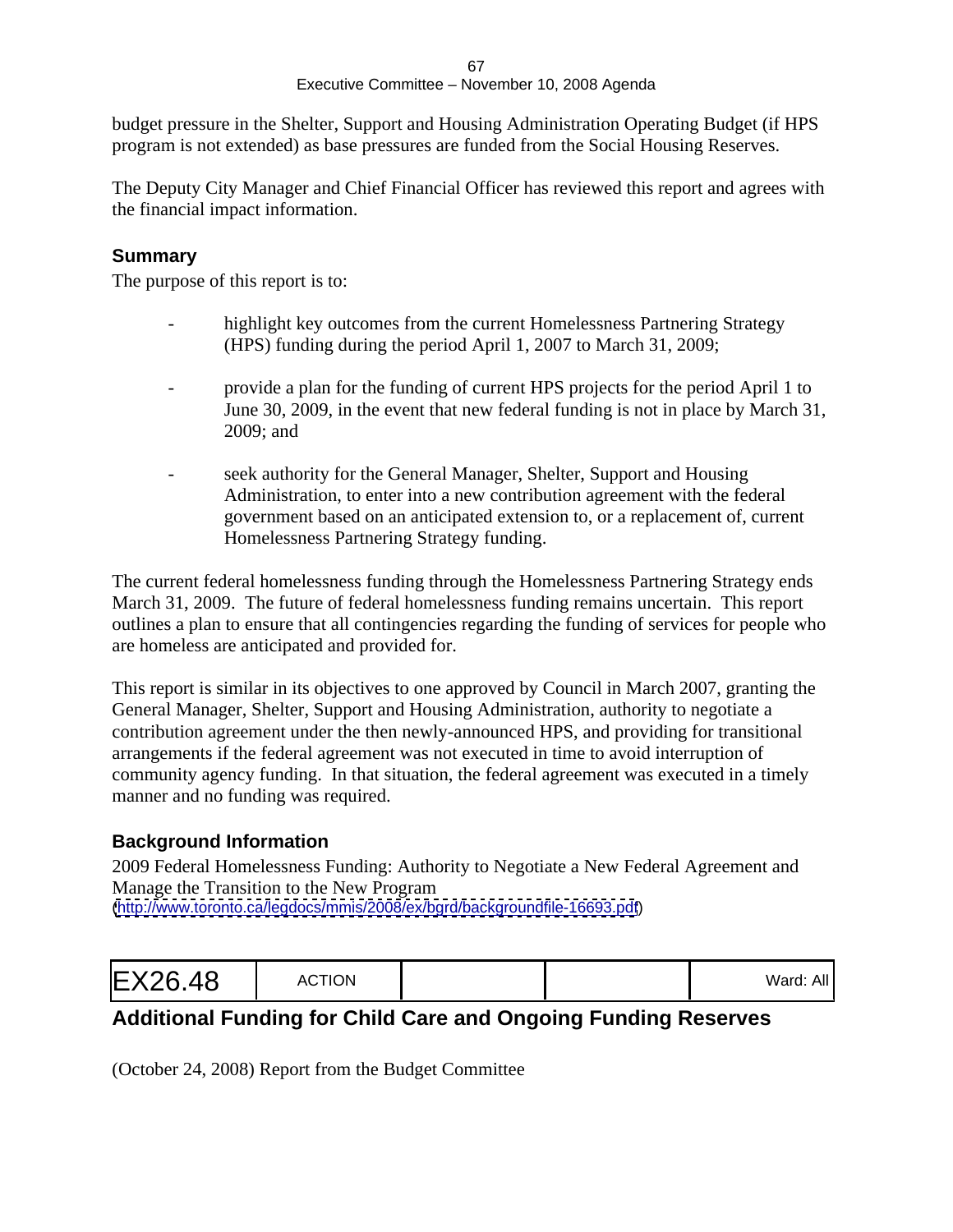### **Recommendations**

The Budget Committee recommended to the Executive Committee that:

1. City Council approve an amendment to the Children's Services 2008 Approved Operating Budget to include an additional \$6.002 million in revenues received as Toronto's share of a provincial \$25 million child care investment for additional fee subsidies and French-language child care spaces; and these revenues be offset by a reduction in the 2008 budgeted withdrawal from the Child Care Expansion Reserve Fund (CCERF) of \$6.002 million.

### **Financial Impact**

Prior to this funding announcement, Children's Services 2008 Approved Operating Budget included a draw from the Child Care Expansion Reserve Fund (CCERF) of \$8.7 million to maintain the Council approved service levels including 24,000 subsidy spaces. It is recommended that the additional provincial funding of \$6.002 million be used to offset the 2008 budgeted reserve draw, reducing the 2008 budgeted draw from the CCERF from \$8.720 million to \$2.718 million.

After making the recommended adjustment to the CCERF, the projected year-end balance in the CCERF will be \$40.620 million. Based on current service levels, it is expected that the reserve fund will be exhausted in 2011.

The Deputy City Manager and Chief Financial Officer has reviewed this report and agrees with the financial impact information.

#### **Summary**

This report seeks approval to amend the Children's Services 2008 Approved Operating Budget to reflect additional Best Start funding. Details of additional funding were provided by Minister Matthews, Minister of Children and Youth Services (MCYS), in aletter to Mayor Miller dated July 25, 2008 and announced publicly on July 9, 2008. This announcement includes an allocation of \$6.002 M for additional fee subsidies and French-language child care funding.

The report also reports on the funding issues facing the child care system as directed by Council.

### **Background Information**

Additional Funding for Child Care and Ongoing Funding Pressures [\(http://www.toronto.ca/legdocs/mmis/2008/ex/bgrd/backgroundfile-16694.pdf](http://www.toronto.ca/legdocs/mmis/2008/ex/bgrd/backgroundfile-16694.pdf))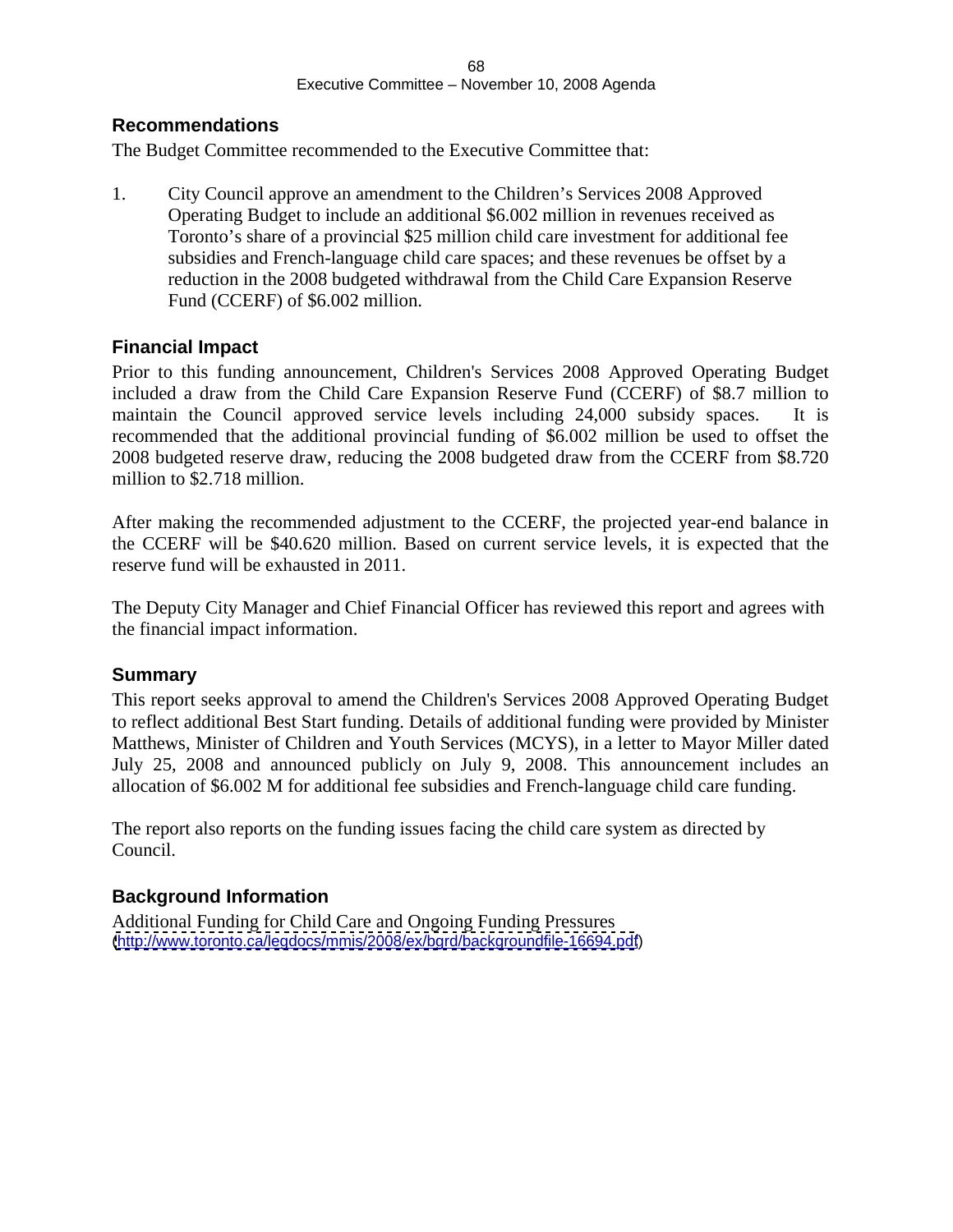| EX26.49 | ACTION |  |  | . Ward: ٧٠ |  |  |
|---------|--------|--|--|------------|--|--|
|---------|--------|--|--|------------|--|--|

# **City Clerk's Office 2008 Capital Budget Amendment and Potential Acquisition of 89 Northline Road**

#### **Confidential Attachment - A proposed or pending acquisition or sale of land for municipal or local board purposes**

(October 24, 2008) Report from the Budget Committee

### **Recommendations**

The Budget Committee recommended to the Executive Committee that:

- 1. City Council authorize the "Elections Facility Project", a new capital project to be added to the City Clerk's Office 2008 Capital Budget, to enable the acquisition of the Northline Property as an elections office site. The acquisition cost and details of the funding sources for the Elections Facility Project are set out in Confidential Attachment 1;
- 2. Authority be granted to enter into an agreement of purchase and sale with the owner of the Northline Property, Northline 89 Inc., to acquire the Northline Property at the acquisition cost set out in Confidential Attachment 1, on terms and conditions deemed appropriate by the Chief Corporate Officer and in a form satisfactory to the City Solicitor.
- 3. The Chief Corporate Officer and the Director of Real Estate Services be severally authorized to accept and execute the agreement of purchase and sale on behalf of the City.
- 4. The City Solicitor be authorized to complete all transactions contemplated above on behalf of the City including making payment of any necessary expenses, and amending the closing date and other dates to such earlier date(s) and on such terms and conditions as she may from time to time consider reasonable.
- 5. City Council authorize the public release of the Confidential Information contained in Attachment 1 upon completion of all terms of the purchase and sale agreement with Northline 89 Inc. to the satisfaction of the City Solicitor.

### **Financial Impact**

No provision has been made for the acquisition of an elections office in the City Clerk's Office 2008 Approved Capital Budget. City Council's approval is required to amend the 2008 Approved Capital Budget of the City Clerk's Office by the addition of the Elections Facility Project and corresponding funding. The details of the Elections Facility Project and funding sources are described in Confidential Attachment 1.

Additional costs to retrofit the Northline Property, estimated in the amount of \$2 million, are included in the City Clerk's Office 2009 Capital Budget for consideration in the 2009 Capital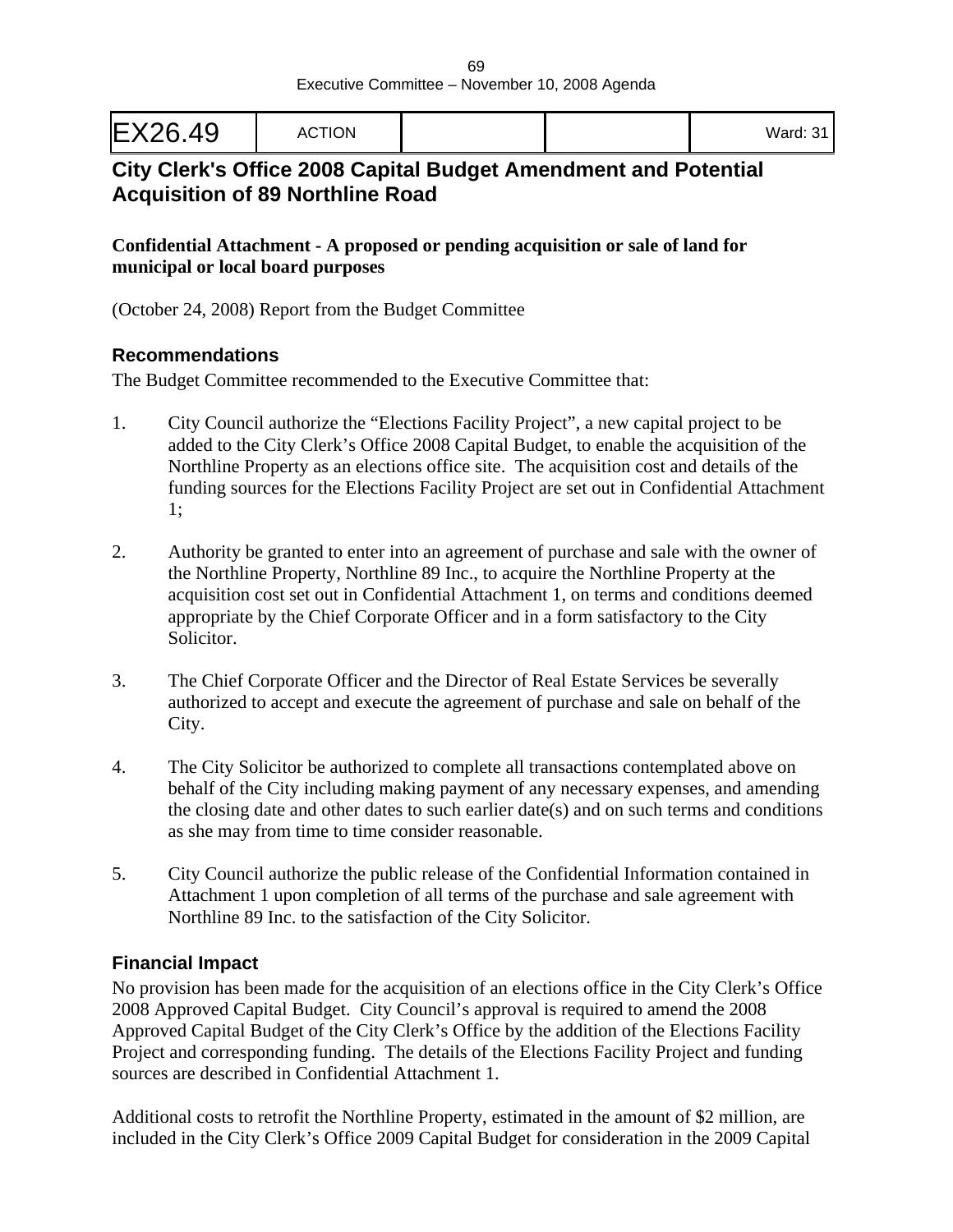Budget process.

The Acting Deputy City Manager and Chief Financial Officer has reviewed this report and agrees with the financial impact information.

### **Summary**

The purpose of this report is to seek City Council's authority to acquire the property known as 89 Northline Road (the "Northline Property") and to establish a new capital project in the 2008 Capital Plan for the City Clerk's Office for the acquisition of the Northline Property. The Northline Property is required for the core requirements of the City Clerk's Office to run elections.

### **Background Information**

City Clerk's Office 2008 Capital Budget Amendment and Potential Acquisition of 89 Northline Road and the contract of the contract of the contract of the contract of the contract of the contract of the contract of the contract of the contract of the contract of the contract of the contract of the contract of the c [\(http://www.toronto.ca/legdocs/mmis/2008/ex/bgrd/backgroundfile-16695.pdf](http://www.toronto.ca/legdocs/mmis/2008/ex/bgrd/backgroundfile-16695.pdf)) Appendix B - Site Map [\(http://www.toronto.ca/legdocs/mmis/2008/ex/bgrd/backgroundfile-16696.pdf](http://www.toronto.ca/legdocs/mmis/2008/ex/bgrd/backgroundfile-16696.pdf))

### **Communications**

(October 29, 2008) e-mail from Bruce Bowes, Chief Corporate Officer, City of Toronto (EX.Supp)

| $M$ ord $\cdot$ $\cdots$<br>. <i>u</i> u <i>u</i> . <i>u</i> |  |  |
|--------------------------------------------------------------|--|--|
|--------------------------------------------------------------|--|--|

# **Toronto Police Service Board Bargaining with the Toronto Police Association - 2008 Collective Agreement**

### **Confidential Attachment - Labour relations or employee negotiations**

(October 21, 2008) Report from the City Manager, addressed to the Employee and Labour Relations Committee

### **Recommendations**

The City Manager recommends that:

- 1. Council adopt the recommendations contained in the confidential attachment to this report; and
- 2. That this labour relations matter shall remain confidential.

### **Financial Impact**

There is no direct financial impact regarding the recommendations.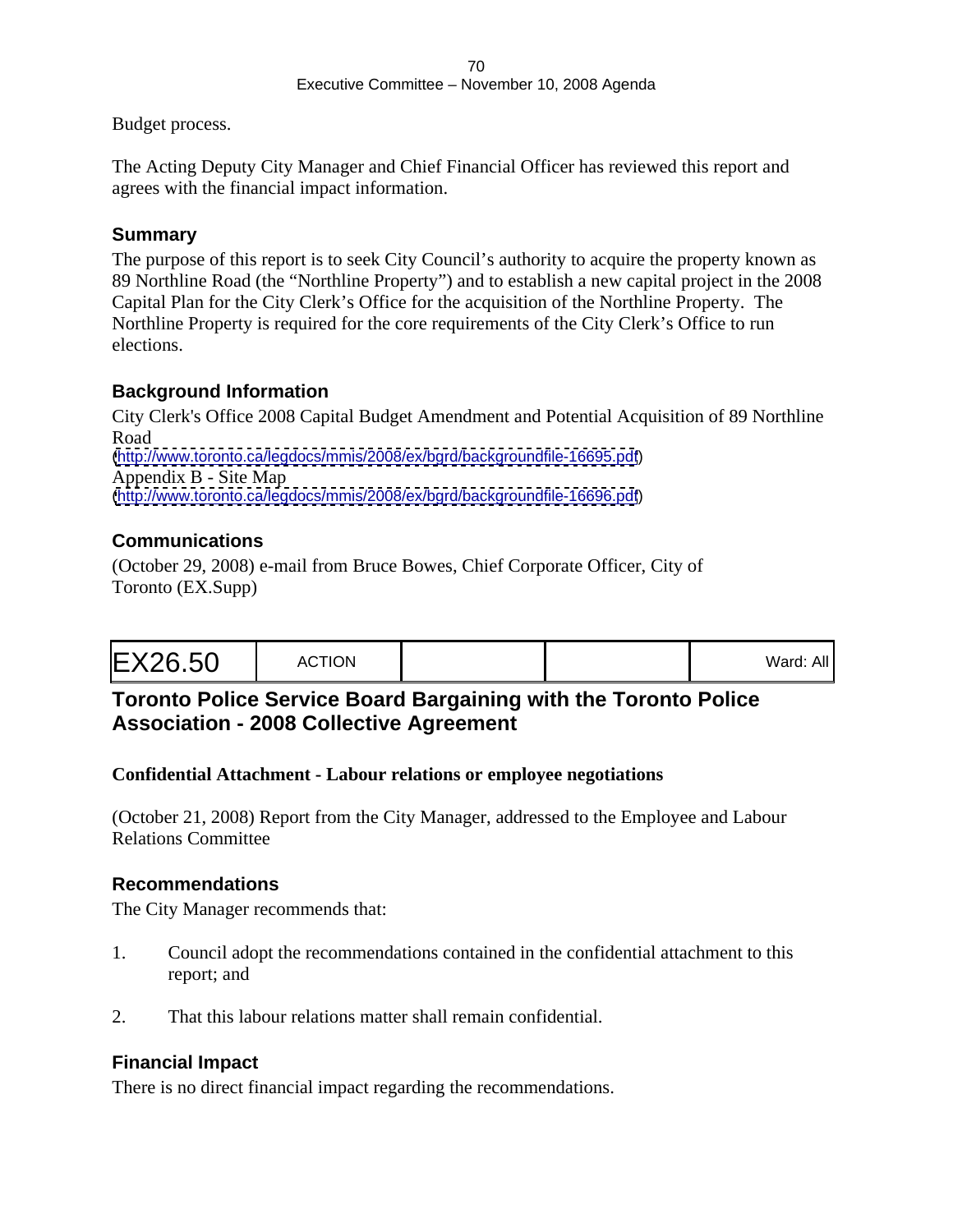### **Summary**

The purpose of this report is to seek approval and recommendation from City Council regarding a confidential labour relations matter.

### **Background Information**

Toronto Police Service Board Bargaining with the Toronto Police Association - 2008 Collective Agreement [\(http://www.toronto.ca/legdocs/mmis/2008/ex/bgrd/backgroundfile-16697.pdf](http://www.toronto.ca/legdocs/mmis/2008/ex/bgrd/backgroundfile-16697.pdf))

|--|--|

# **Toronto Police Services Board Response to the City Council Decision EX21.2 – City-Based Measures to Address Gun Violence**

(October 2, 2008) Report from the Chair, Toronto Police Services Board

### **Financial Impact**

There are no financial implications in regard to the receipt of this report.

### **Summary**

The purpose of this report is to provide the Executive Committee with the Toronto Police Services Board's response to the City Council decision EX21.2 – City Based Measures to Address Gun Violence.

### **Background Information**

Toronto Police Services Board Response to the City Council Decision EX21.2 - City-Based Measures to Address Gun Violence [\(http://www.toronto.ca/legdocs/mmis/2008/ex/bgrd/backgroundfile-16698.pdf](http://www.toronto.ca/legdocs/mmis/2008/ex/bgrd/backgroundfile-16698.pdf))

# **Toronto Police Service – Transfer of Capital Funds (TRMS project)**

(October 2, 2008) Report from the Chair, Toronto Police Services Board

### **Recommendations**

It is recommended that the Executive Committee approve a transfer of \$100,000 from the Computer Assisted Scheduling of Courts (CASC) project to the Time Resource Management System (TRMS) project.

### **Financial Impact**

The TRMS upgrade project is expected to be completed \$100,000 over budget, largely due to the application of PST for professional services contracted to complete the upgrade, that was